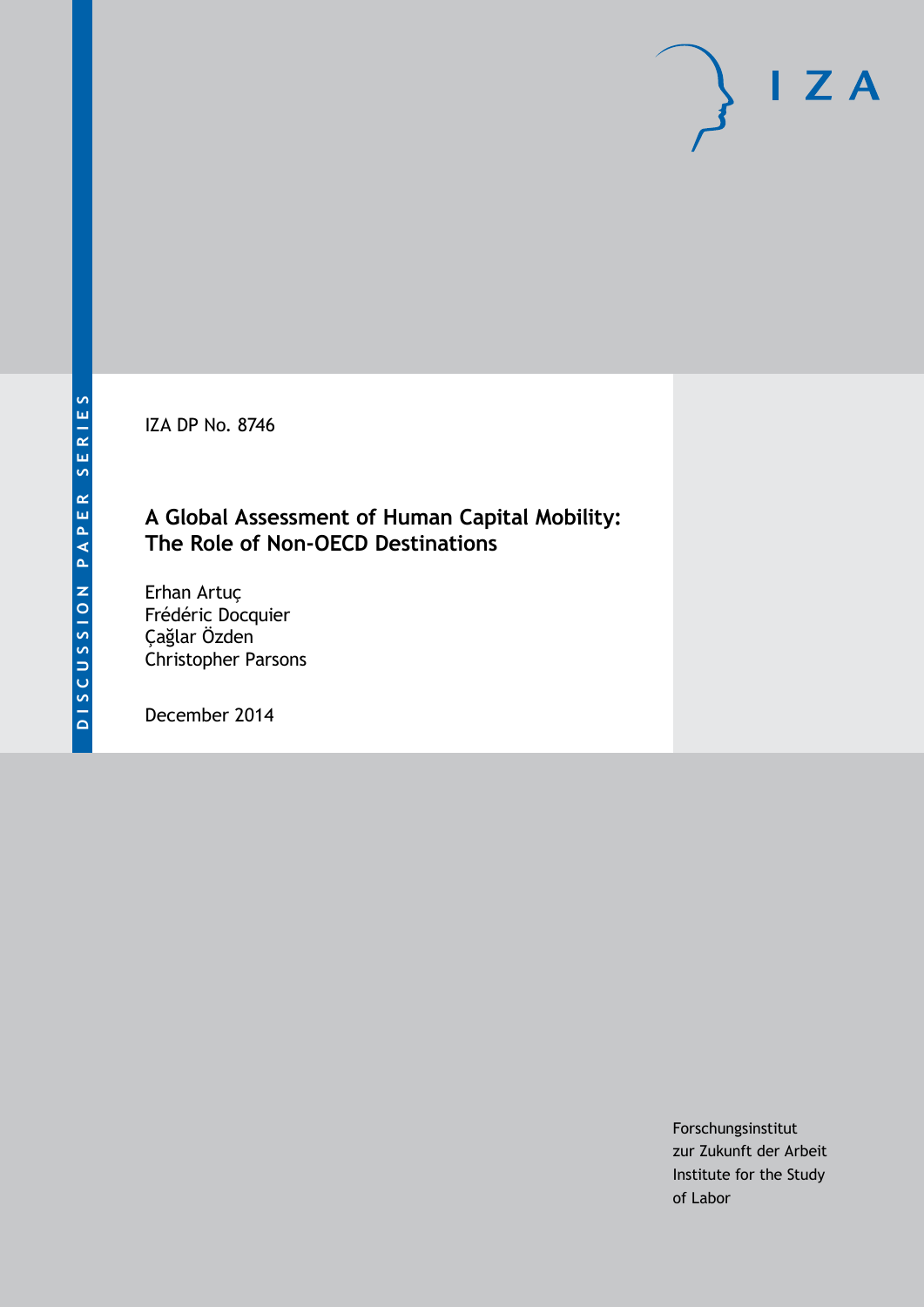# **A Global Assessment of Human Capital Mobility: The Role of Non-OECD Destinations**

### **Erhan Artuç** *World Bank*

## **Frédéric Docquier**

*IRES-UCL, FNRS and IZA*

## **Çağlar Özden**

*World Bank and IZA*

## **Christopher Parsons**

*University of Oxford*

Discussion Paper No. 8746 December 2014

IZA

P.O. Box 7240 53072 Bonn **Germany** 

Phone: +49-228-3894-0 Fax: +49-228-3894-180 E-mail: [iza@iza.org](mailto:iza@iza.org)

Any opinions expressed here are those of the author(s) and not those of IZA. Research published in this series may include views on policy, but the institute itself takes no institutional policy positions. The IZA research network is committed to the IZA Guiding Principles of Research Integrity.

The Institute for the Study of Labor (IZA) in Bonn is a local and virtual international research center and a place of communication between science, politics and business. IZA is an independent nonprofit organization supported by Deutsche Post Foundation. The center is associated with the University of Bonn and offers a stimulating research environment through its international network, workshops and conferences, data service, project support, research visits and doctoral program. IZA engages in (i) original and internationally competitive research in all fields of labor economics, (ii) development of policy concepts, and (iii) dissemination of research results and concepts to the interested public.

<span id="page-1-0"></span>IZA Discussion Papers often represent preliminary work and are circulated to encourage discussion. Citation of such a paper should account for its provisional character. A revised version may be available directly from the author.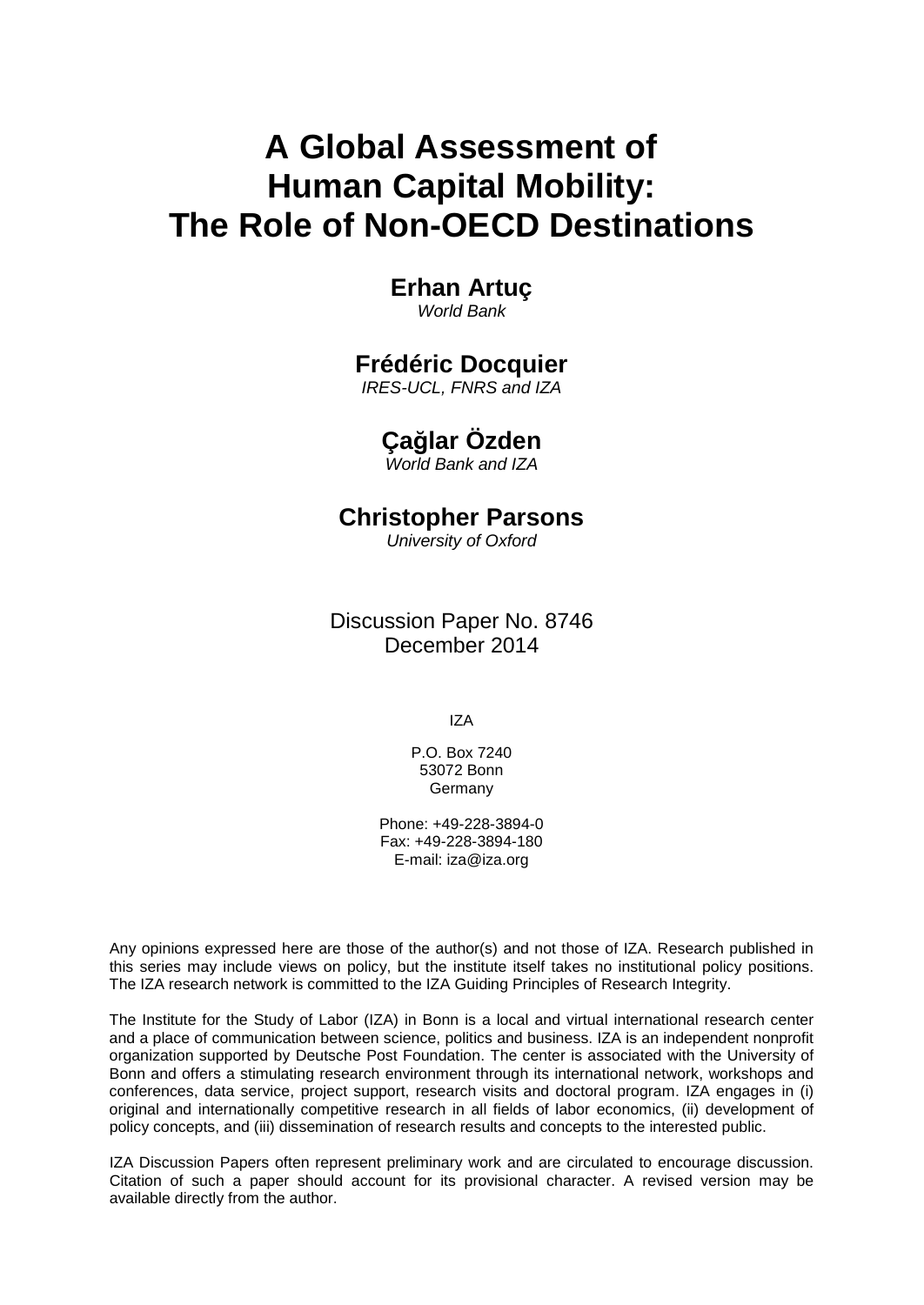IZA Discussion Paper No. 8746 December 2014

## **ABSTRACT**

## **A Global Assessment of Human Capital Mobility: The Role of Non-OECD Destinations[\\*](#page-1-0)**

Discussions of high-skilled mobility typically evoke migration patterns from poorer to wealthier countries, which ignore movements to and between developing countries. This paper presents, for the first time, a global overview of human capital mobility through bilateral migration stocks by gender and education in 1990 and 2000, and calculation of nuanced brain drain indicators. Building on newly collated data, the paper uses a novel estimation procedure based on a pseudo-gravity model, then identifies key determinants of international migration, and subsequently uses estimated parameters to impute missing data. Non-OECD destinations account for one-third of skilled-migration, while OECD destinations are declining in relative importance.

JEL Classification: F22, J61, O15

Keywords: international migration, labor mobility, brain drain, migration data, population censuses

Corresponding author:

Çağlar Özden Development Research Group The World Bank Mail Stop MC3-303 1818 H Street, NW Washington, DC 20433 USA E-mail: [cozden@worldbank.org](mailto:cozden@worldbank.org)

We would like to extend our thanks to the Knowledge for Change Program of the World Bank and Economic Research Forum for its financial support (contract #2009-057 on "The efficiency and redistributive effects of international labor mobility: a bilateral approach with special focus on MENA migration"). Frederic Docquier also gratefully acknowledges financial support from the Belgian Frenchspeaking Community (convention ARC 09/14-019 on Geographical Mobility of Factors.). The findings, conclusions and views expressed are entirely those of the authors and should not be attributed to the World Bank, its executive directors or the countries they represent.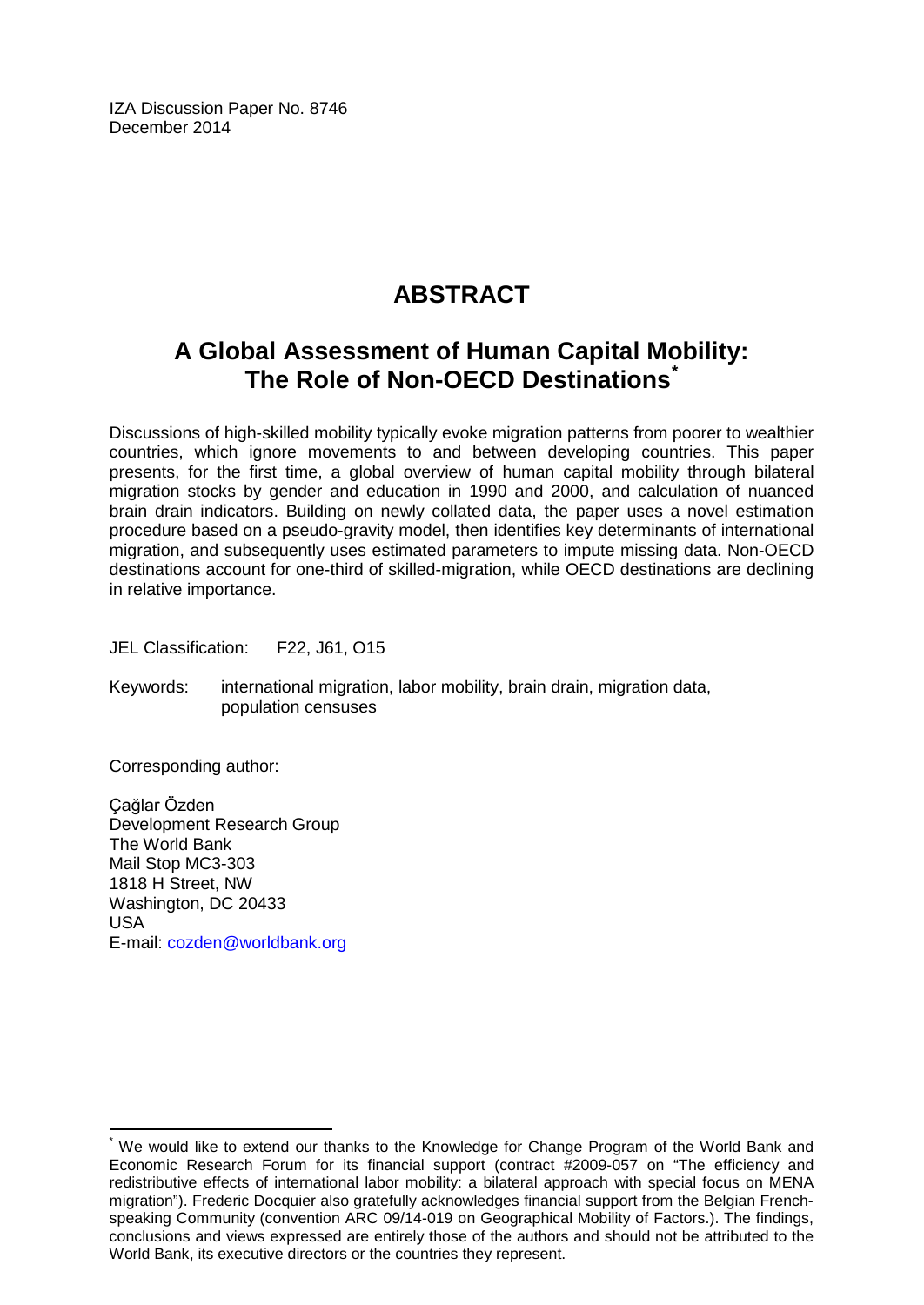## 1 Introduction

Among the various dimensions of international migration, movements of the highly skilled are arguably the most topical. On the one hand, governments of more developed countries are implementing policies to attract the best and the brightest in an increasingly competitive market for skills. On the other hand, many poorer countries, especially those already suffering from low levels of human capital, are deeply concerned about retaining their most skilled workers, whose absence ultimately impinges upon their long-term economic and political development. Until now, the literature has almost exclusively examined high-skilled movements to OECD nations, often termed the 'Brain Drain'. Even a casual observation of basic migration patterns, however, indicates that such a focus fails to capture the complete global picture.

The absence of detailed and high quality data is the main obstacle that prevents us from properly quantifying the extent of skill mobility across the world. These data shortcomings not only impede many important avenues of research, but in light of the paucity of immigration and emigration flow data by skill level, also militate against countries' ability to assess their net human capital situation and thus the effectiveness of their immigration, education and labour market policies.<sup>1</sup> This paper is the first to seriously address this issue, by first developing a global overview of human capital mobility and then subsequently by introduc-

<sup>&</sup>lt;sup>1</sup>In the absence of immigration and emigration flow data by skill level, the best nations are able to do in terms of assessing their net human capital situation and thus the effectiveness of their policies, is to compare the total level of human capital at a single point in time (i.e. at the time of census) with the total number of domestic nationals abroad. To be able to do this accurately, bilateral data are required for all potential destinations worldwide.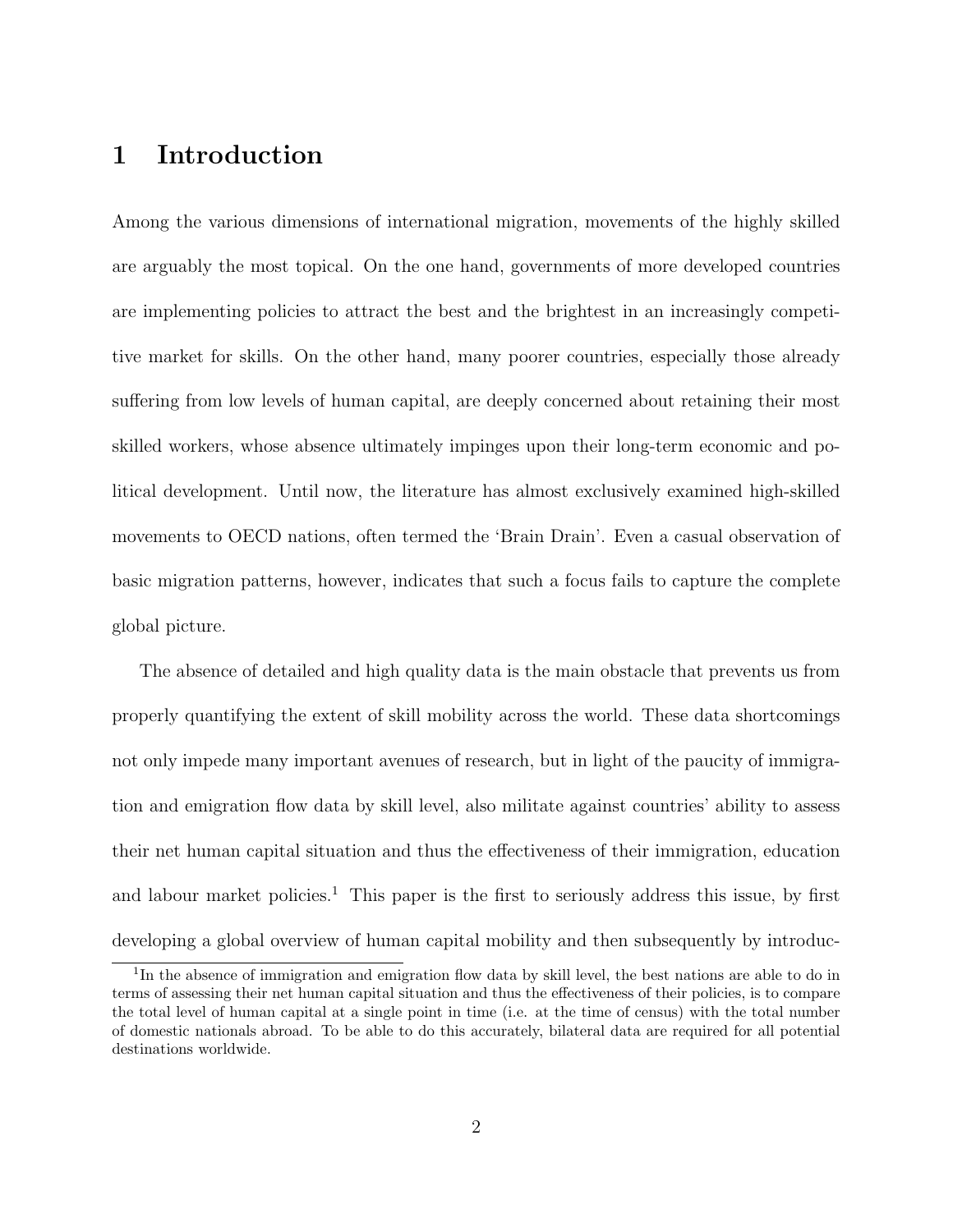ing refined Brain Drain indicators, which, in comparison with the existing literature, provide superior estimates of gross and net human capital levels across the world.

There have been several efforts to analyze bilateral migration patterns. The Eurostat database<sup>2</sup> provides data on the size of migration flows, by age, gender and country of citizenship, but solely between EU member states and numerous missing observations exist. More broadly, Ozden et al (2011) referred to as OPSW henceforth, construct five  $226x226$ comprehensive matrices of origin-destination stocks that correspond to the last five completed census rounds, thereby extending the work of Parsons et al. (2007). However, while OPSW significantly broadens the time, gender and geographical coverage of the available data, different skills or education levels are not distinguished.

Another set of studies investigates the education structure of migration, but only for a limited set of destination countries for which data are more readily available. Docquier and Marfouk (2004, 2006) and Dumont and Lemaitre (2004) collect detailed census and register data on immigration from all the host countries of the Organization for Economic Cooperation and Development (referred to as OECD henceforth). Aggregating these numbers allows them to characterize the size and structure of low-skilled and high-skilled emigration stocks to the OECD from all the countries of the world. Docquier, Lowell and Marfouk (2009 - referred to as DLM henceforth) and Dumont, Martin and Spielvogel (2007) introduce the gender breakdown in the above analyses.

Existing data sets of bilateral migrant stocks disaggregated by education level only cap-<sup>2</sup>See http://epp.eurostat.ec.europa.eu/portal/page/portal/population/data/database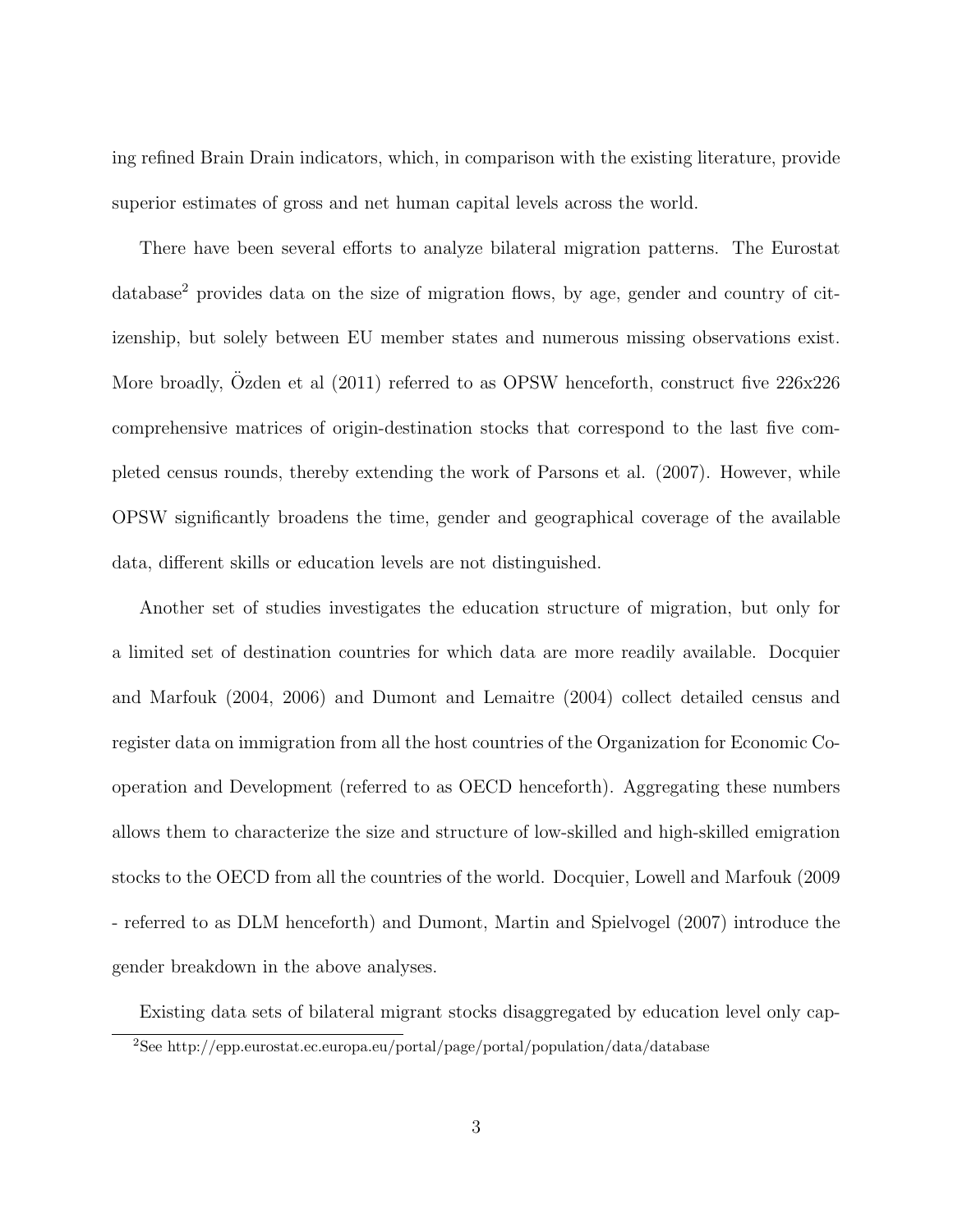ture the size and structure of migration to OECD destinations. This is an important limitation, since migration to non-OECD nations is significant. Figure 1 shows that the share of non-OECD destination countries in the world immigration stock has gradually decreased since the 1960s (from 57 to 49 percent). Nevertheless, non-OECD nations still host about half of all current international migrants. This share is not homogenous across gender since it is larger for men (51 percent in 2000) than for women (48 percent). Countries such as Russia, Ukraine, India and Pakistan attract large numbers of migrants, mostly from neighboring countries and as a result of political events that changed national boundaries. As far as high-skilled migration is concerned, countries such as South Africa, the member states of the Gulf Cooperation Council (referred to as GCC henceforth) and some East Asian countries (e.g. Singapore or Hong Kong SAR) are among the most important non-OECD destinations. Omitting these destinations from any analysis results in an important piece of the global puzzle remaining missing, thereby limiting our understanding of the full nature of international human capital mobility.

#### [INSERT FIGURE 1 AROUND HERE]

In this paper, we perform, for the first time, a global analysis of bilateral migration patterns by gender and for two education levels, i.e. for four labor types. Compared to previous analyses, we account for migration to all non-OECD country destinations by introducing new data and utilizing appropriate estimation methods where actual bilateral data are missing. Furthermore, we are able to refine existing measures of immigration and emigration rates by expressing immigrant and emigrant stocks relative to a more appropriate measure of the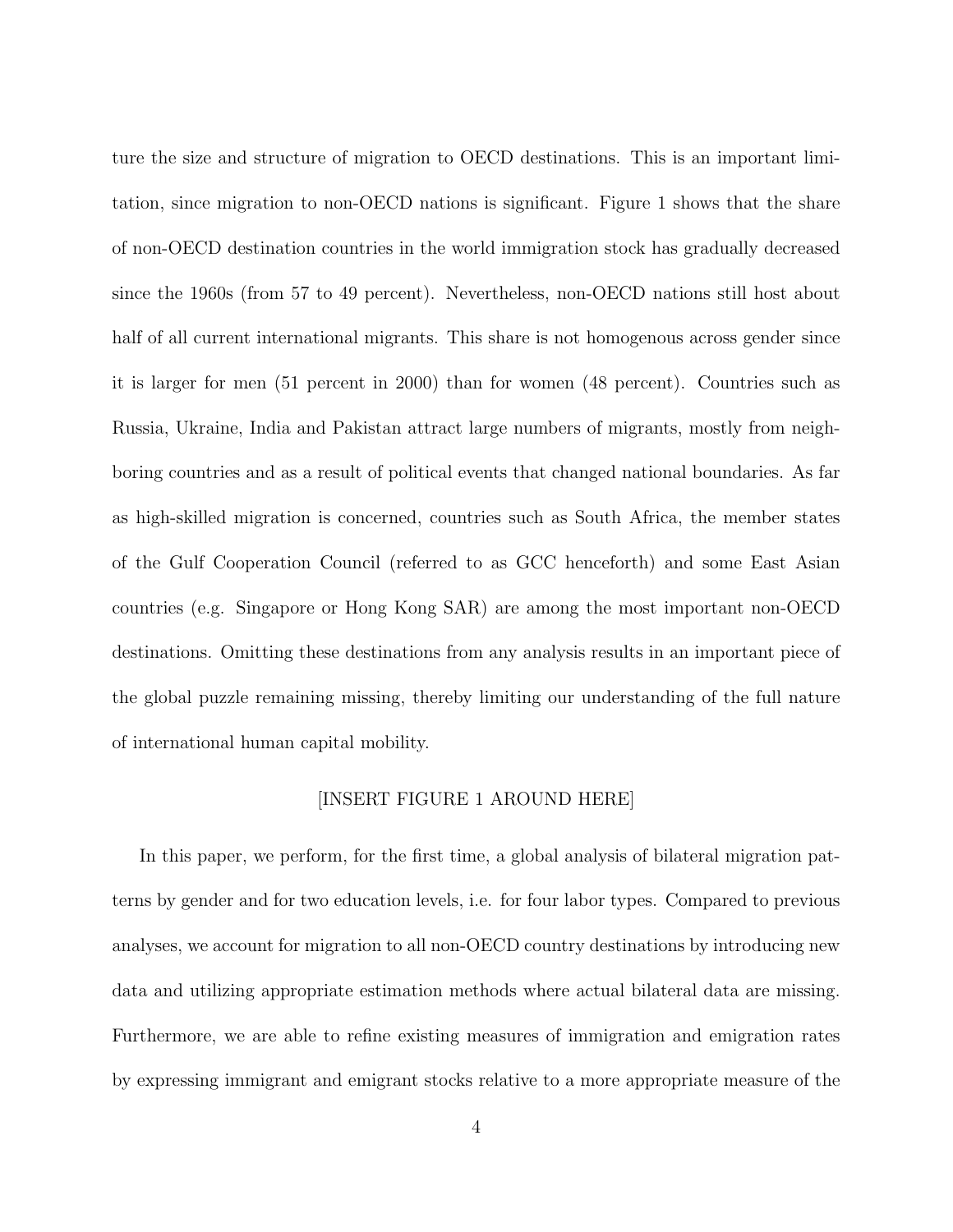labor force, the natural labour force, i.e. the number of workers from a particular origin country regardless of where they currently reside.

Our analysis shows that migration to non-OECD countries increased at a slower pace  $(+23$  percent) than migration to the OECD  $(+39$  percent) between 1990 and 2000. Nevertheless, these former groups constitute about 47 percent of the world adult migration stock, which is characterized by both lower shares of college graduates (approximately half the level of migration to OECD countries) and women. The selection on skills is particularly pronounced in the case of least developed countries, increasing with regional income levels and for most global regions between 1990 and 2000. These patterns demonstrate the continued and increasing attractiveness of OECD destinations for high-skilled and female workers. Conversely however, we find the opposite pattern in terms of the international emigration of females. In other words, although OECD destinations are still broadly favoured by female migrants, the extent of this selection on gender decreased between 1990 and 2000, which highlights the rising appeal of non-OECD destinations for female migrants. Emigration to non-OECD countries accounts for about one-third of the total brain drain from low-income and the least developed countries and adding non-OECD destinations increases the high-skilled emigration rate of 32 countries by more than 50 percent. These nations are predominantly those close to South Africa, members of the former Soviet Union or else those that send large numbers of workers to oil producing Persian Gulf countries. The influence of our introducing additional countries on female high-skilled emigration, however, is less pronounced, given the continued tendency for female migrants to migrate to OECD nations.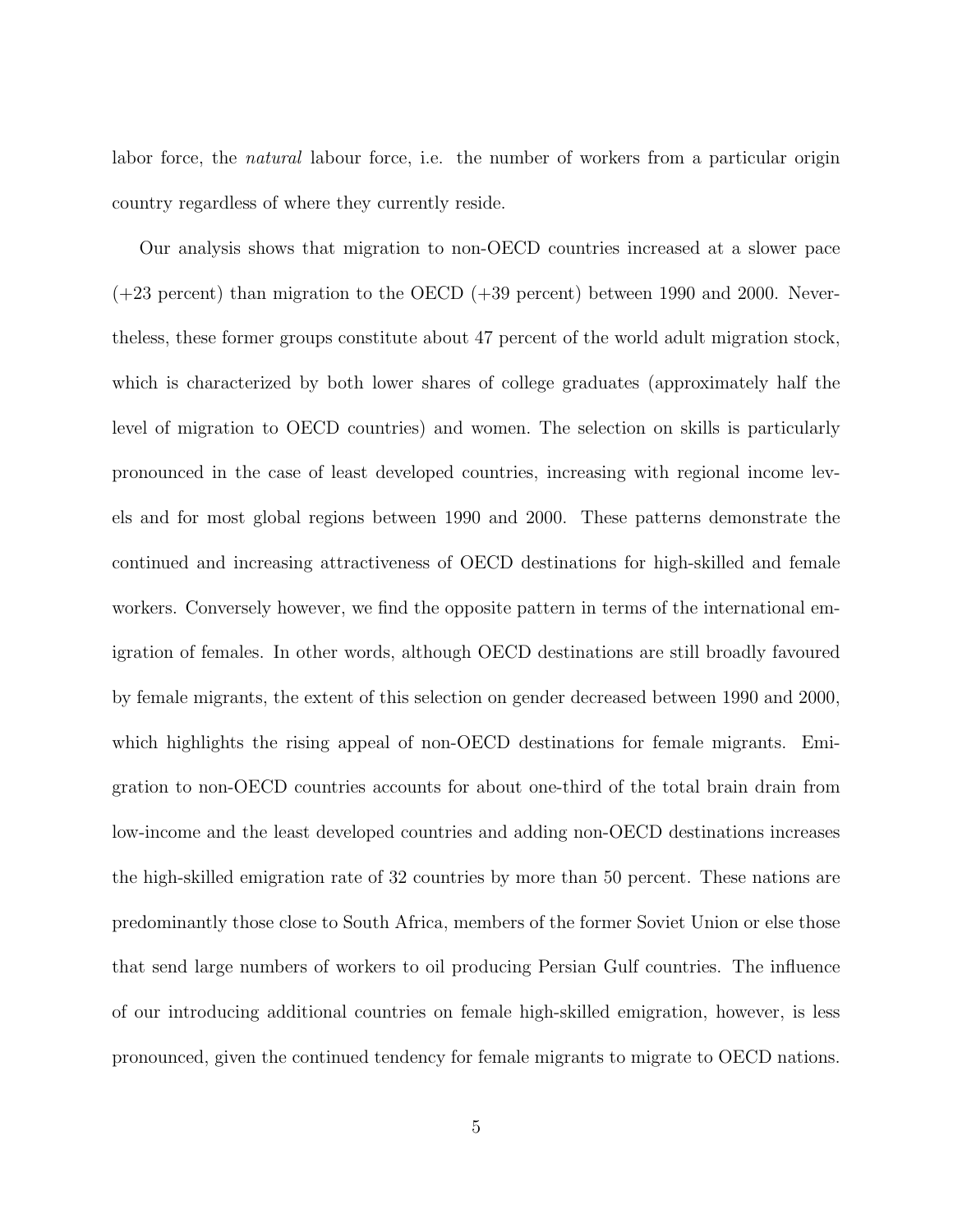High-income and OECD countries exhibit negative net brain drain rates, which show that the incoming pool of educated talent to these regions more than compensates for any skill loss suffered as a consequence of their high-skilled nationals emigrating abroad. The converse is true of developing regions since, although gross and net rates are strongly correlated, their net rates are broadly lower. Finally we compare the proportions of educated natives and country residents, the results from which show that globally, countries' natural work forces are typically more highly educated than the workforce that resides in those countries. In other words, high-skilled immigration for such nations, fails to compensate for the skill losses endured when college-educated natives move abroad.

Before delving into the details of the empirical exercise and our analysis of the data, we first present summary statistics of the numbers of high-skilled migrants in the database in Table 1. We distinguish between migration to OECD and non-OECD countries and between raw data and estimated/imputed data. For each year, the migrant stock in the 34 OECD countries is shown in the second column. There are 59.3 million migrants above age 25 in 2000, of which 20.9 million (35 percent) have college education, and 30.2 million (51 percent) are women. For 1990, we identify 42.5 million migrants to OECD countries of which 30 percent are highly educated and 51 percent are women. The third and fourth columns show the data obtained or estimated for non-OECD countries. There are 52.6 million migrants, of which 7.9 million (15 percent) are highly educated and 24.3 million (46 percent) are female in 2000. For 1990, we identify 42.7 million migrants, including 8.7 percent highly educated and 45 percent women. In comparison with OECD destinations, the shares of both the high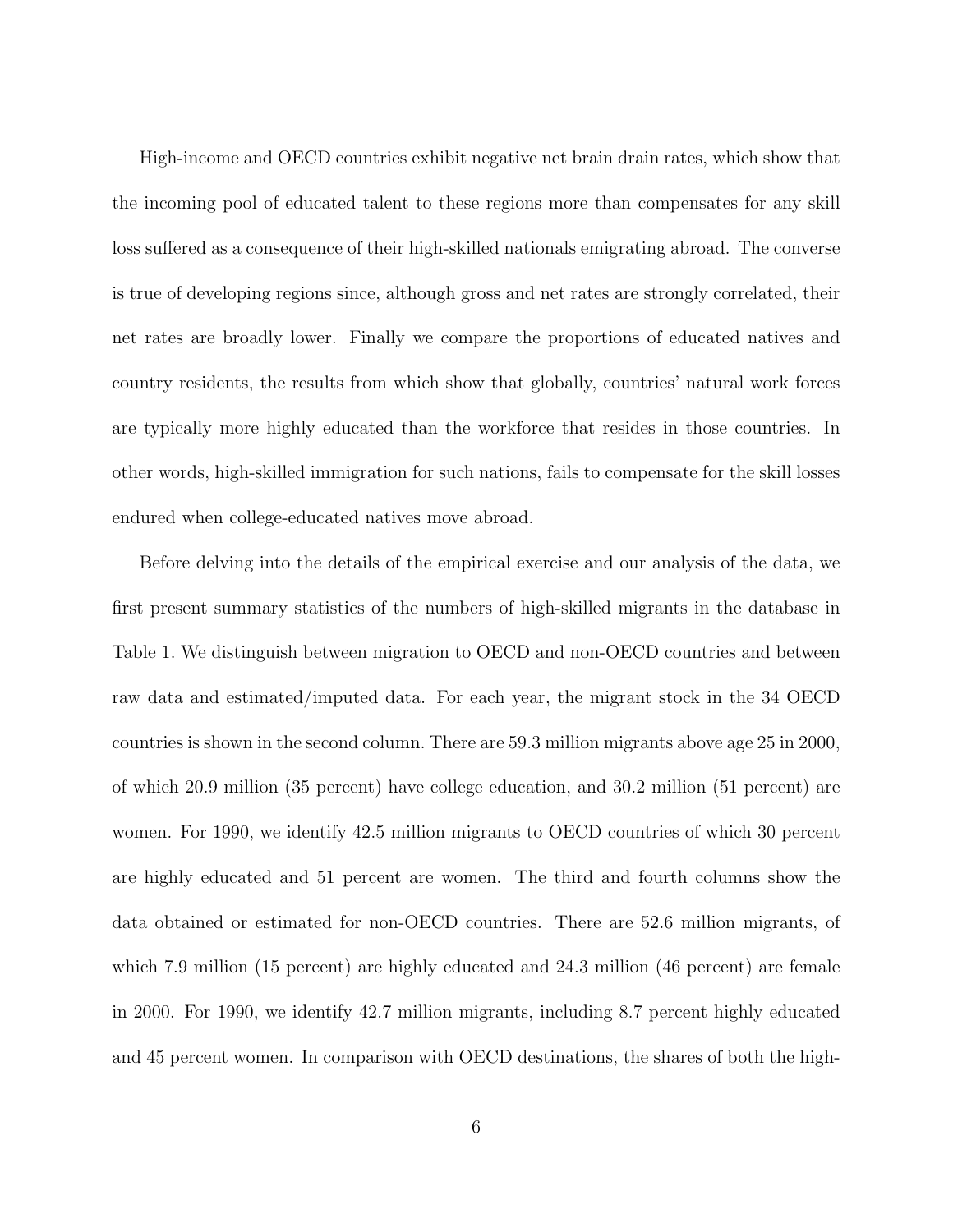skilled and female migrants in non-OECD countries are lower. Finally, for completeness, the fifth and sixth rows present the numbers and the proportions of migrants imputed across unobserved corridors. For 2000, imputed values represent 16.7 million migrants in the 90 destination countries for which actual data are not available. Although imputed values account for 15 percent of the total migration stock in 2000, the share is around 8.7 percent for college-educated migrants. In other words, over 90% of college-educated migrants are captured by our raw data and we believe that our imputation strategy should therefore not adversely effect our overall measurement of high-skilled emigration, thereby diluting our conclusions.

Overall, the resulting migration matrices identify 111.9 million migrants (age 25+) in 2000 which represents about 63 percent of the 177.4 million migrants (age 0+) recorded in the United Nations database and 70 percent of the 160.1 million migrants (again age  $0+$ ) recorded in OPSW for those 190 countries that appear in our matrices.<sup>3</sup> 28.8 million of this migrant stock have college education and 54.5 million are women. For 1990, we identify 85.3 million migrants (aged 25+), including 16.3 million high-skilled migrants and 40.9 million women. Our data show that the overall migrant stock increased by 31 percent between 1990 and 2000, while the stock of high-skilled migrants increased by 77 percent. As a result, the share of high-skilled in the overall migrant stock increased from 19 percent to 26 percent. The share of women increased from 48 percent to 49 percent, a result in part driven by the increased feminization of migration to non-OECD countries.

<sup>&</sup>lt;sup>3</sup>There are differences between OPSW and the United Nations database. For example, OPSW remove refugees wherever possible from their data since their primary focus is upon economic migration.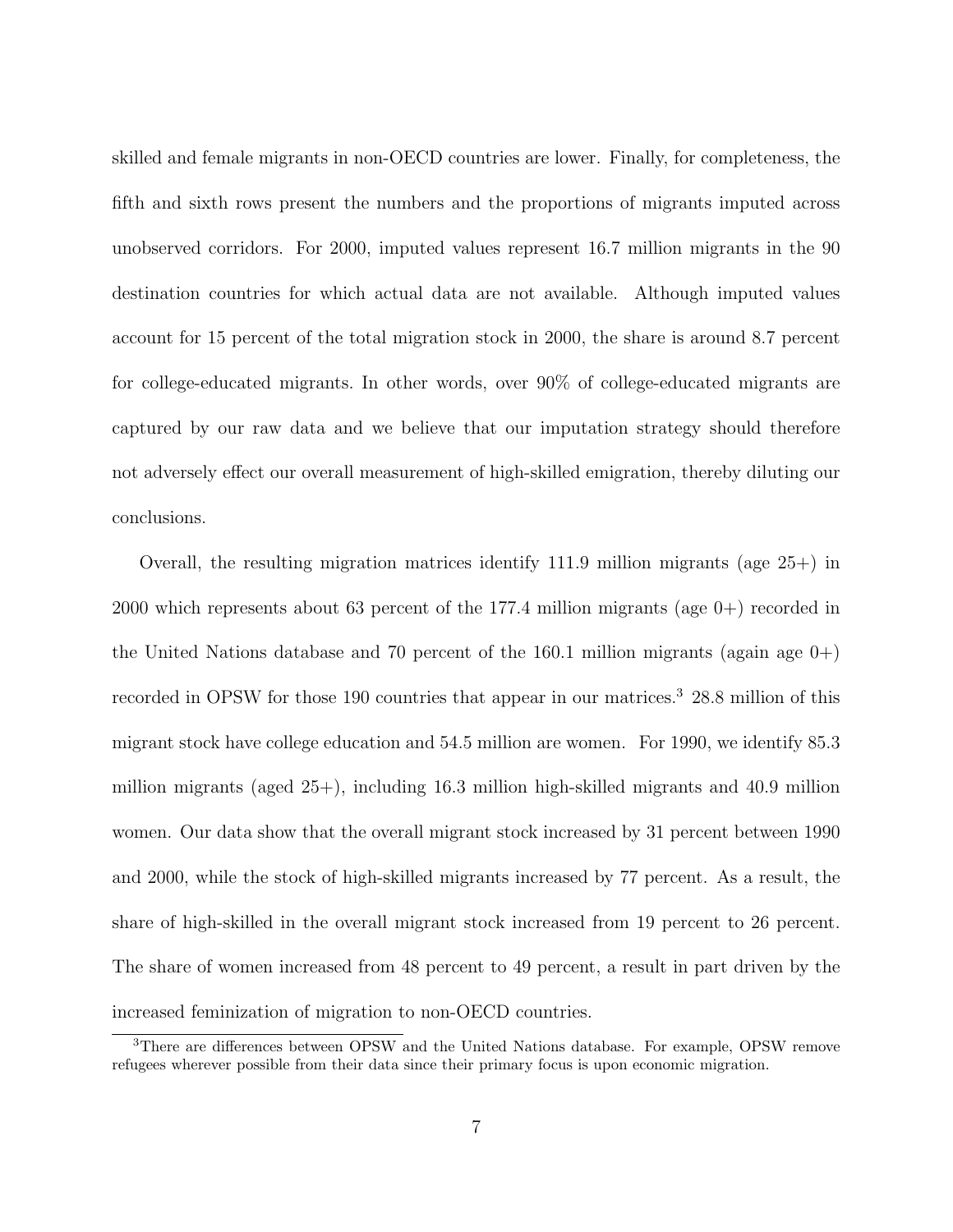#### [INSERT TABLE 1 AROUND HERE]

The remainder of this paper is organized as follows. Section 2 describes our data collection, while our econometric strategy and the accompanying results are presented in Section 3. In the following section, we introduce our nuanced Brain Drain indicators before we present our global assessment of human capital mobility in Section 5. Finally, we conclude.

## 2 Data Compilation

The first contribution of the paper is in compiling a more complete global data set of bilateral migrant stocks, disaggregated by education level and gender for the years 1990 and 2000, by including as many developing destination countries in our sample for which data are available. Our data collection builds upon the previous database of DLM, which documents migrant stocks disaggregated by education levels to 30 OECD destination countries. Our methodology in this section is a direct extension of this earlier work. We add four new OECD members (for both 1990 and 2000), 66 non-OECD destinations in 2000 and 27 non-OECD countries in 1990 for which comparable data could be found. The data are disaggregated by gender and two separate education levels. We distinguish males and females,  $g = (m, f)$ , and two skill types  $s = (h, l)$  with  $s = h$  for individuals with post-secondary or college education (referred to as the highly skilled), and  $s = l$  for less educated individuals (referred to as low-skilled). In each decade, we thus have migrant stocks of high-skilled males, low-skilled males, high-skilled females and low-skilled females for each bilateral corridor.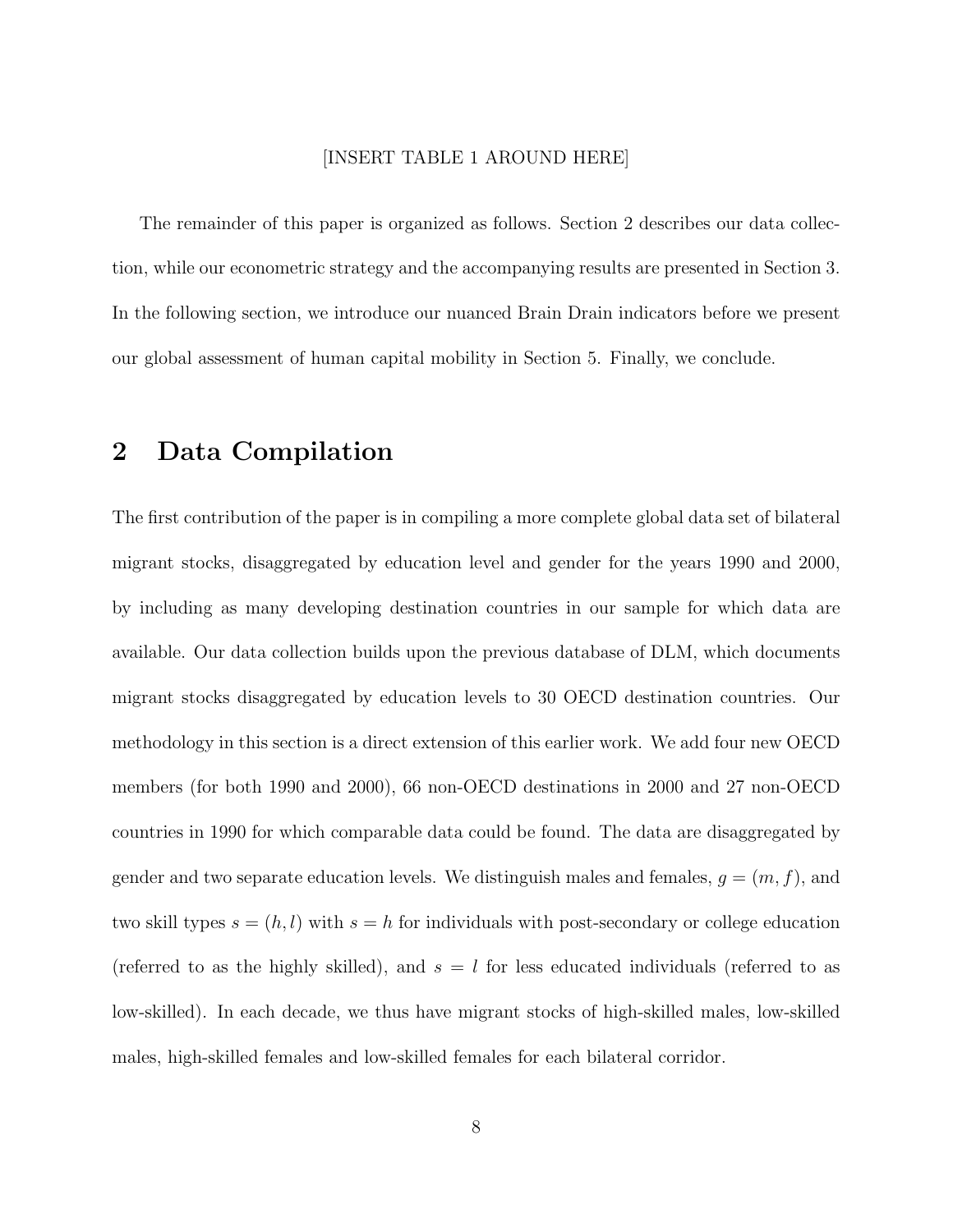Subsequently, we use the primary data from these 190x100 and 190x61 matrices, for 2000 and 1990 respectively, to make out-of-sample predictions for those destination countries for which data are missing. Taken together, the raw and imputed data comprise 190 countries in 1990 and 2000 (denoted by  $j = 1, ..., J$ ) and include stocks of migrants aged 25 and above. This cutoff is chosen so as to omit students and children since our focus is upon labor migration. The full data set in turn facilitates, for the first time, a global analysis of human capital mobility over time using nuanced and improved Brain Drain indicators as described in Section 4.

### 2.1 Migration Data for OECD Countries

Our starting point when constructing our matrices is the Docquier, Lowell, Marfouk (DLM) data set, which comprises a collection of census and register data by country of birth, education level and gender for OECD countries in 1990 and 2000. The original DLM data set omitted data for member states that subsequently joined the OECD in 2010 however (namely Chile, Estonia, Israel and Slovenia) and so in this paper, we augment the original OECD data from the DLM data set with census data pertaining to these newer members. As a result, our set of OECD countries includes all 34 current members for both 1990 and 2000. Data sources for these four destination countries are presented in Table A1.

DLM enumerates stocks of migrants living in a destination country at the time of the census, as opposed to flows that are observed between two points in time. For reasons of consistency and comparability, the four methodological choices made in DLM guide our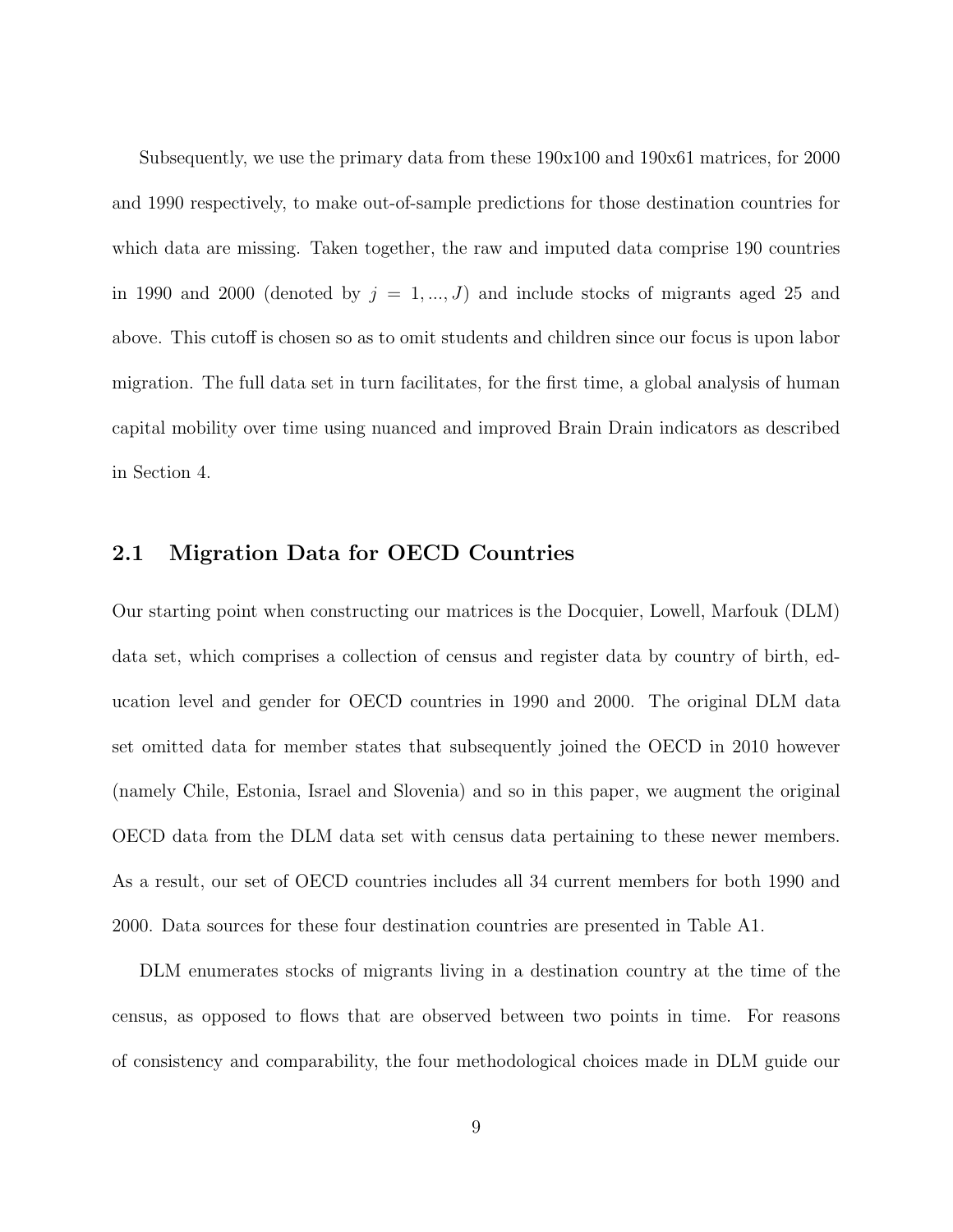current work:

(i) 190 origin countries in both 1990 and 2000 are distinguished. Starting with the 192 UN member states, we aggregate the Republic of Korea and the Democratic People's Republic of Korea since some destination countries only provide the total number of Koreans. Serbia and Montenegro are treated as a single entity and Taiwan (China), Hong Kong SAR, Macao and the Palestinian Territories are added as individual entries to the country list. We drop five countries (Nauru, Palau, Tuvalu, Belize and the Holy See) due to their small size and their absence in the data of some destination countries.

(ii) Migration is predominantly measured on the basis of country of birth as opposed to citizenship, since our goal is to have a consistent definition over time. Whereas individuals' country of birth is predominantly time invariant and independent of the variation in laws regarding citizenship within and across countries, the concept of citizenship conversely changes with naturalizations. Furthermore, many destination countries grant citizenship selectively to migrants from certain countries, significantly biasing the overall migration data based on citizenship status.

(iii) Only adult migrants aged 25 and above are recorded. This measure therefore excludes both students, who temporarily relocate to complete their education, and children who accompany their parents abroad. This is a superior measure when wishing to examine the economic and labour market effects of migration.

(iv) Along with the gender dimension, two separate levels of education are distinguished. High-skill migrants include those with at least one year of college or post-secondary educa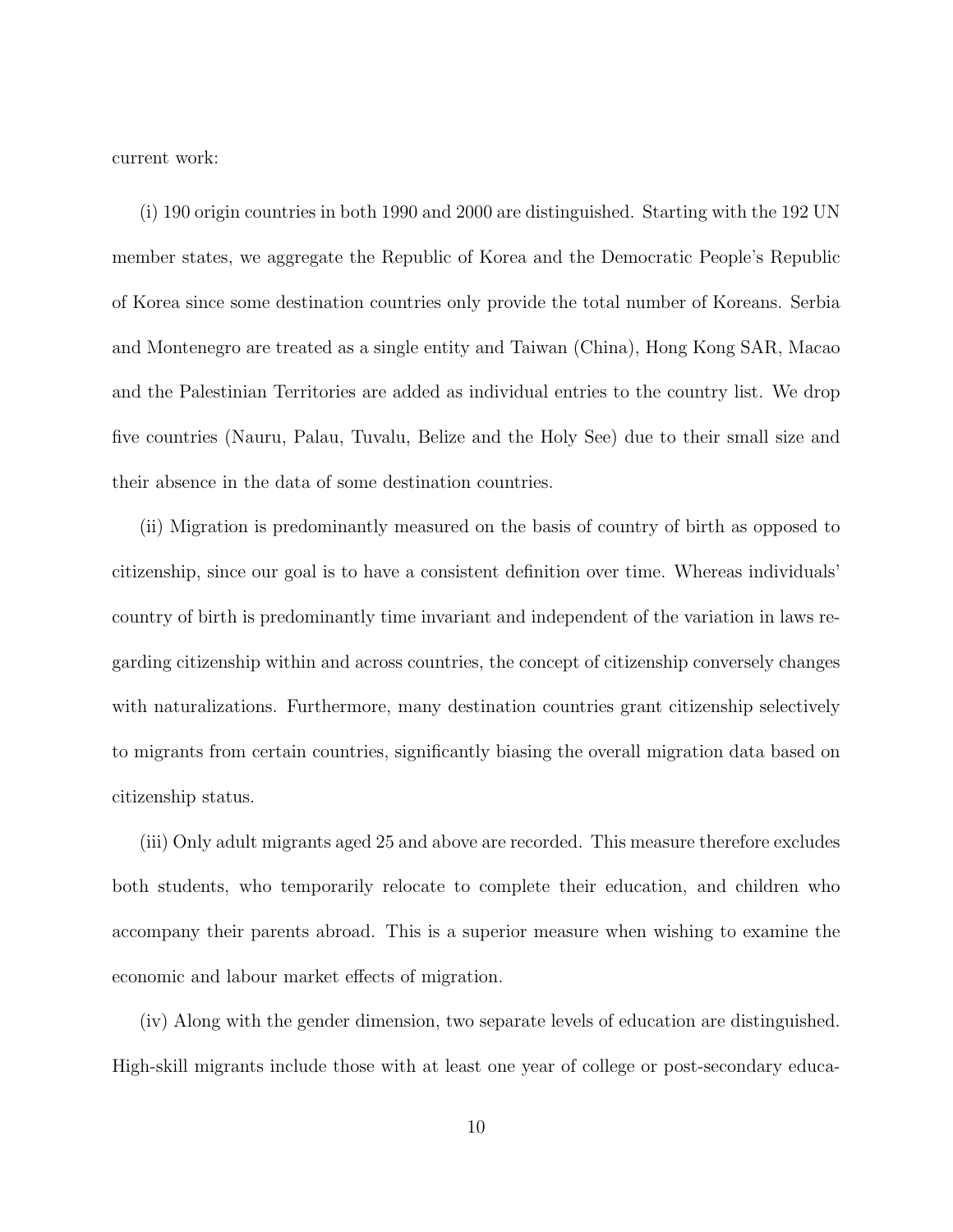tion. Low-skill migrants include all of those with a level of schooling up to and including an upper-secondary education.<sup>4</sup>

As shown in Table 1, the OECD data allow us to characterize the education level, origin and destination of about 59.3 million migrants in 2000 and 42.5 million migrants in 1990. About 18.5 million of the 20.9 million high-skill migrants in the OECD countries are concentrated in only six destination countries: the U.S. (10.3 million), Canada (2.7 million), Australia (1.6 million), Israel (1.5 million), the United Kingdom (1.2 million) and Germany  $(1.2 \text{ million}).$ 

### 2.2 Migration Data for Non-OECD Countries

We further supplement our expanded data collection of our 34 OECD destinations with 66 non-OECD countries in 2000 and 27 countries in 1990, adhering to the same methodological principles and definitions as in DLM. The data sources for these destination countries, together with the total number of migrants and the total number of highly skilled migrants for both 1990 and 2000 are presented in Table A.1. In 13 cases, data are obtained directly from the relevant destination countries' national statistical offices. In 23 cases, data are taken from IPUMS-International or the United Nations' Economic Commission for Latin America and the Caribbean (ECLAC) databases, two of the largest archives of publicly available census samples. They are based on samples of at least five percent of the whole population.

<sup>4</sup>Note that DLM disaggregated low-skill migrants into two categories, those with upper-secondary education and those with less (including low-secondary, primary or no schooling). In this paper, we aggregate these two categories for estimation purposes.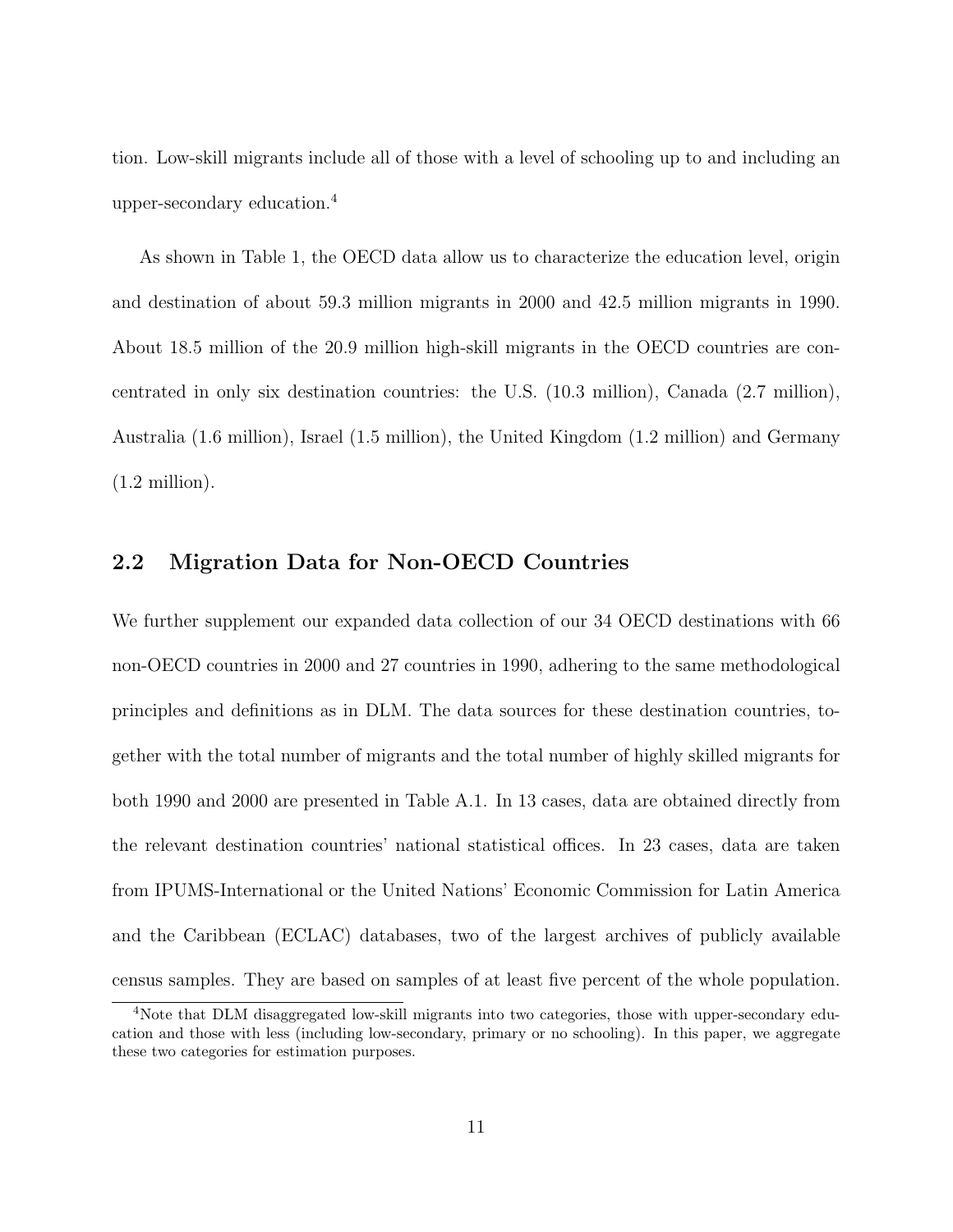Data for the six Gulf Cooperation Council (GCC) countries are estimated on the basis of their Labor Force Surveys. The data for the remaining countries were obtained from the OECD DIOC-E database.<sup>5</sup>

When constructing such a large-scale data set, we have to deal with inevitable gaps in the data. Imputation and adjustment are preferred when census data are not sufficiently detailed to identify the gender and education characteristics of stock of migrants in particular bilateral corridors. We therefore distinguish between two types of data sources on the basis of the degree of imputation needed to construct our database.

First, we obtained highly detailed census data from 17 non-OECD countries in 1990 and 60 non-OECD countries in 2000. These countries are not marked with an asterisk in Table A.1. They require two minimal adjustments: (i) we use OPSW data to split the available data if there are geographic aggregations for certain regions of origin (e.g. South Asia) or else countries that no longer exist (e.g. ex-Czechoslovakia)<sup>6</sup>; (ii) when the year of census differs from 1990 or 2000 by four years or more, which is not atypical since censuses are conducted over decennial cycles. We rescale data using the annual growth rate of the total immigrant stock provided by the United Nations database.<sup>7</sup> Similar adjustments were used in DLM for OECD destinations. We consider these adjustments as minor corrections.

For the remaining 10 non-OECD countries in 1990 and 6 countries in 2000, we obtained precise data by country of origin, which unfortunately lacked the education and/or gender

<sup>5</sup>http://www.oecd.org/migration/databaseonimmigrantsinoecdandnon-oecdcountriesdioc-e.htm

<sup>&</sup>lt;sup>6</sup>These regional aggregates recorded in many destination countries' data are usually small.

<sup>7</sup>This is the case of Burkina Faso 1996, Colombia 2005, Costa Rica 1984, Israel 1983, Israel 1995, Laos 1995, Malta 1995, Malta 2005, Peru 2007 and Uruguay 2006.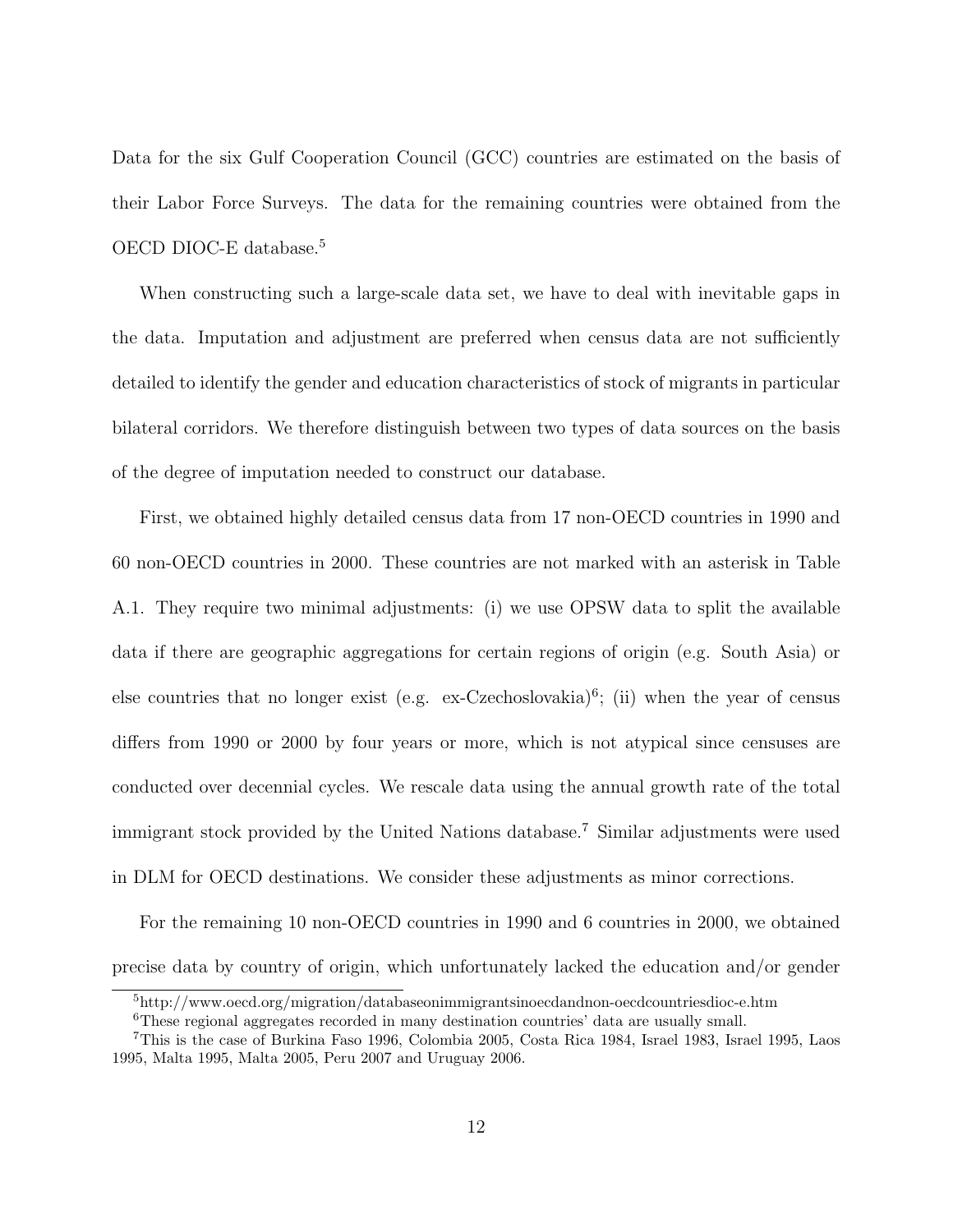distribution of immigrants, which we subsequently imputed. These countries are highlighted by an asterisk in Table A.1. For four non-OECD countries in 1990 (Bulgaria, Cyprus, Latvia and Malta), we assume the same gender structure as in 2000 and adjust the education structure proportionately to the changes in educational attainment within the total resident population between 1990 and 2000. Furthermore, two countries that are now in the OECD, required the same adjustment in 1990 (Estonia and Slovenia). For five Persian Gulf countries (Bahrain, Kuwait, Oman, Qatar and United Arab Emirates), we apply the gender and skill structure observed in Saudi Arabia. In the case of Saudi Arabia, the education structure was only available for the total immigrant stock and we assumed it is identical across origin countries. For this reason, we also included Saudi Arabia in the group of countries requiring partial imputation.

Adding the 66 non-OECD destination countries increases the overall migrant stock by 35.9 million in 2000, including 5.4 high-skilled migrants and 16.3 million women (see Table 1). The proportion of college graduates among the observed non-OECD nations is 15 percent and the share of women is 45 percent, far below the ratios observed in OECD destination countries in both of these dimensions (35 percent and 51 percent, respectively). These ratios vary considerably across countries and this heterogeneity is explored in more detail in Section 5. Five of these 66 additional destination countries are home to more than one million foreign-born adults in 2000. These are Cote d'Ivoire (3.9 million), Saudi Arabia (3.1 million), Hong Kong SAR (1.9 million), the United Arab Emirates (1.2 million) and Malaysia (1.0 million).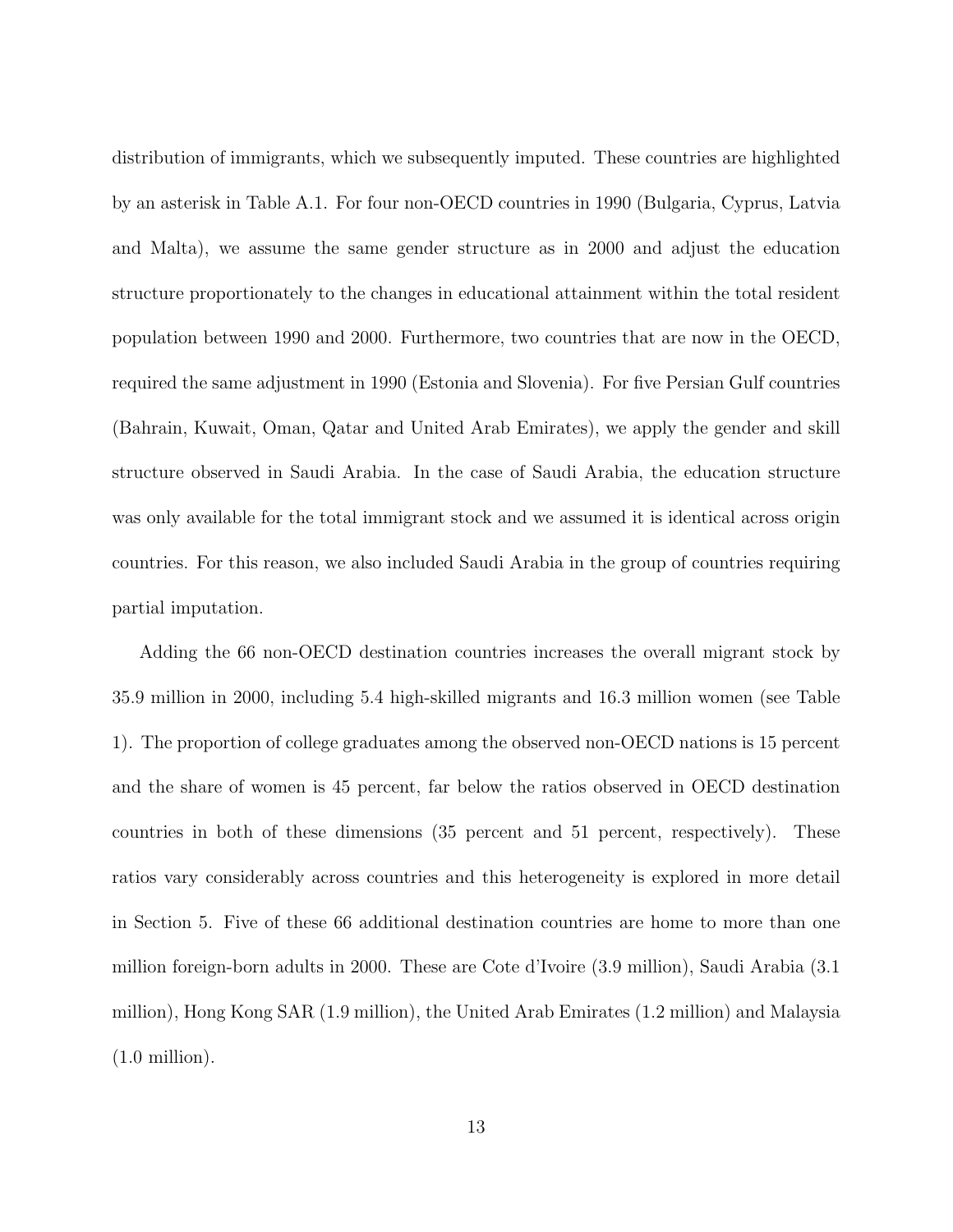## 3 Econometric Strategy for Imputing Missing Data

Despite the additional data for 66 non-OECD destinations in 2000 and 27 non-OECD destinations in 1990, our bilateral migration matrices remain incomplete. It is important to emphasize that despite lacking data for a fairly large number of destination countries, the raw data that we have collected nevertheless comprise around 85% of the total in 2000 and two-thirds of the total in 1990. The second major contribution of our paper is in imputing, to the greatest extent possible, those cells for which data are still missing, along both the gender and education dimensions. To this end, we develop a three-step estimation procedure, based upon the most up-to-date theoretical and empirical advances in the literature. We subsequently use the resulting parameter estimates from our empirical exercise to predict the bilateral migrant stocks for cells for which we lack data. While no doubt second-best, given the wider paucity of migration data, we deem our methodology worthwhile in the sense that our results, especially when aggregated over regions, still provide superior estimates of the global winners and losers in the global contest for high-skilled migrants (in a static sense) as when compared to their total absence.<sup>8</sup> A fair comparison to our intuitive approach, which is widely accepted in the literature, are global GDP figures, balance of payments components and international capital flow estimates, which for many countries are computed in light of

<sup>&</sup>lt;sup>8</sup>In other words, given migrant inflow and outflow data disaggregated by skill level are not available for the vast majority of nations globally, the best available (static) estimates, (thus ignoring dynamic, brain gain effects for example), of the winners of losers of the global battle for talent can be made by comparing the total high-skilled stock in a particular country with the total number of skilled emigrants from that country for which global data on potentially all destinations are required. Even if our imputation methods are imperfect, a sensible allocation of these migrants is still superior for informing one as to the overall global situation, in comparison with the total absence of such data.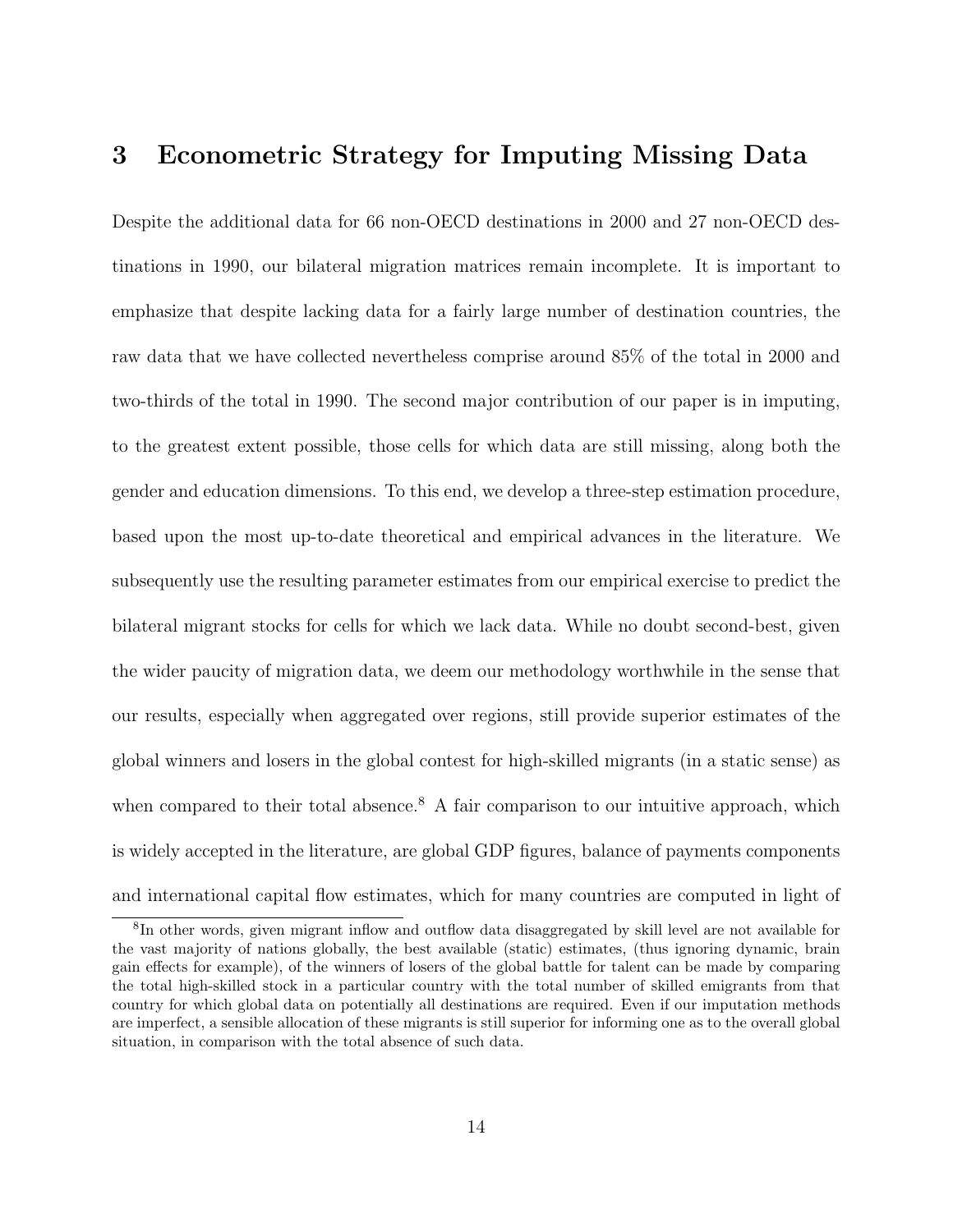the paucity of better quality data.

The data set of OPSW plays a key role in our imputation strategy. While not providing data disaggregated by skill level and additionally comprising migrants of all ages (as opposed to only those aged 25 and above), OPSW embodies significant informational content about the composition of overall bilateral migration stocks globally; arguably far more than any estimation procedure alone could be reasonably expected to capture. These data, which span 1960-2000, prove useful on two counts. First, they provide information on past (pre-1990) migrant stocks, i.e. migrant networks, that we use in our estimations. Second, since the data that we are imputing are a sub-sample of these overall migrant stocks, the OPSW data importantly provide upper-bounds to our estimates that can then be subsequently disaggregated according to this paper's main focus, migrants' level of human capital.

In the next section, we first outline the pseudo-gravity model, a suitable econometric specification for our purposes and further highlight the need for our three-step econometric procedure. We then discuss a number of estimation issues that further need be considered before continuing to an analysis of the accuracy of our results.

### 3.1 The Three Step Econometric Model

The econometric model that we use to construct our out-of-sample predictions is an extension of the recent developments in the literature. Our theoretical foundation is the random utility model of migration that has been used extensively in the literature (Anderson, 2011; Beine et al., 2011; Grogger and Hanson, 2011; Ortega and Peri, 2012; Beine and Salomone,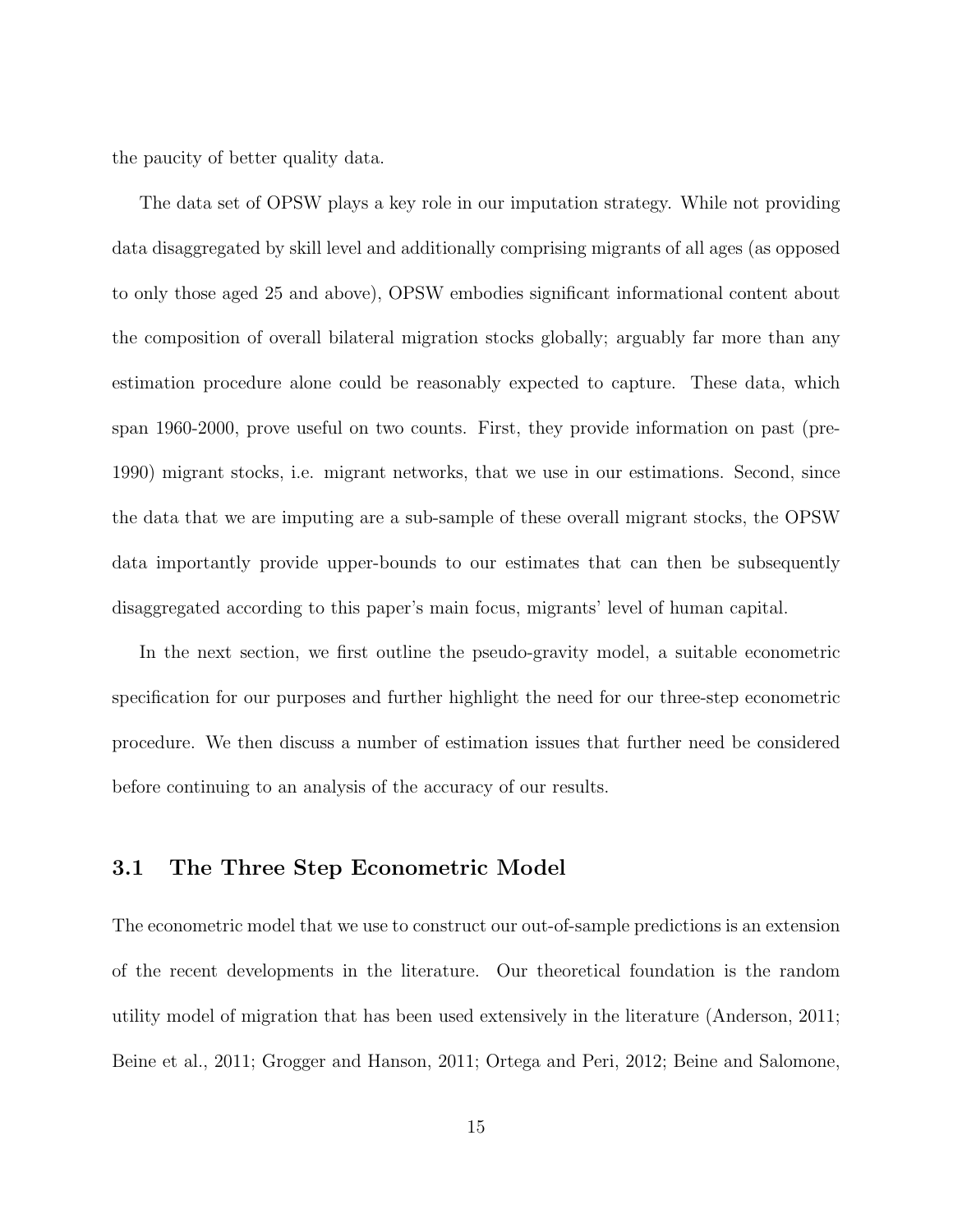2013; Bertoli and Fernandez-Huertas Moraga, 2013). The premise is that individuals with different levels of education are assumed to choose between staying at home or else moving to alternate destinations; with their decisions based upon the utility or income they are expected to receive in competing destinations as when compared to remaining sedentary. Their utility is the sum of a deterministic component (capturing dyadic migration costs as well as origin and destination specific push and pull factors) and a random term (capturing individual heterogeneity in migration tastes). We assume that the random term is iid and extreme-value distributed, which implies that the ratio of bilateral migrants to stayers only depends upon destination and origin country characteristics.<sup>9</sup>

Our model combines the approaches of Beine et al (2011) and Grogger and Hanson (2011). Following Grogger and Hanson (2011), our dependent variable is the gender- and educationspecific bilateral stock of migrants and similarly to Beine et al. (2011) we allow these stocks to depend upon the lagged level of the total diaspora. This dynamic specification allows us to account for any inertia in the evolution of migration stocks and for the attractive power of existing diasporas. We use the following specification:

$$
M_{g,s,t}^{jk} = \exp\left(\alpha_{0,g,s,t} + \alpha_{1,g,s,t}d_{g,t}^{jk} + \alpha_{2,g,s,t}b^{jk} + \gamma_{g,s,t}^j + \lambda_{g,s,t}^k\right) + \epsilon_{1,g,s,t}^{jk},\tag{1}
$$

The variables are defined as following.<sup>10</sup> The dependent variable  $M_{g,s,t}^{jk}$  is the bilateral

<sup>9</sup>This IIA (independence of Irrelevant Alternatives) property has been challenged in a few recent studies (e.g. Bertoli and Fernandez-Huertas Moraga, 2013), which recommends controlling for Multilateral Resistance to Migration. Implementing their corrections is not possible in a cross-sectional setting like ours.

<sup>&</sup>lt;sup>10</sup>Table A.2 in the Appendix describes the data sources as well as the way we construct and measure these explanatory variables that influence migrant stocks.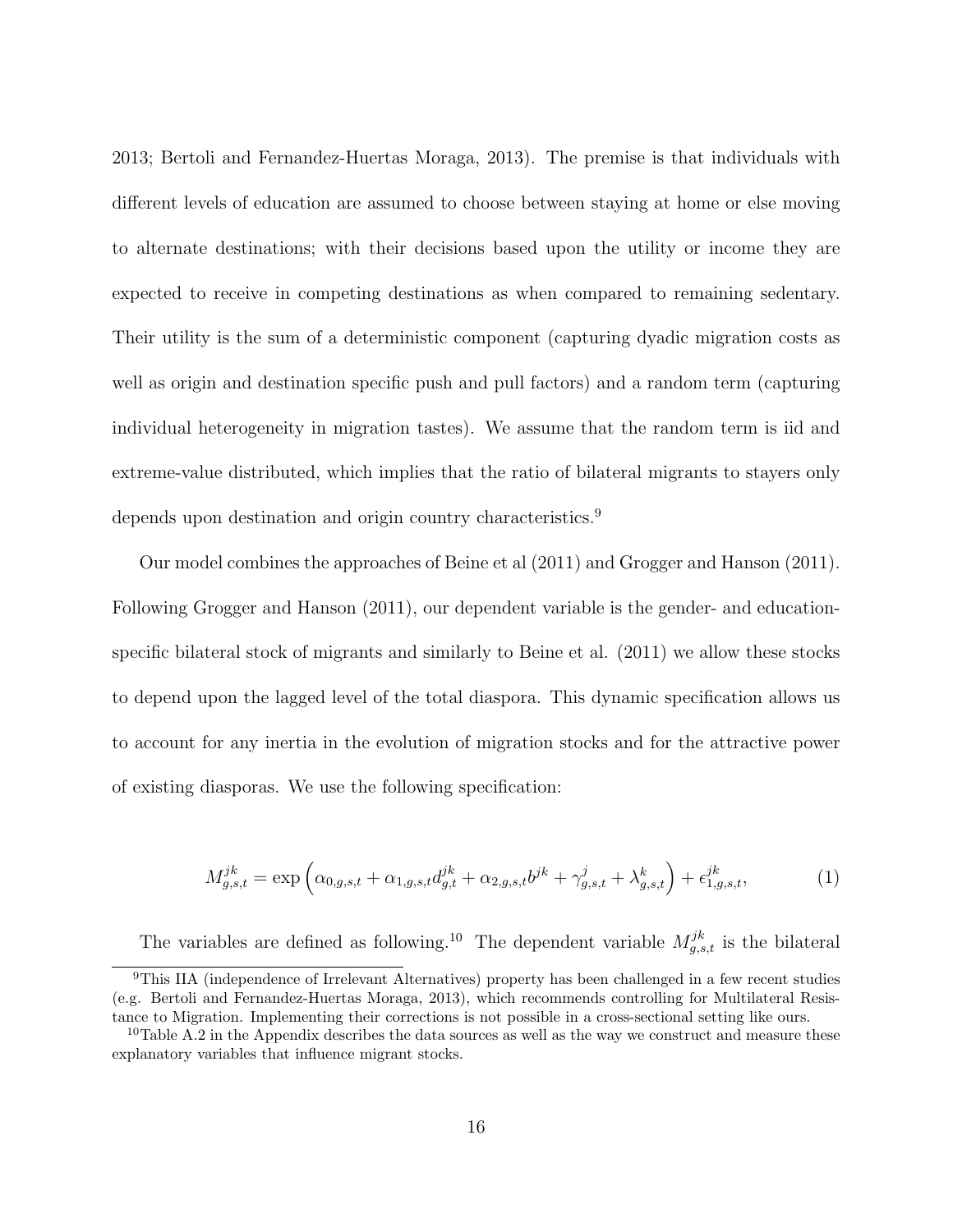stock of migrants from country j in country k in year t (either 1990 or 2000), of gender q and skill (education) s. The explanatory variables comprise an historical bilateral time-varying diaspora variable,  $d_{g,t}^{jk}$ , which is a key determinant of future migration levels (Beine et al 2011). In addition, we have various time-invariant bilateral variables, denoted by  $b^{jk}$ , such as geographic distance, common language, contiguous borders and shared colonial heritage that account for cultural, political and geographic linkages. In this ideal set-up, origin country characteristics (such as economic, political and social push factors) are captured by a set of origin fixed effects introduced through the vector  $\gamma_{g,s,t}^j$ . Similarly comparable (pull) factors at destination would be accounted for by the inclusion of vector  $\lambda_{g,s,t}^k$  of destination fixed effects. Since our goal is to impute migration data for those cells for which destination data are missing, it is not possible to include vector  $\lambda_{g,s,t}^k$  in our regressions however. This gives rise to our *prediction problem*, which our three-step estimation seeks to address.<sup>11</sup>

Our preliminary step is to run a first-stage gravity regression with education-aggregated migration data disaggregated by gender (but not skill level), obtained from OPSW on the left hand side, to recover estimates of the gender specific pull variable  $\lambda_{g,t}^k$  (i.e. destination fixed effects aggregated over the education dimension) for all countries in our sample. This takes the form:

$$
M_{g,t}^{jk} = \exp\left(\alpha_{5,g,t} + \alpha_{6,g,t}d_{g,t}^{jk} + \alpha_{7,g,t}b^{jk} + \lambda_{g,t}^k + \theta_{g,t}^j\right) + \epsilon_{2,g,t}^{jk}.
$$
 (2)

 $11A$  second issue is that the sample of countries for which data are missing is likely a non-random sample. Addressing this second issue is beyond the scope of the current work.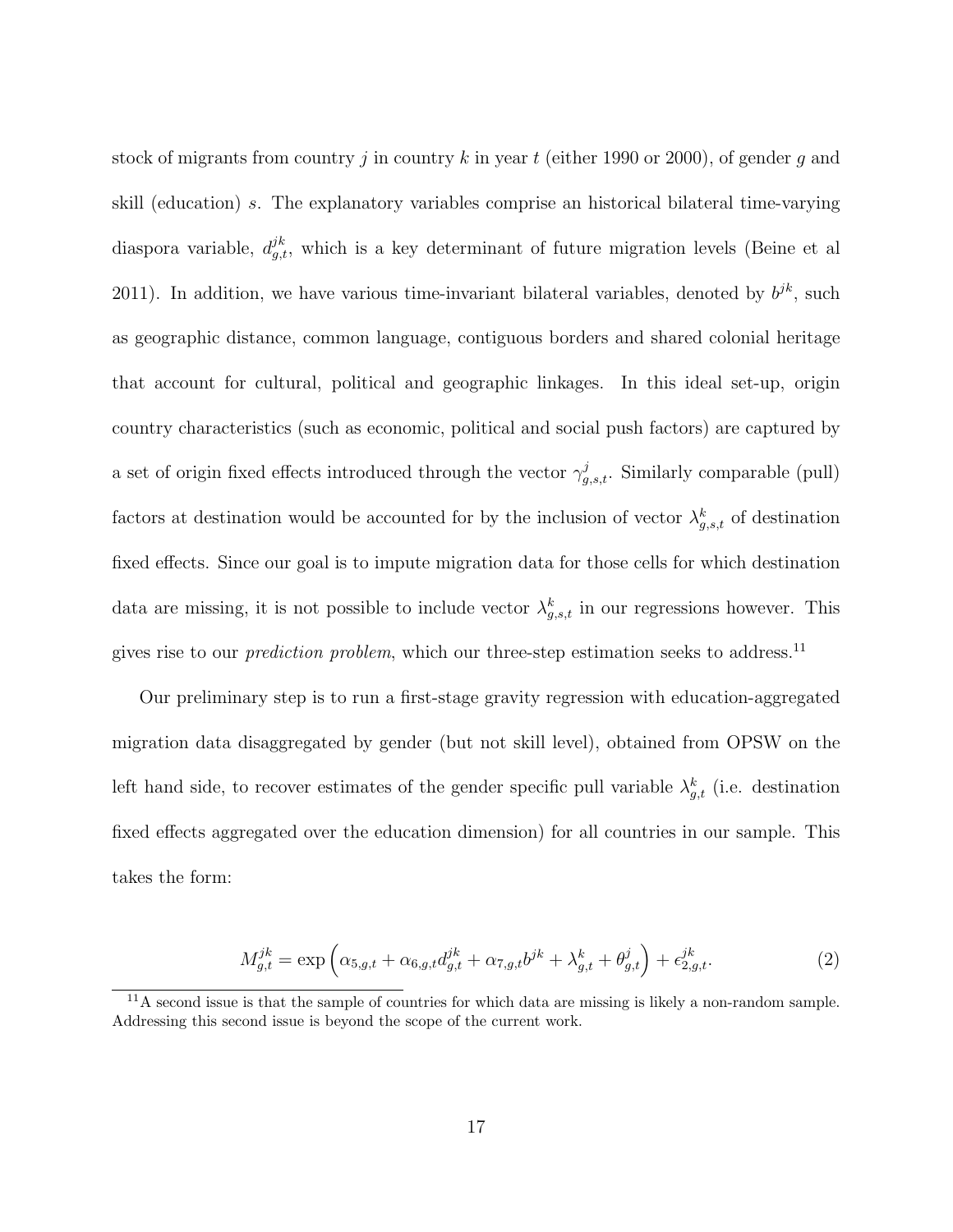In this equation,  $M_{g,t}^{jk}$  is observed for all origins and destinations in OPSW and it is equal to the sum of all education-specific bilateral migrant stocks for a given gender and time period. In line with Equation (1) we include a comprehensive set of dyadic variables to capture migration costs as well as origin and destination fixed effects in each regression. The estimation of Equation (2) thus furnishes us with estimates of the time and gender-specific destination pull variables,  $\hat{\lambda}_{g,t}^k$ .

Since the goal of our initial econometric procedure is to compute estimates of gender and education specific destination fixed effects, we further parameterize the gender-education destination pull factor as:

$$
\lambda_{g,s,t}^k = \alpha_{3,g,s} A_t^k + \alpha_{4,g,s} \lambda_{g,t}^k \tag{3}
$$

In this expression,  $\lambda_{g,t}^k$  is the gender specific pull variable and  $A_t^k$  is a vector of destination specific parameters, included in estimation to further distinguish across skill groups. These include (for the destination country) whether people speak English, the size of the total labour force (in logs), GDP per capita (in logs), the total fertility rate (in logs), the ratio of the number of highly skilled to the total labour force and the labour force participation rate of both men and women. A number of dummy variables are also included that capture whether a destination country belongs to the GCC, whether military service is compulsory and whether polygamy is legally practiced.<sup>12</sup>

Putting everything together, we substitute Equation (3) into Equation (1), which yields

<sup>&</sup>lt;sup>12</sup>Since data for  $\lambda_{g,t}^k$  need to be available for all 190 destination countries in order for them to be included in our model, the potential exists for some explanatory variables to have been omitted due to data not being available.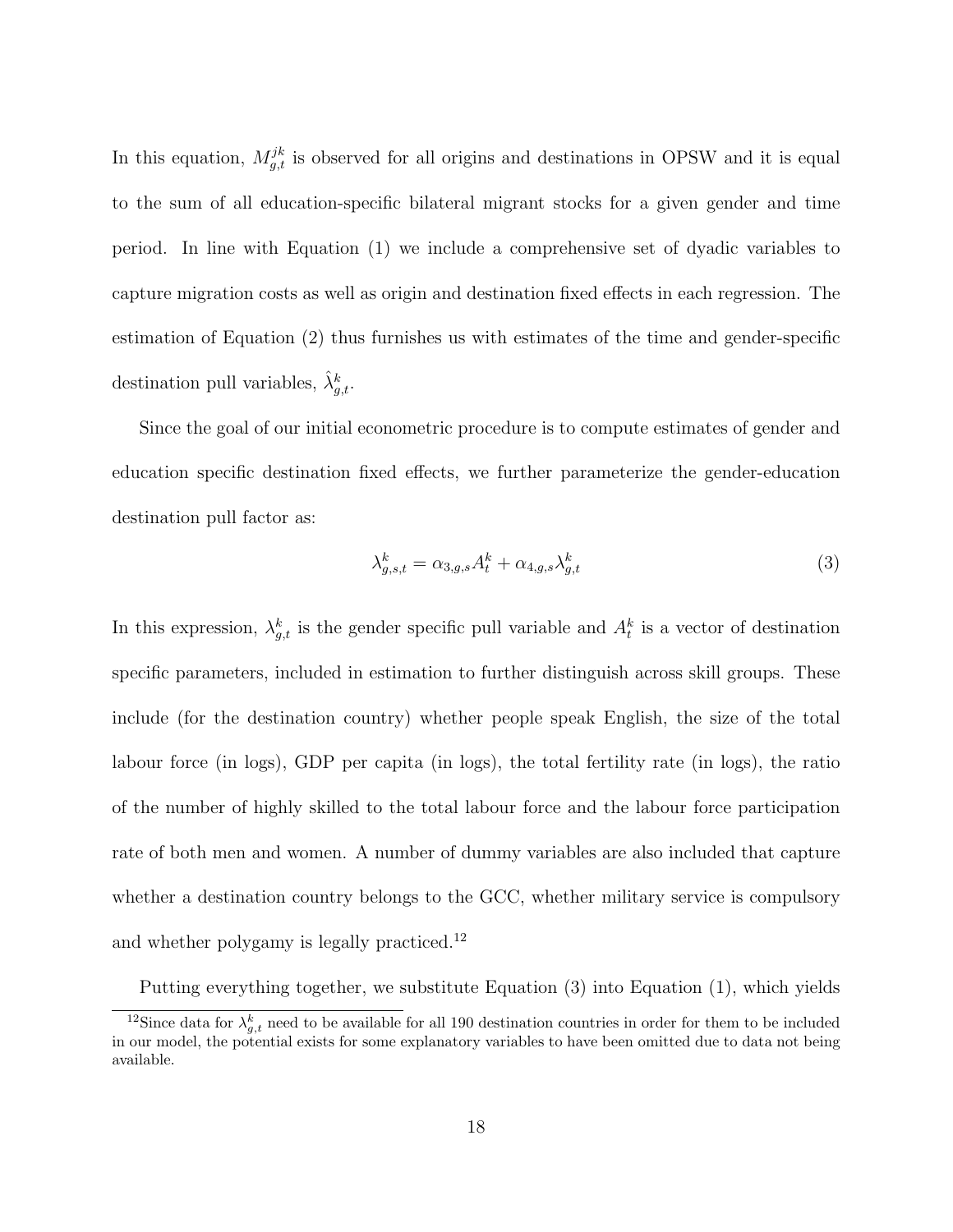our second-stage regression:

$$
M_{g,s,t}^{jk} = \exp\left(\alpha_{0,g,s,t} + \alpha_{1,g,s,t}d_{g,t}^{jk} + \alpha_{2,g,s,t}b^{jk} + \alpha_{3,g,s}A_t^k + \alpha_{4,g,s}\hat{\lambda}_{g,t}^k + \gamma_{g,s,t}^j\right) + \epsilon_{1,g,s,t}^{jk}.
$$
 (4)

When compared with Equation (1),  $A_t^k$  is the vector of destination specific parameters from Equation (3). The gender-specific destination pull variables,  $\hat{\lambda}_{g,t}^{k}$  are those estimates obtained from our first-stage regression, Equation (2). Our two-step procedure up until this point, which aims to maximize the accuracy of our predictions, comes at a cost; our genderspecific destination pull variables,  $\hat{\lambda}_{g,t}^k$ , will be correlated with the vector  $A_t^k$  of destination specific variables. In turn, this means that it is impossible to meaningfully interpret  $A_t^k$ and as such these results are not reported. Given that more data exist in 2000, when compared to 1990 and again, so as to maximize the accuracy of our predictions, for each gender-education pair we run regressions for both 1990 and 2000 simultaneously, allowing our explanatory variables to vary over time, but additionally forcing the coefficients on these variables to be constant in both years.

Until this point, we have four separate gender-education pairs: high-skilled men, highskilled women, low-skilled men and low-skilled women. In our final step, we take our predictions for the missing cells from Equation (4) and apply the resulting shares to the totals detailed in OPSW. Since these data provide the most accurate estimates of global migrant stocks, we are, in effect, splitting the OPSW data into the relevant education-gender bilateral migrant stocks. Herein lies the final econometric issue that needs addressing, namely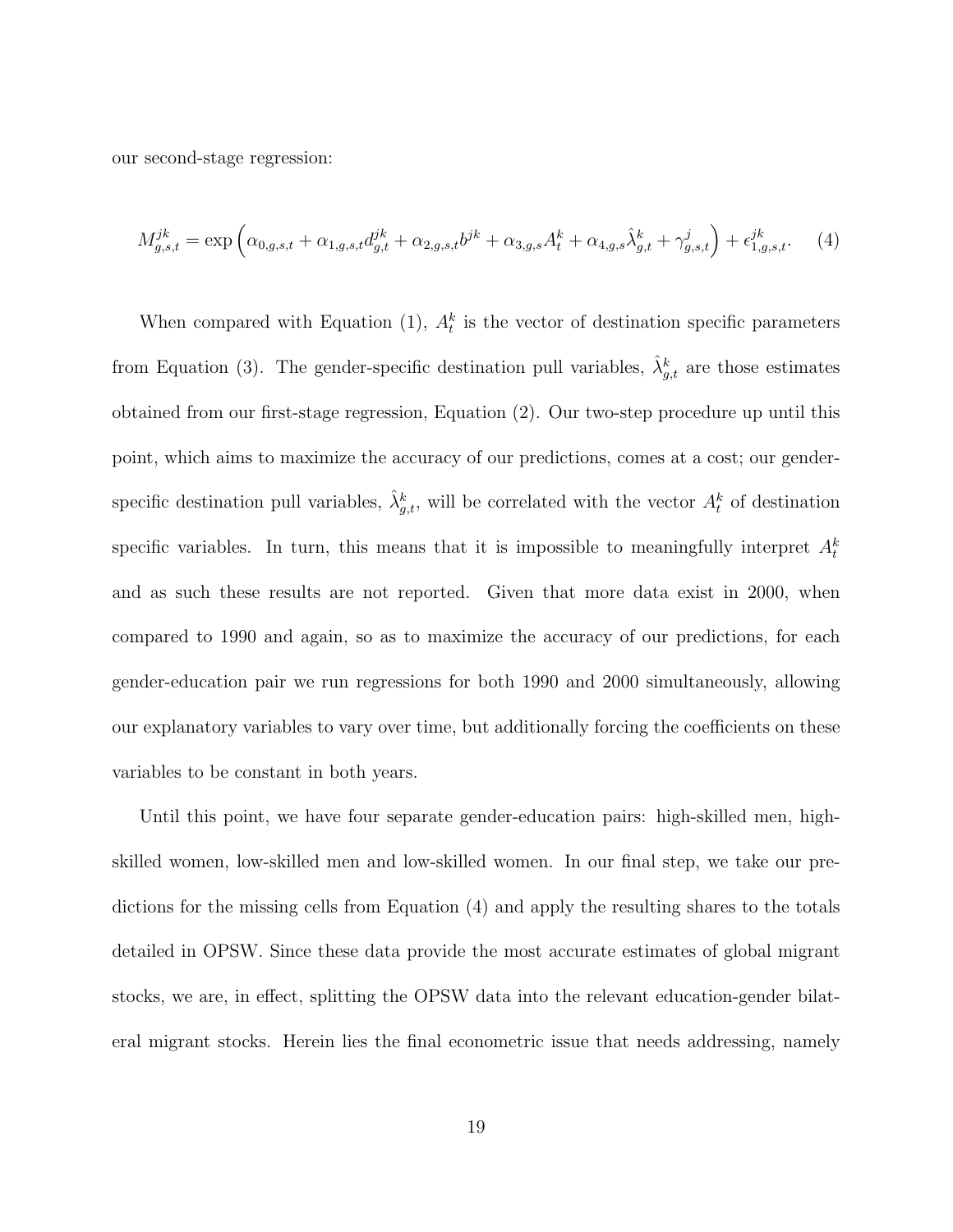that OPSW refers to migrants of all ages, while DLM instead only refers to those in the labour force. The difference are those aged 24 and below, which for the sake of simplicity we term youth. To surmount this final issue, we run estimate Equation (4) twice more, for male youth and female youth.<sup>13</sup> Finally, putting together all of our estimates, for those destination countries for which raw migration data are unavailable we lastly use the following restriction to split the total gender-specific migrant stock provided by OPSW into the gender-skill specific migrant stock:

$$
\tilde{M}_{g,s,t}^{jk} = \frac{\hat{M}_{g,s,t}^{jk}}{\sum_{s} \hat{M}_{g,s,t}^{jk}} M_{g,t}^{jk}.
$$
\n(5)

Our final matrices are comprised of the original gender-education specific data for those destination countries for which we have original raw data in together with our predicted migrants stocks,  $\tilde{M}_{g,s,t}^{jk}$ .

### 3.2 Econometric Issues

The presence of a large number of zero or undefined observations in the dependent variable (gender and education specific bilateral migrant stocks) gives rise to econometric concerns that would yield inconsistent OLS estimates. Zero observations appear in large numbers in many bilateral contexts such as international trade, official aid, military conflict and political alliances. This phenomenon is especially prevalent in migration data sets, since there is no

<sup>&</sup>lt;sup>13</sup>Youth (for each gender group) is defined as the difference between total migrant stock from OPSW minus low-skilled and high-skilled migrant stock.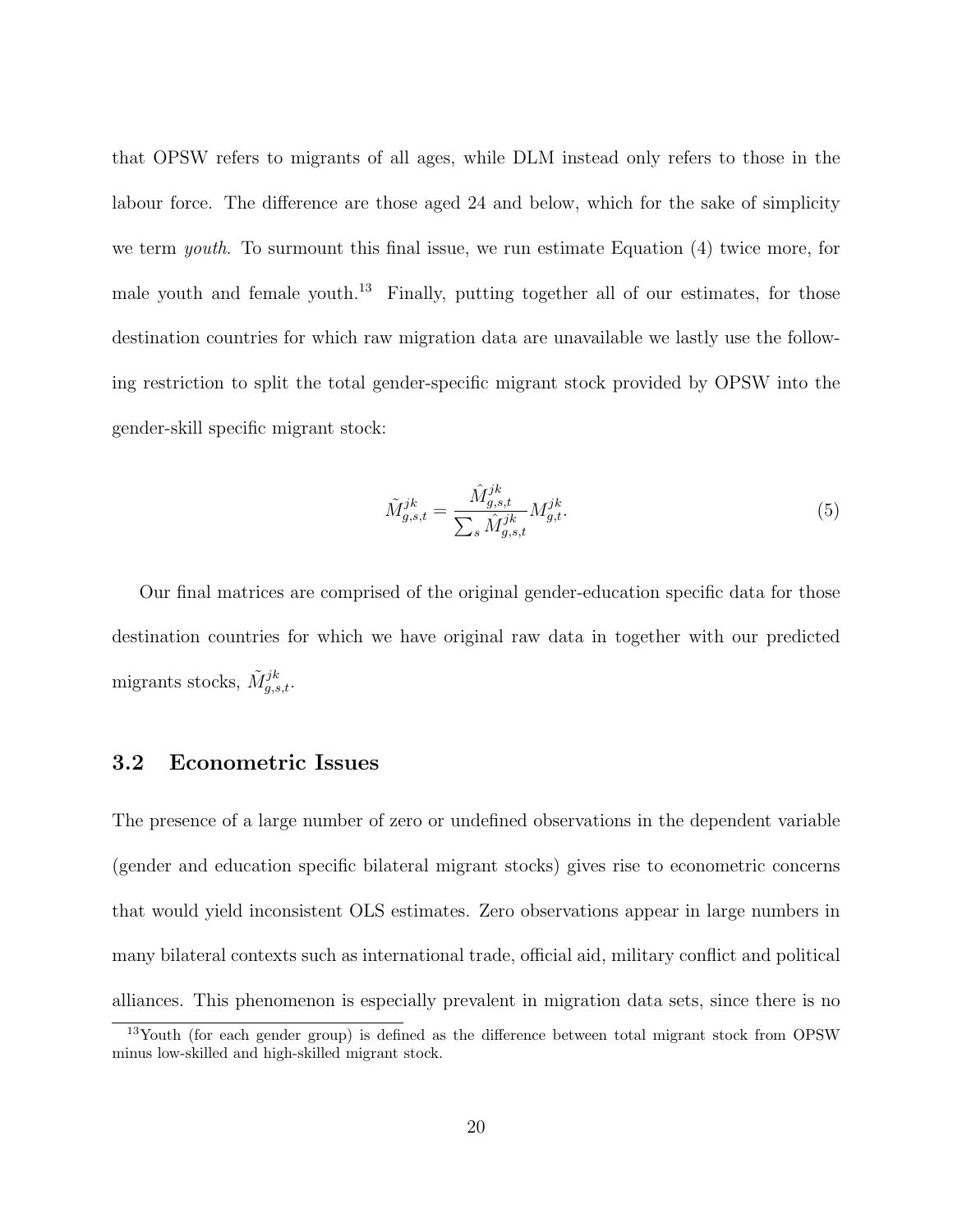observed or recorded migration between many country pairs, for example, between Rwanda and Mongolia, due to high geographic, cultural and economic barriers. Furthermore, censuses or alternative surveying instruments are unlikely to capture small migration corridors should any sampling strategy be followed. As a result, we observe zero values for about 48.5 percent of the 18,900 observations  $((190-1)=189$  destination x 100 origin countries) in the aggregate migration matrix from OPSW for 2000. The ratio of zero observations is 52.6 percent for low-skilled males, 52.9 percent for high-skilled males, 52.8 percent for low-skilled females and 54.0 percent for high-skilled females.<sup>14</sup>

Two main reasons explain why a high proportion of zero observations in the dependent variable typically results in inconsistent parameter estimates. The first is selection bias. Since observations including a zero value in the dependent variable will be dropped from estimation, an inherent selection bias will be introduced since the occurrence of zero observed flows are non-random. In a double log regression model, the norm therefore is to add 'one' to the value of the dependent variable and then take the log. The second bias has been well documented by Santos Silva and Tenreyro (2006) who demonstrate in their influential paper, in the presence of numerous zeroes in the dependent variable, that the expected value of the error term will be correlated with some of the independent variables should the variance of the error term also be correlated with the independent variables. In other words, in the presence of numerous zero observations in the dependent variable and heteroscedasticity, that

<sup>&</sup>lt;sup>14</sup>Similarly, in 1990, we have zero values for 43.2 percent of the 11,529 observations (190-1 destination x 61 origin countries) in the aggregate matrix. The ratio is 46.9 percent for low-skilled males, 49.0 percent for high-skilled males, 47.2 percent for low-skilled females and 50.9 percent for high-skilled females.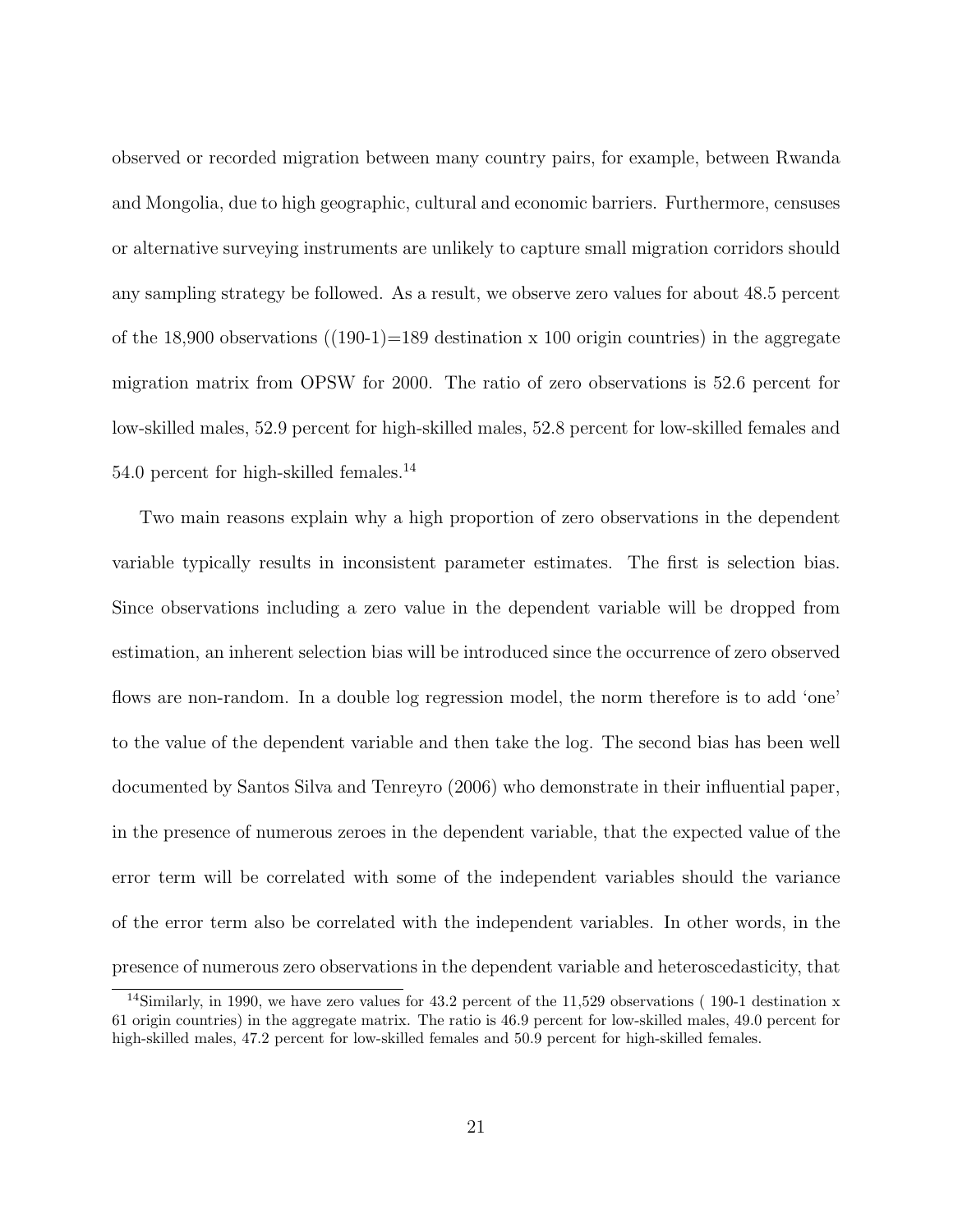one of the key assumptions of the OLS model will be violated, namely that the expectation of the error term will be non-zero. In order to surmount both of these issues, Santos Silva and Tenreyro (2006) advocate the use of Pseudo-Poisson Maximum Likelihood (PPML) estimator that yields consistent parameter estimates even in the presence of numerous zero observations in the dependent variable. We therefore deem the PPML estimator as the most appropriate technique for obtaining our parameter estimates. Actually, our discrete choice specification is a special case of Artuc, Chaudhuri and McLaren's (2010) self selection model. Artuc (2013) provides a detailed comparison of PPML and its alternatives for estimating relevant discrete choice models. In the PPML regression robust standard errors are implemented.

### 3.3 Estimation Results

The results from our estimation are presented in Tables 2a and 2b. The first table is for the first stage, Equation (2), which generates the estimates of the time and gender-specific destination pull variables,  $\hat{\lambda}_{g,t}^k$ . In addition, the estimation generates coefficients for the bilateral variables that are gender specific but are not skill specific. These coefficients all have the expected signs and are consistent with the results from the literature.

The more interesting results are those of the determinants of our four gender-education specific migration pairs estimated simultaneously for 1990 and 2000, which are presented in Table 2b. As noted in the previous section, we only report our estimates of the bilateral variables since the parametrization of our gender-specific destination (pull) fixed effect  $\lambda_{g,t}^k$ means that the coefficients on our destination specific variables,  $A_t^k$  are not interpretable.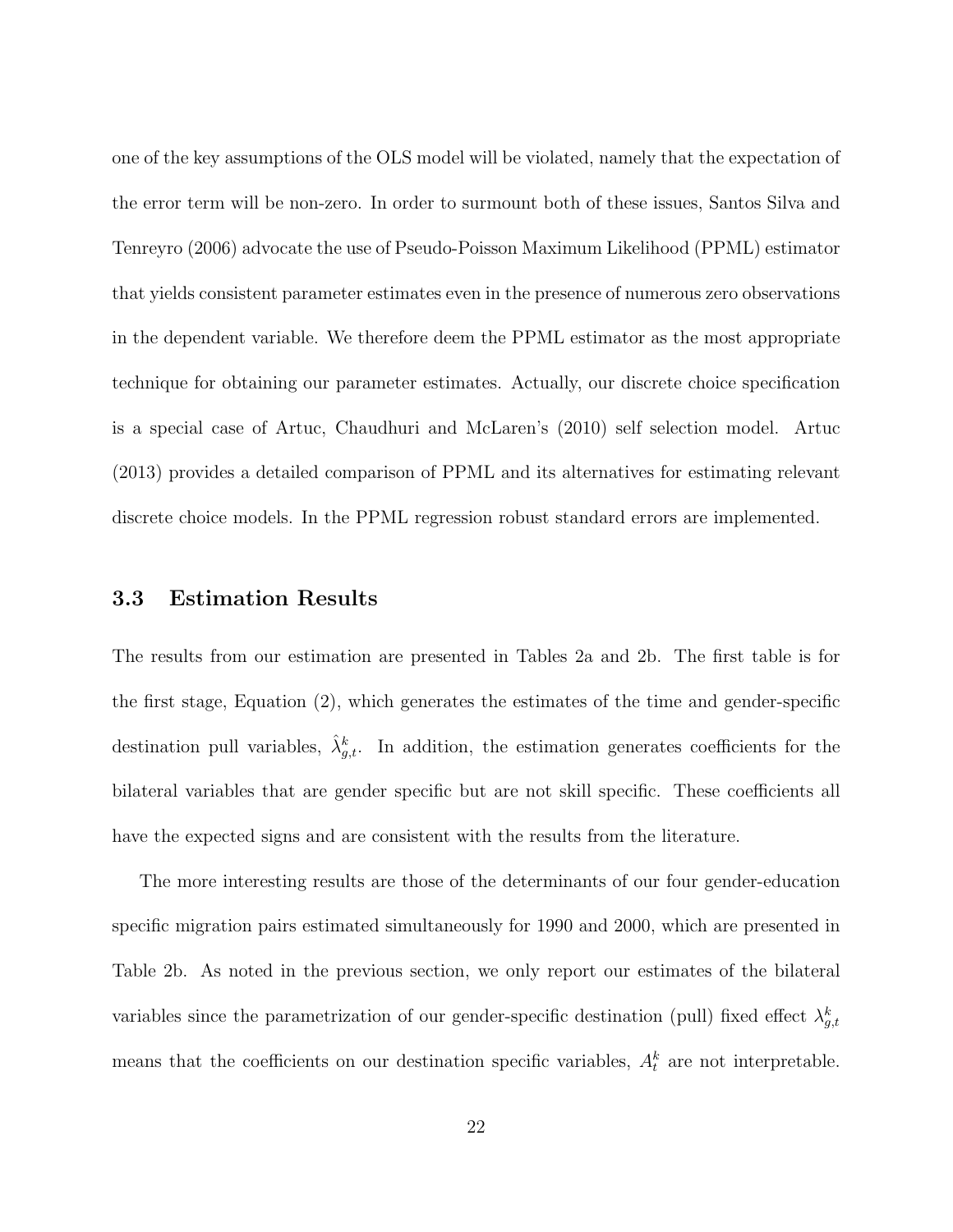All the bilateral variables that capture various aspects of migration costs are highly significant at the 1% level, with sensible orders of magnitude relative to previous findings in the literature, which moreover vary sensibly over both skill groups. Geographical distance deters international migration and has a stronger impact upon the low-skilled, since typically highskilled migrants are better able to overcome higher international migration costs. Similarly, while migrants from both skill groups migrate more on average to bordering countries, this effect is much stronger for the low-skilled for similar reasons. Furthermore, both of these effects are similar in magnitude in both 1990 and 2000. Sharing a common language is more important for the high-skilled since language requirements are generally more relevant for this group. Diaspora networks conversely encourage the migration of low-skilled migrants more than their high-skilled counterparts, since this latter grouping typically has additional resources in order to migrate internationally. An alternative explanation is that networks will likely play a more important role in South-South migration, which comprises higher volumes of low-skilled migrants. Similarly, colonial links, which may be considered to also comprise an historical diaspora component are more relevant for the low-skilled, but across both skill groups the influence of colonial links declines between 2000 and 1990, a result in line with Head, Mayer and Ries (2010). All of these results on the role of the bilateral variables are consistent with other papers in the literature, such as Beine et al. (2011) and Grogger and Hanson (2011). The differences in the magnitudes of the parameter estimates are likely driven by the fact that previous papers used data from OECD destinations whereas we are able to include many non-OECD destinations.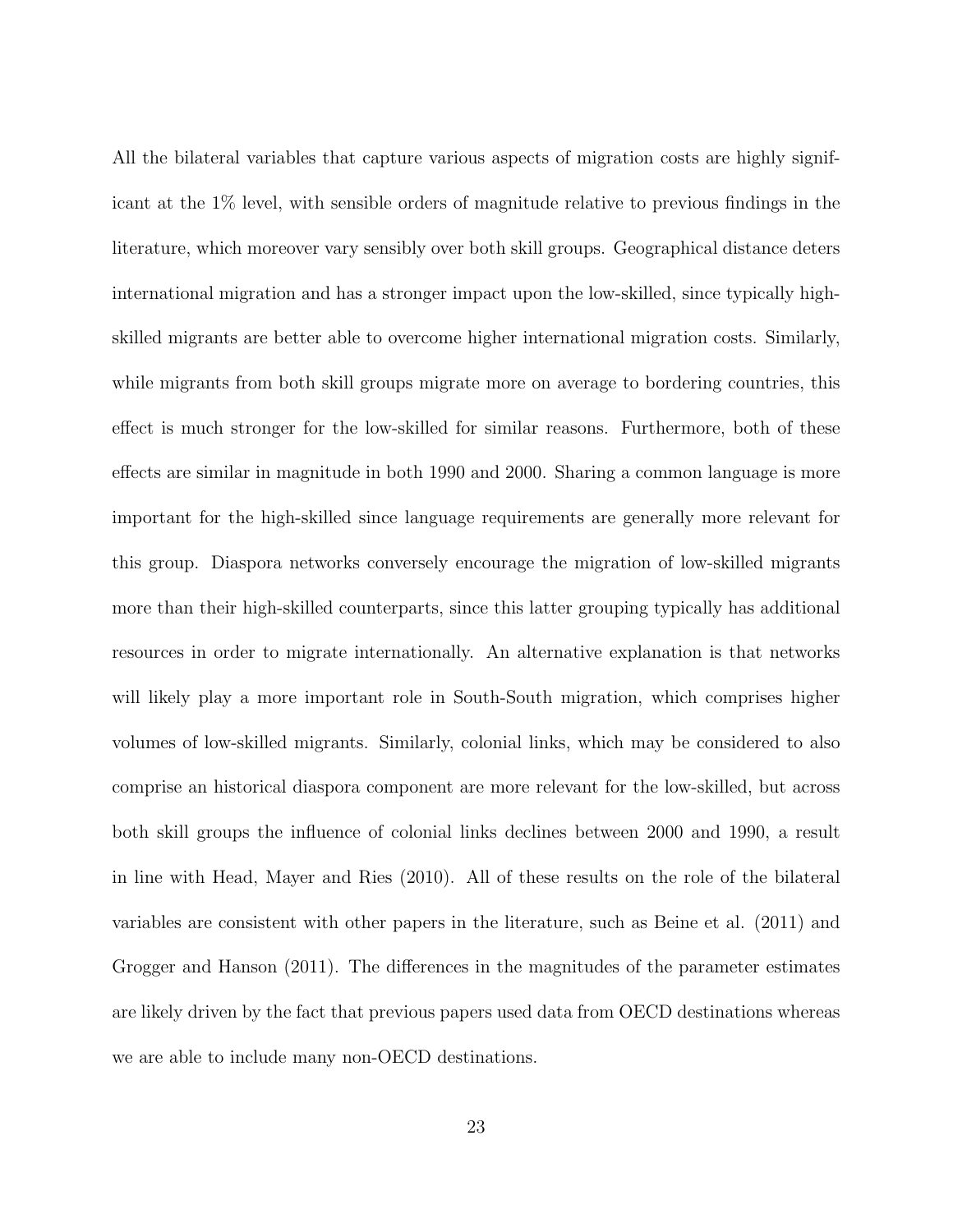#### [INSERT TABLES 2a AND 2b AROUND HERE]

Once the estimation is complete, we use the estimated parameter values from the equations above to predict the missing values in the bilateral migration matrices for both years, genders and educations levels.

One critical issue is that of zero observations where two basic options are available. The first would be to use PPML estimates. It is worth noting, however, that our predicted numbers are almost never integers and so our estimates should be interpreted as the expected numbers of migrants. Although PPML predictions cannot produce true zeroes, many of our estimates are extremely close to zero, such that we could postulate having predicted a zero, e.g. if the expected number of migrants generated by the PPML model is smaller than one (or indeed below any other arbitrarily small threshold). The second option which we implement in this paper, instead involves splitting the aggregate figures provided by OPSW by using our PPML regressions to estimate the shares of males and females and the skilled and unskilled. Since we have access to the totals, predicting these shares is no doubt more accurate than attempting to impute unrestricted totals. In following this methodology, we necessarily take all zero observations from OPSW as opposed to imputing them with our PPML estimation. Indeed, there are a very few cases where OPSW is greater than zero but where a PPML estimate would be close is zero, but these observations constitute are less than one percent of the total.

Before analyzing the predictions and their implications for the global migration patterns by skill level, we evaluate the out-of-sample performance of our predictions. To do so, we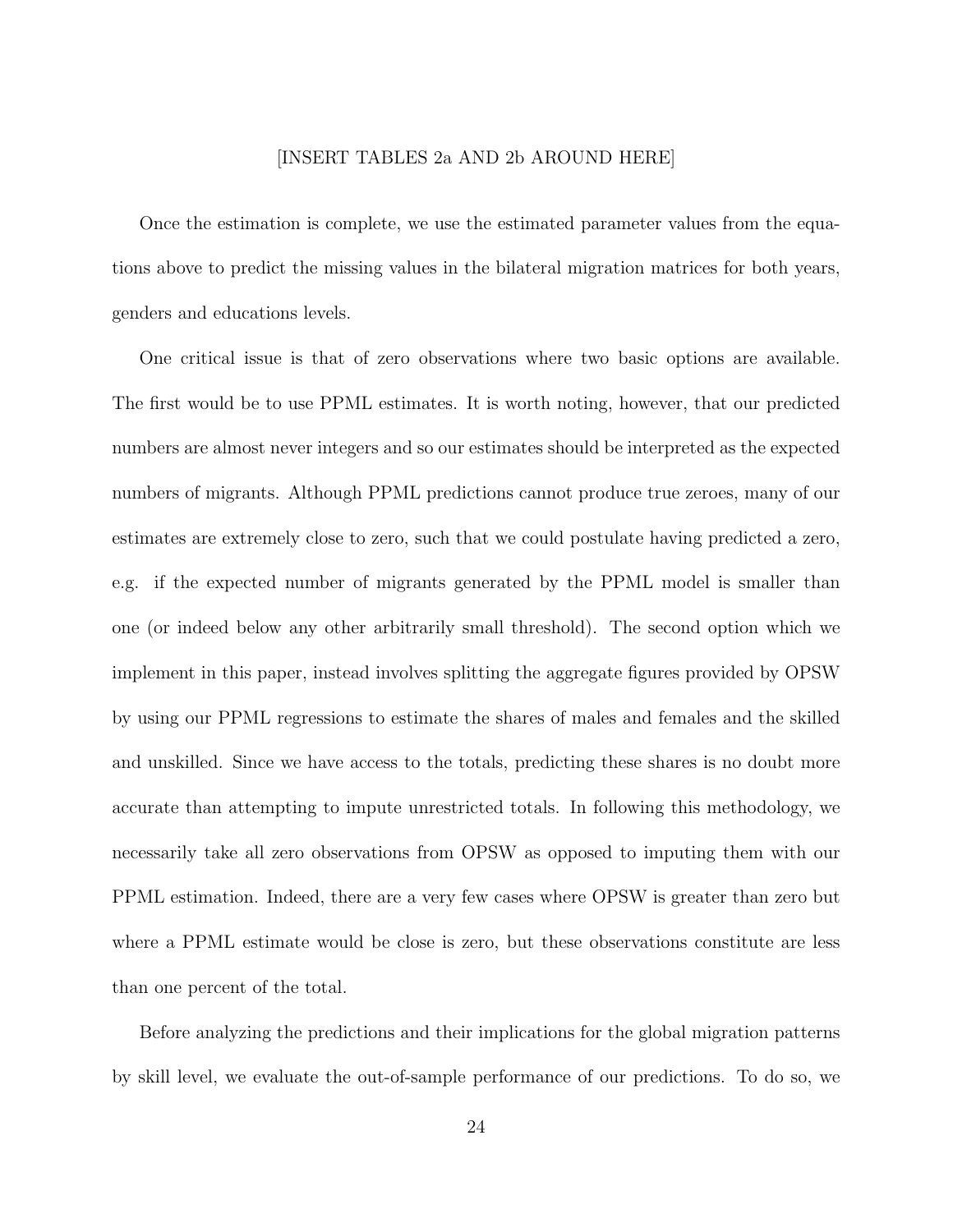first randomly drop low-skilled and high-skilled migrant stock data for five countries from the sample for which we have actual data. We then estimate the gravity model as explained in the previous section, as if these five destination countries also had missing data. We impute the missing low-skilled and high-skilled migrant stocks for these five countries and calculate the log-ratios of these imputed data to the actual migrant data. We repeat these four steps 100 times and subsequently evaluate their performance.

Figure 2 presents the density functions of these log-ratios for female migrants for 2000. The left hand side graphs refer to low-skilled migrants, while the right hand side figures refer to high-skilled migrants. We use different cutoffs to assess the predictions of corridors of different sizes. More specifically, the top graphs capture all corridors, the middle set refers to corridors comprising greater than 1,000 migrants, while the bottom graphs refer to corridors of greater than 10,000 migrants. In each case, the densities are bell-shaped and the median is around zero.<sup>15</sup> Inherent idiosyncratic factors exist in the estimation of small migration corridors. As clearly seen in the comparison of Figures 2a, 2b and 2c or 2d, 2e and 2f, the distribution of smaller corridors (2a and 2d) span a wider range, indicating a larger standard deviation. As corridors get larger however, the distribution of the log ratio becomes increasingly centred around zero, indicating higher precision. Since these larger corridors comprise the vast majority of the migrant stocks, their higher precision increases our confidence in overall interpretation of our results.

#### [INSERT FIGURE 2 AROUND HERE]

<sup>15</sup>The results are similar for other types and the year 1990.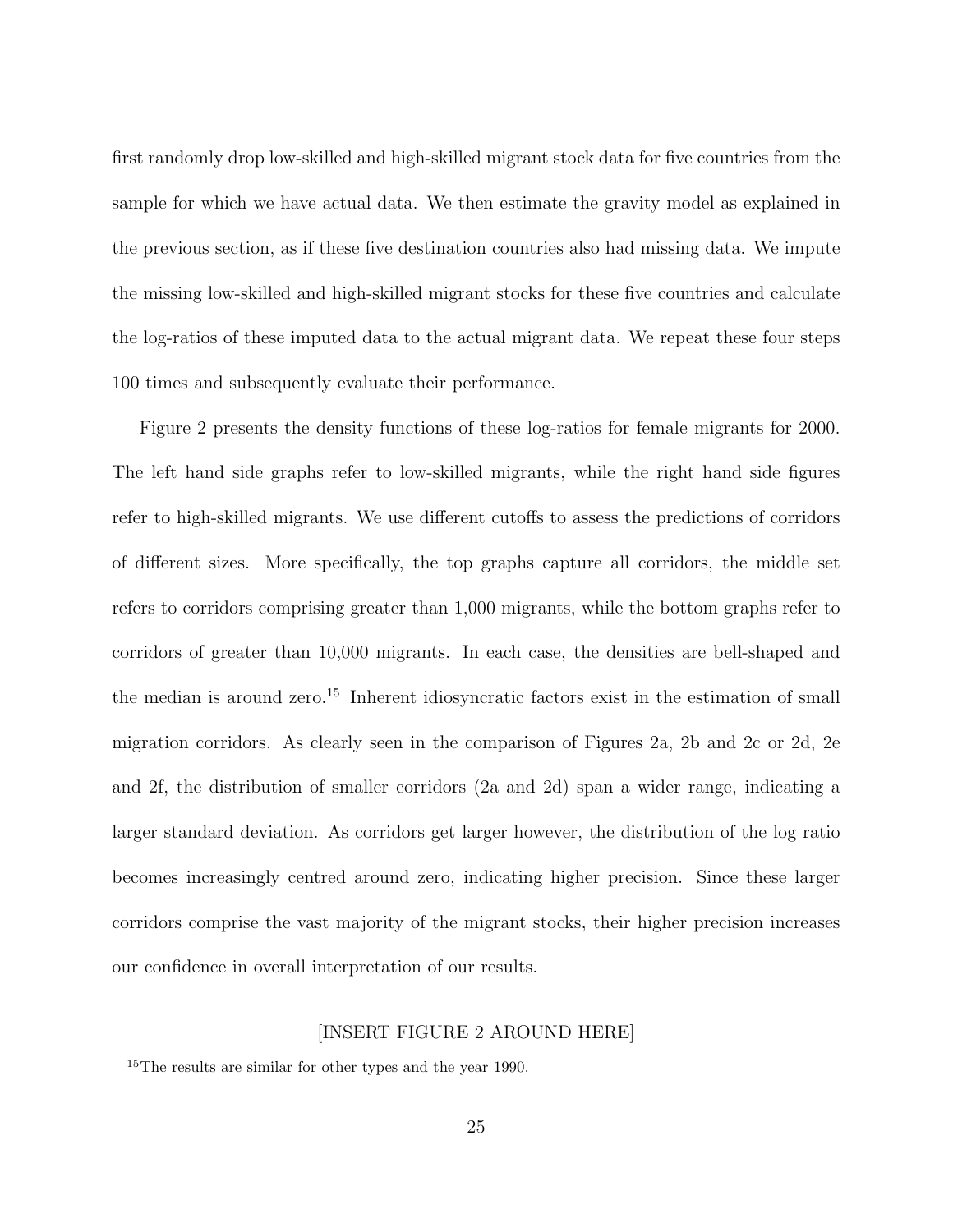## 4 A Refinement of Global Brain Drain Indicators

Our raw data in combination with our imputed data allow us to improve upon existing highskilled migration indicators (e.g. Docquier and Marfouk, 2006, Dumont and Lemaitre, 2004, Docquier, Lowell and Marfouk, 2009 and Dumont, Martin and Spielvogel, 2008).

Previous studies, focusing upon the subset of OECD destinations, provide cross-country data on the relative intensity of emigration (referred to as emigration rates), controlling for the population size and the skill structure in the origin country.<sup>16</sup> Such measures necessarily omit emigrants that reside in non-OECD destinations therefore, which in turn leads to biases that are especially severe for countries that send a large proportion of their emigrants to non-OECD nations.

First we define the following key variables:

 $M_{g,s,t}^{jk}$ : the stock of bilateral migrants from country j to country k of gender g and skill s at time t

 $I_{g,s,t}^i$ : the stock of total immigrants of type  $(g, s)$  to country i in year t  $E_{g,s,t}^{i}$ : the stock of total emigrants of type  $(g, s)$  from country i in year t  $L_{g,s,t}^{i}$ : the (observed) resident labor force of type  $(g, s)$  in country i in year t  $N_{g,s,t}^i$ : the natural labor force of type  $(g, s)$  in country i in year t. This is the number of workers from a given country *i* regardless of their current location

For each labor type, the aggregation of bilateral migration stocks yields total emigration

<sup>&</sup>lt;sup>16</sup>Data on selected non-OECD destination countries were included in Docquier and Rapoport (2012) and in the latest version of the OECD database (DIOC-E).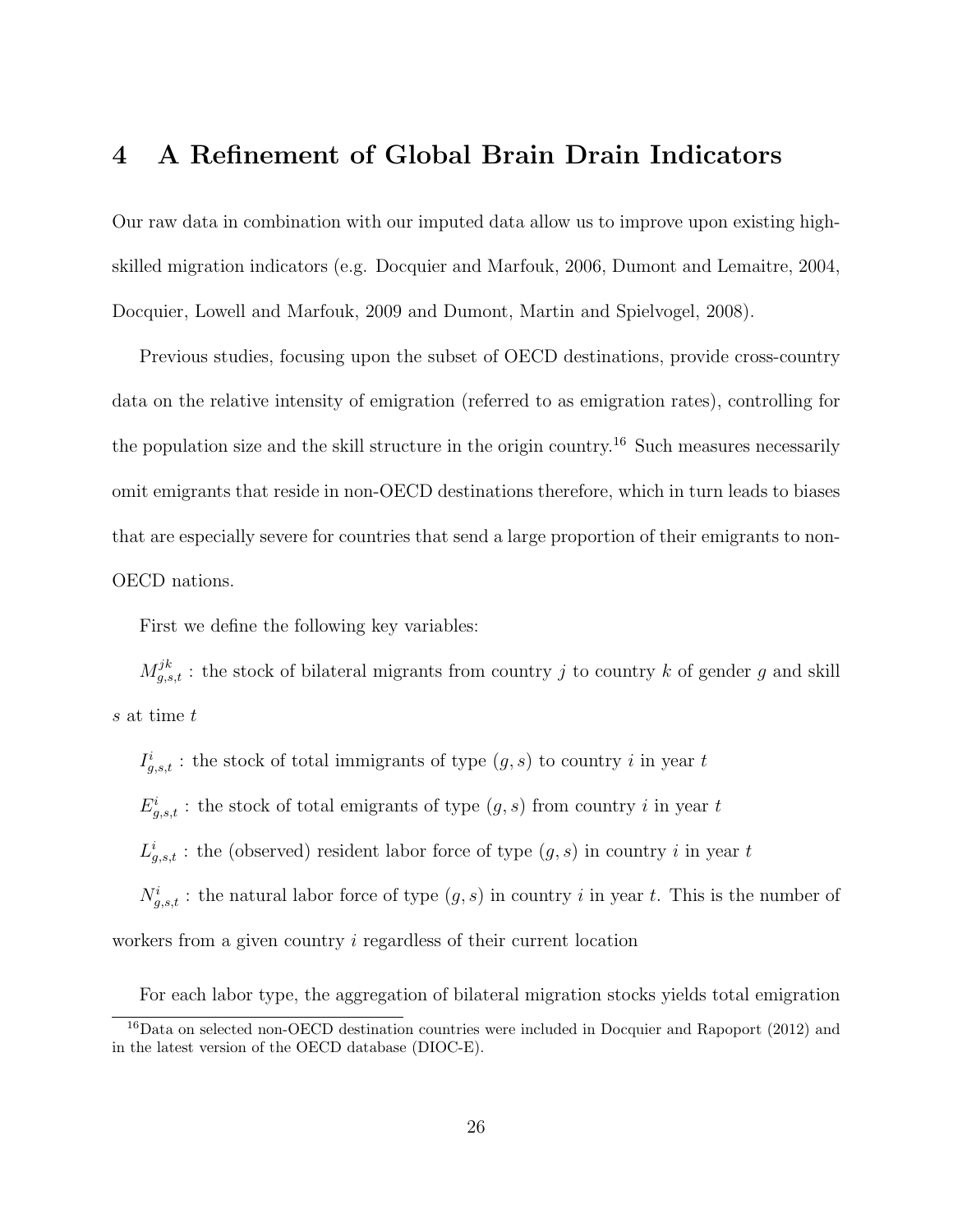and immigration for each country:

$$
I_{g,s,t}^i \equiv \sum_j M_{g,s,t}^{ji} \tag{6a}
$$

$$
E_{g,s,t}^i \equiv \sum_k M_{g,s,t}^{ik}.\tag{6b}
$$

We then use data on both the educational and gender structure of the labor force to identify the vectors of  $L^i_{g,s,t}$  and  $N^i_{g,s,t}$  for all  $i, g, s, t$ . By definition, the observed resident labor force of type  $(g, s)$  in country i,  $L^i_{g,s,t}$ , is equal to the *non-migrant* labor force (natives residing in their country of birth) plus immigrants. Similarly, the natural labor force of type  $(g, s)$  in country i,  $N_{g,s,t}^i$ , is equal to the non-migrant labor force plus emigrants. We can therefore state that the non-migrant labor force can be expressed as either of the following expressions (residents minus immigrants or naturals minus emigrants):

$$
L_{g,s,t}^i - I_{g,s,t}^i = N_{g,s,t}^i - E_{g,s,t}^i
$$
\n<sup>(7)</sup>

The ability to recover our measure of the natural labour force  $N_{g,s,t}^i$ , a prerequisite for which is to have measures of immigrant/emigrant stocks for all nations in the world, is a key contribution of the current work, since it allows a more nuanced understanding of the mobility of human capital internationally. Given our estimates of immigration and emigration globally, before we can construct  $N_{g,s,t}^i$  using Equation (7), we first need to construct a consistent measure of  $L^i_{g,s,t}$ , i.e. the resident labour force.

We begin with a measure of the total working-age population (i.e. aged 25 and over) by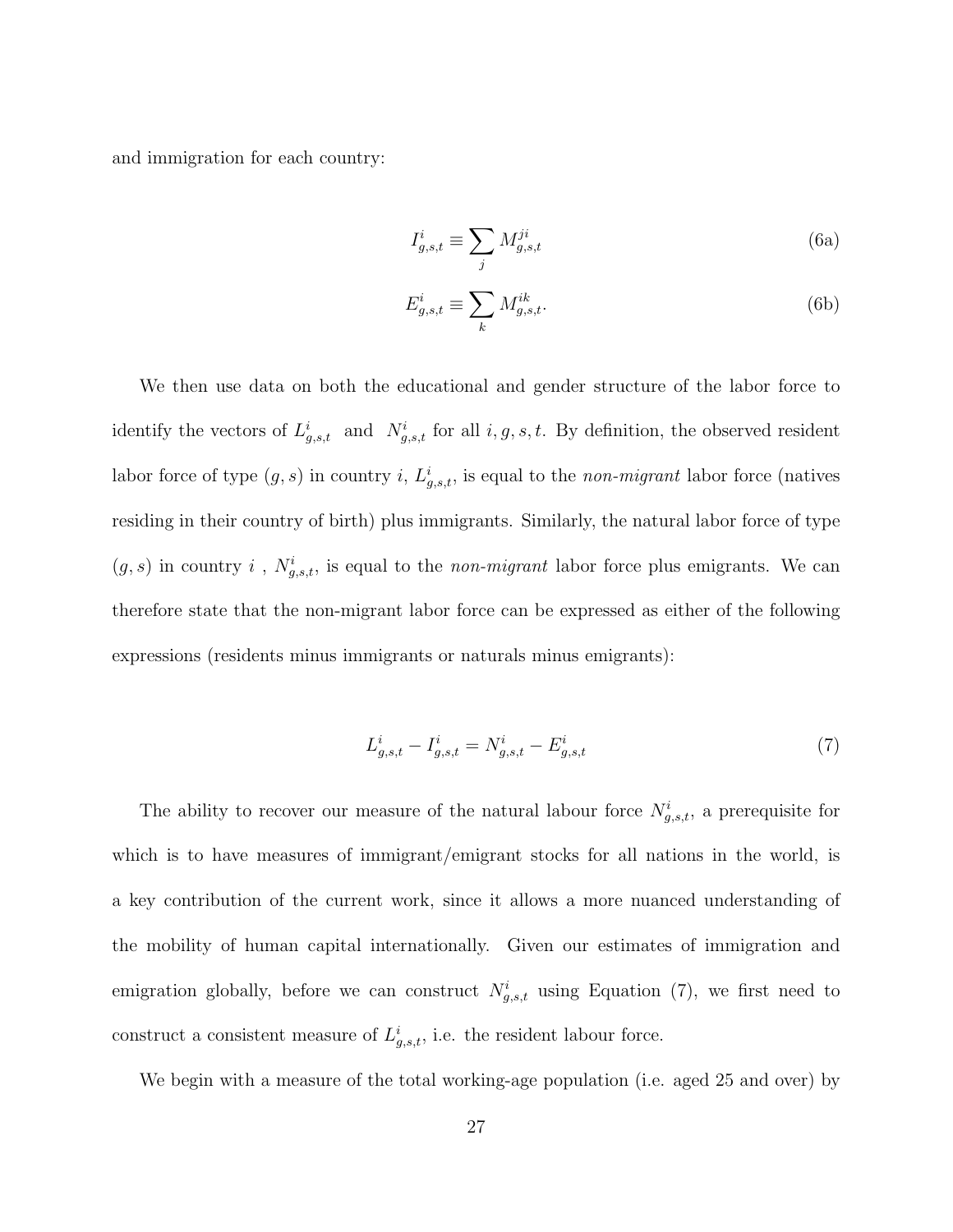gender as provided by the United Nations.<sup>17</sup> Data are missing for a few countries and these are instead obtained from the CIA World Factbook.<sup>18</sup> These data are then split across skill (i.e. education) groups using international indicators of educational attainment. Here, we follow Docquier and Marfouk (2006) or Docquier, Lowell and Marfouk (2009) and combine different data sets documenting the proportion of post-secondary educated workers in the population aged 25 and over (i.e. Barro and Lee, 2001, De La Fuente and Domenech, 2006 and Cohen and Soto, 2007). The post-secondary concept corresponds to a broad definition of high-skill labor as it includes workers with at least one year of college or university. This definition is relevant for developing countries, where the share of college graduates in the labor force is sometimes less than one percent. Given the construction of  $L_{g,s,t}^{i}$ , Equation (7) is then used to identify the size and structure of the natural labor force,  $N_{g,s,t}^i$ , for each labor type, country and period.

With all the constituent components in hand we now define gross emigration rates  $(e_{k,s,t}^i)$ and net emigration rates  $(b_{k,s,t}^i)$  for a given country i are defined as follows:

$$
e_{g,s,t}^i \equiv \frac{E_{g,s,t}^i}{N_{g,s,t}^i}, \quad b_{g,s,t}^i \equiv \frac{E_{g,s,t}^i - I_{g,s,t}^i}{N_{g,s,t}^i}
$$
(8)

so that (7) can be written as  $L_{g,s,t}^i \equiv N_{g,s,t}^i (1 - b_{g,s,t}^i)$ .

In comparison to the existing literature, the current paper contributes three major improvements to the measurement of international human capital mobility:

<sup>&</sup>lt;sup>17</sup>Population data by age and gender are provided by the United Nations Population Division and can be found at http://esa.un.org/unpd/wpp/Excel-Data/population.htm.

<sup>18</sup>See https://www.cia.gov/library/publications/the-world-factbook/index.html.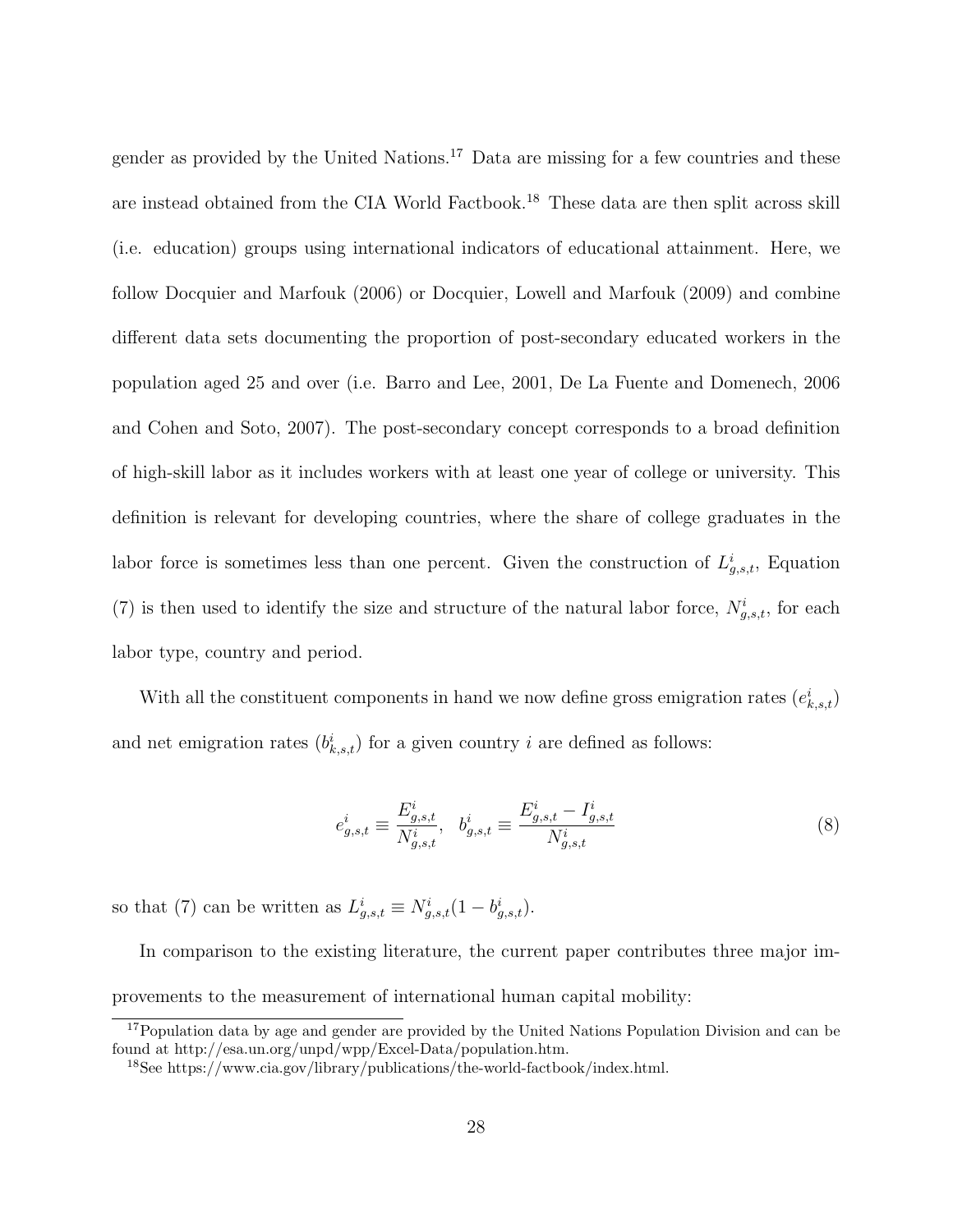Comprehensiveness – Existing studies record immigrants in a limited set of destination countries (OECD countries in addition to a few selected non-OECD destinations). By expanding the number of destinations to cover all countries in the world, we provide a comprehensive picture of international human capital mobility. Furthermore, we are able to quantify total emigrant stocks,  $E_{g,s,t}$  for all the countries of the world, since we present comprehensive migration matrices. For example, compared to the set of OECD destinations, the total number of adult migrants identified in 2000 increases from 59.3 to 111.9 million.

Natural-based – We are able to refine our definition of emigration rates. Instead of dividing the number of migrants by the corresponding labor force at origin (which includes immigrants), we divide it by the natural labor force, i.e. the number of individuals born in the origin country (which excludes immigrants). Our emigration rates thus differ from those computed in previous studies,  $E_{g,s,t}/(L_{g,s,t} + E_{g,s,t})$  as we do not need to proxy the natural labor force  $N_{g,s,t}$  at the denominator with  $L_{g,s,t} + E_{g,s,t}$ . This makes a substantial difference in countries with large levels of immigration, especially at the higher skill level.

Net vs Gross – We are able to identify the size and skill structure of adult immigration and emigration stocks from all countries, including for those in the developing world. In previous studies, immigration data were only available for OECD member states and selected non-OECD countries. Complete emigration data were simply unavailable. Furthermore, data only referred to gross immigration. Since we have both immigration and emigration numbers for all countries, we can compare the entries and exits of workers and compute comparable net migration balances for college graduates and less educated workers for all nation states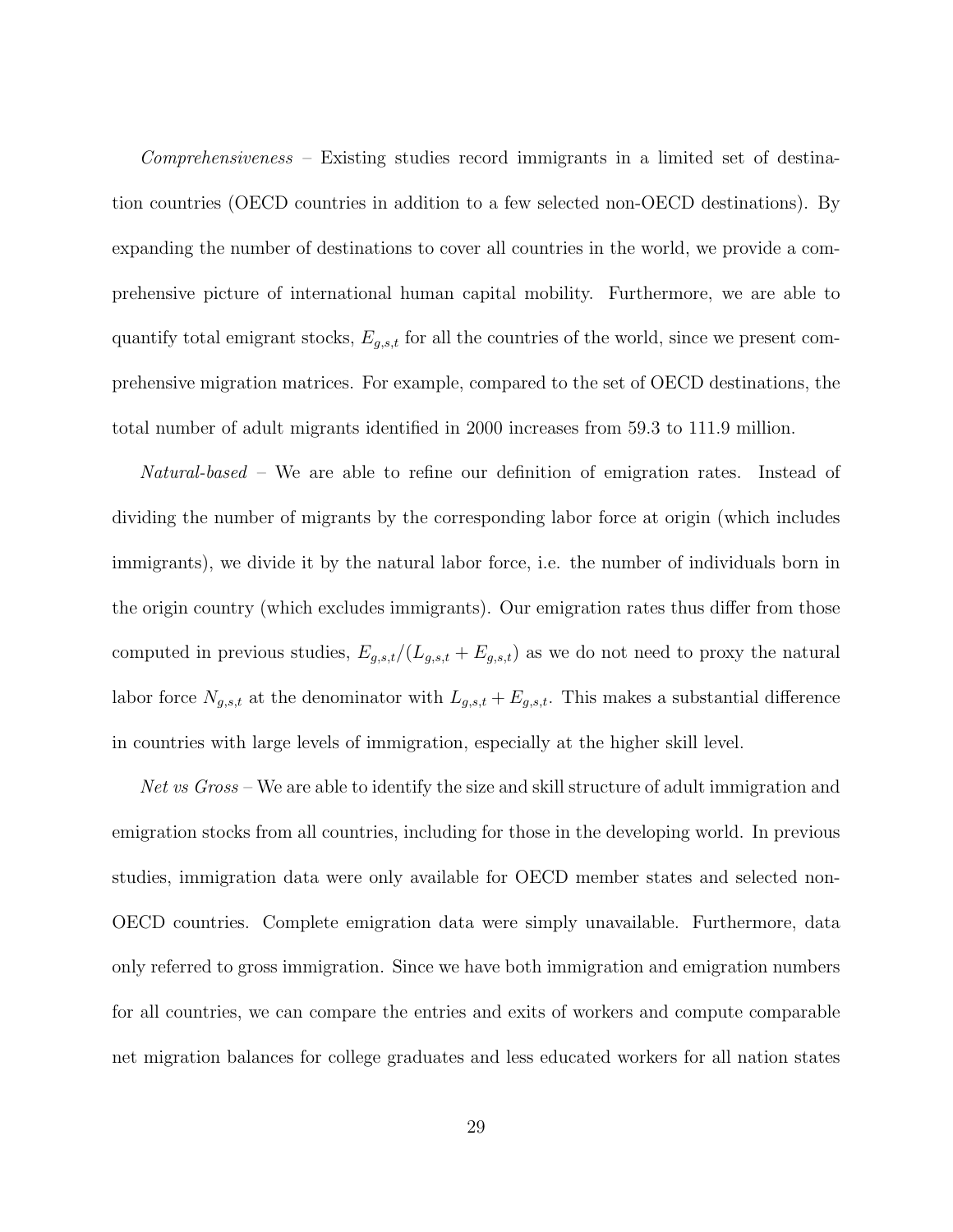globally.

Given the breadth of our data set, we are also able to characterize the skill levels of the natural population. Given (7) and (8), average skill levels of naturals and residents are linked through the following equation, where the subscripts h and l stand for the high and low skilled, respectively:

$$
\frac{L_{k,h,t}^i}{L_{k,l,t}^i} \equiv \frac{1 - b_{k,h,t}^i}{1 - b_{k,l,t}^i} \cdot \frac{N_{k,h,t}^i}{N_{k,l,t}^i}.
$$

International migration affects average human capital levels if emigrants and immigrants differ from non-migrants in terms of their skill composition, or if net emigration rates differ across skill groups  $(b_{k,h,t}^i \neq b_{k,l,t}^i)$ . Many studies have documented and explained the pattern of positive selection in international migration  $(e_{h,s,t}^i > e_{l,s,t}^i)$ . However, what matters are the net emigration rates of high-skilled and low-skilled workers. International migration reinforces human capital inequalities across nations if  $b_{k,h,t}^i > b_{k,l,t}^i$ . We illustrate this phenomenon by comparing the concepts of human capital per natural and per resident, measured by the following indicators:

$$
H_{g,t}^i = \frac{N_{g,h,t}^i}{N_{g,l,t}^i + N_{g,h,t}^i}; \quad h_{g,t}^i = \frac{L_{g,h,t}^i}{L_{g,l,t}^i + L_{g,h,t}^i} \quad \forall g,t
$$

where  $H_{g,t}^i$  is the proportion of college graduates among naturals of gender g, and  $h_{g,t}^i$  is the same proportion computed on the resident labor force.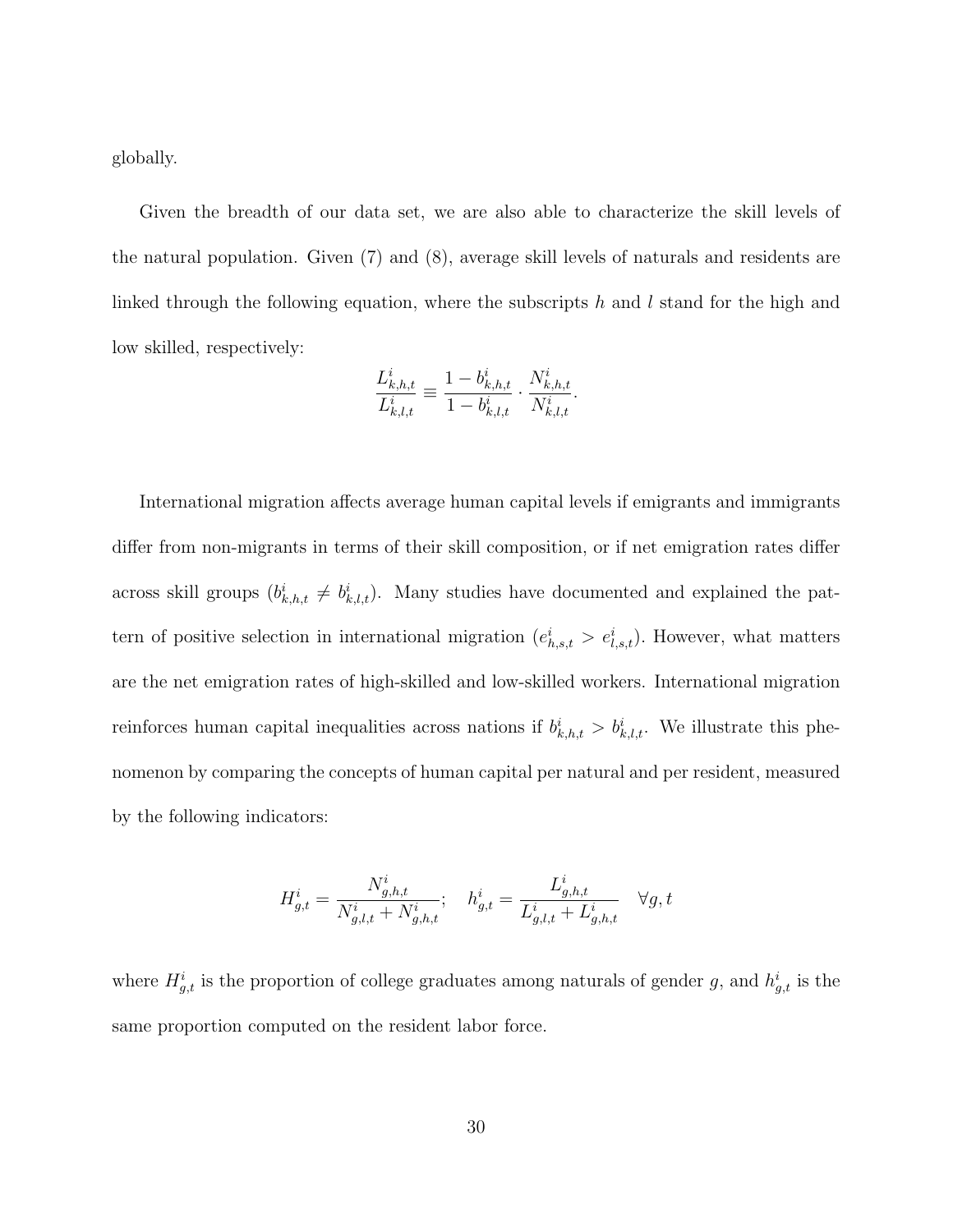## 5 A Global Assessment of Human Capital Mobility

In this section, we first provide some overarching descriptive statistics in order to highlight the global patterns of international migration in 1990 and 2000 (Section 5.1). We then study country-specific characteristics and identify the main source countries, focusing upon collegegraduate migrants (Section 5.2) and high-skilled female migrants (Section 5.3). Finally, we will compare the concepts of human capital per resident and per natural (Section 5.4).

Table 3 details total emigrant stocks and their education/gender composition in 1990 and 2000 for key regions or income categories of the world. The top portion of Table 3 isolates the group of OECD countries and divides the world into high-income and developing countries. We then distinguish between low income, least developed and small island developing states (SIDS), which have unique migration patterns. The second section of the table divides the world into the following geographical regions: (1) the United States, (2) Canada, Australia and New Zealand as a single entity, which is referred to as CANZ, (3) the 27 nations of the European Union (EU27), (4) the oil rich Gulf Cooperation Council (GCC) countries, (5) Latin America and the Caribbean (LAC), (6) Sub-Saharan Africa (SSA), (7) the countries of the Commonwealth of Independent States (CIS), (8) India, (9) China, and (10) countries in the Middle East and North Africa excluding the GCC (MENA). We do not report results for the heterogeneous set of remaining countries.

Beginning in the top-most panel, the numbers reveal that as income levels increase so do the percentages of high-skilled emigrants and female emigrants abroad. Comparing emigrations from these regional groupings to OECD and non-OECD destinations further reveals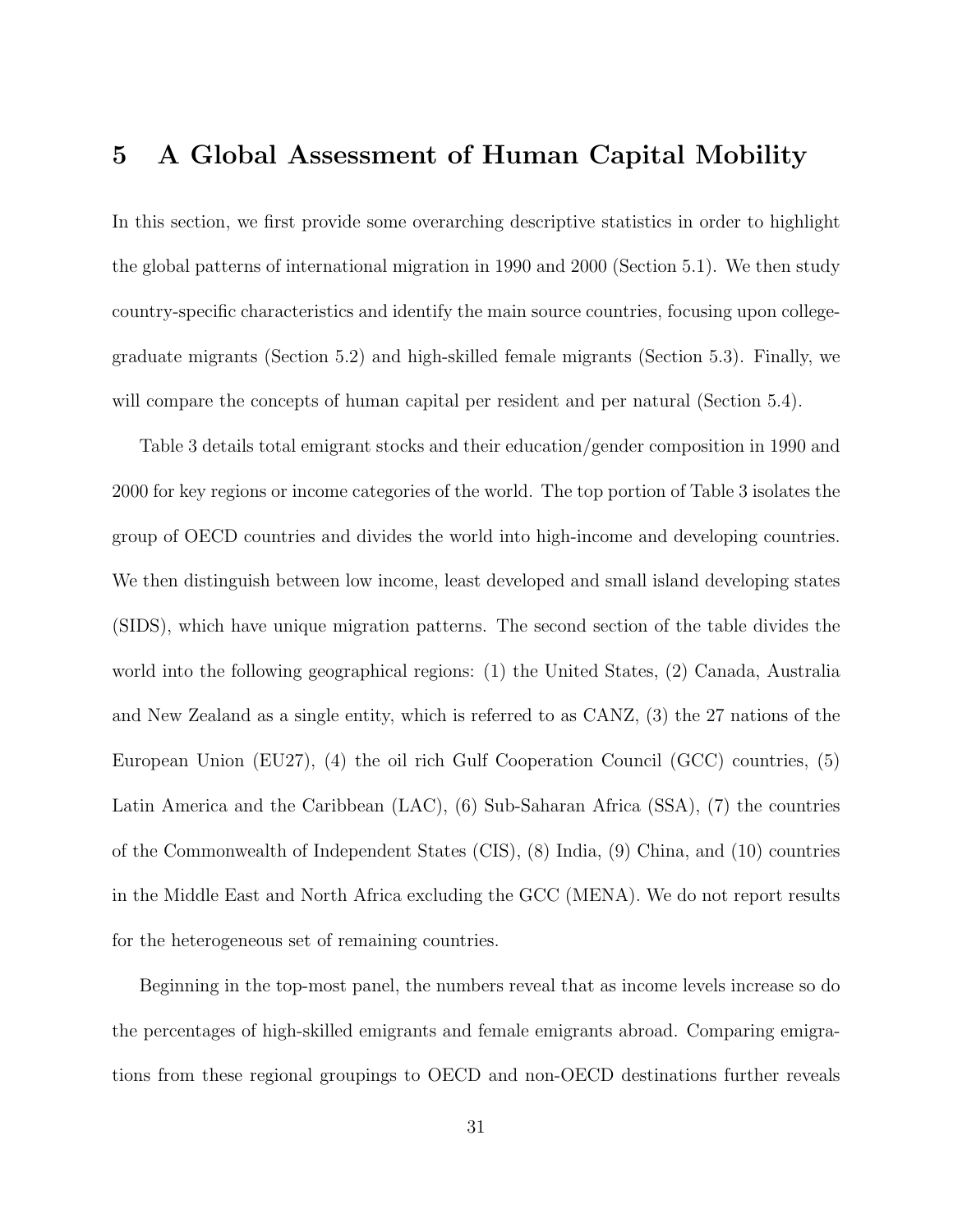the strong selection inherent in world migration patterns. Across all regional groups, a far higher proportion of both college educated and women emigrate to OECD destinations. This selection on skills is most pronounced in the cases of low income and least developed countries from which only 4.1% and 3.5% of emigrants to non-OECD nations have college education as opposed to 38.0% and 34.6% in OECD nations respectively. These patterns are also reflected strongly in the data for 1990.

The second section of the top and bottom panels of Table 3, again reveal strong patterns of selection. The proportions of both the high-skilled and women emigrants are far larger in OECD destinations when compared to non-OECD destinations in 2000; with the exception of women from Latin America and the Caribbean who have a greater tendency to emigrate to non-OECD destinations. This almost certainly reflects intra-regional migration in that part of the world. Examining how this selection between OECD and non-OECD destinations has changed over time - in other words the difference of the differences - also yields interesting results. The selection of emigrants from all regions to OECD nations, in terms of high-skill composition increased between 1990 and 2000, with the exception of those from the GCC and the Commonwealth of Independent States, which over time both sent more highly skilled migrants to other non-OECD destinations. Similarly, although many regions send larger numbers of female migrants abroad in both 1990 and 2000 e.g. the GCC, Latin America and the Caribbean, Sub-Saharan Africa, the Commonwealth of Independent States, India and China, the selection on females increasingly favoured the OECD from all these regions with the exception of the GCC and the Commonwealth of Independent States.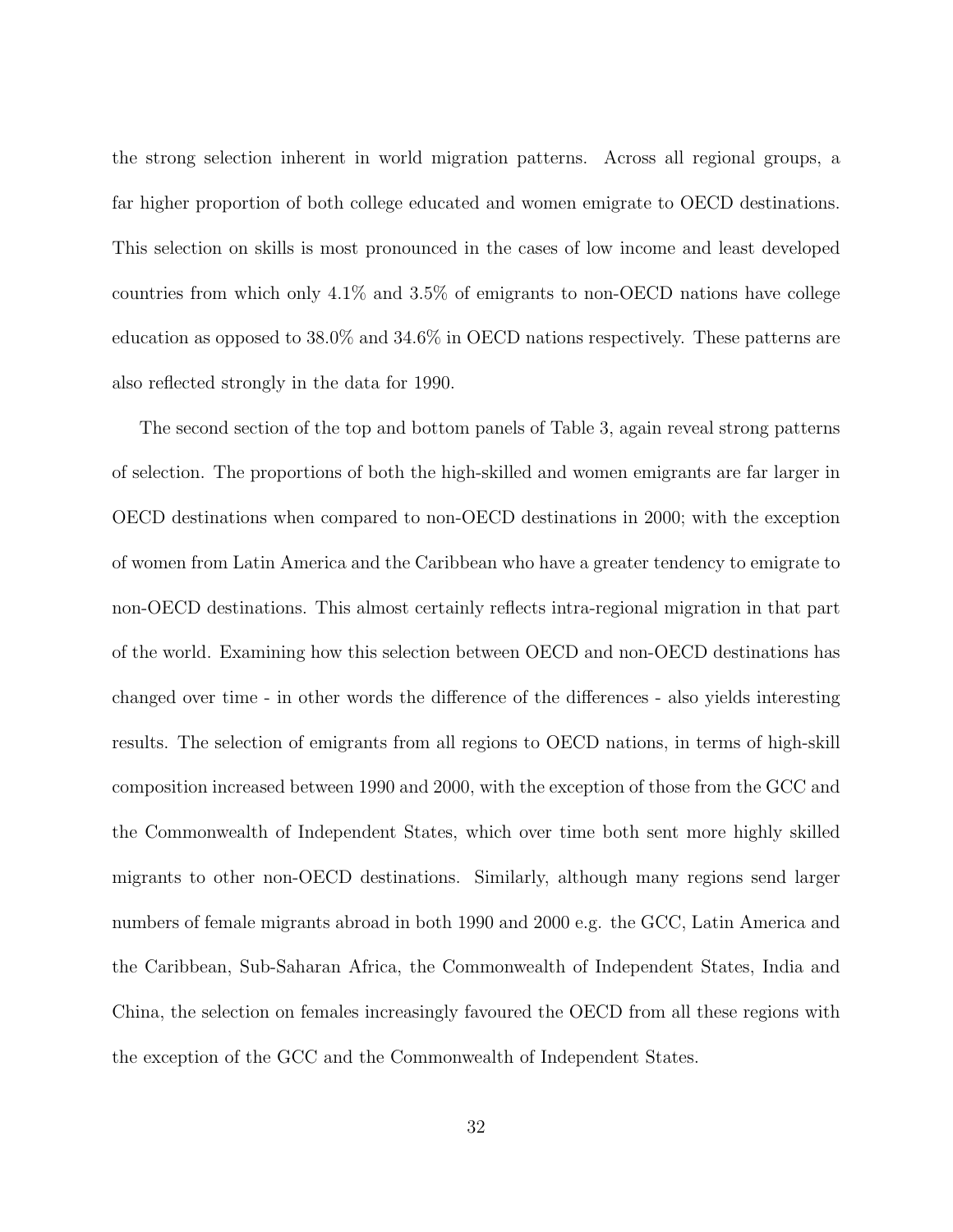#### [INSERT TABLE 3 AROUND HERE]

Columns 1 and 4 in Table 4, provide gross and net emigration rates, calculated according to Equation (4). For gross rates, we further distinguish between emigration to OECD and non-OECD countries (columns 2 and 3). Net rates are provided for men and women with college education (columns 5 and 6). Globally, gross high-skilled emigration rates decrease with country size and income level, which is a finding in accordance with the previous literature. The groups of small developing islands and least developed countries are most affected, with high-skilled emigration rates of 40.9 and 19.9 percent, respectively. The most affected geographic regions are the MENA (17.5 percent), CIS (16.1%), Sub-Saharan Africa (15.6 percent) and the GCC (14.3%). The role of non-OECD destinations varies across groups. High-skilled emigration to non-OECD countries is negligible for high-income and small islands developing states. Conversely however, high-skilled emigration to non-OECD countries accounts for about one-third of the brain drain from lower-income countries and is of particular significance for the countries of the ex-Soviet block, the GCC and MENA regions.

A comparison of gross and net emigration rates proves highly instructive. High-income and OECD countries exhibit negative net high skilled migration rates i.e. the incoming pool of educated people to those regions more than compensates for any human capital loss suffered as a consequence of their high-skilled nationals emigrating abroad. Consequently, international high-skilled mobility increases the number of college graduate workers in the labor force by over 10 percent in the United States, around 30 percent in other settlement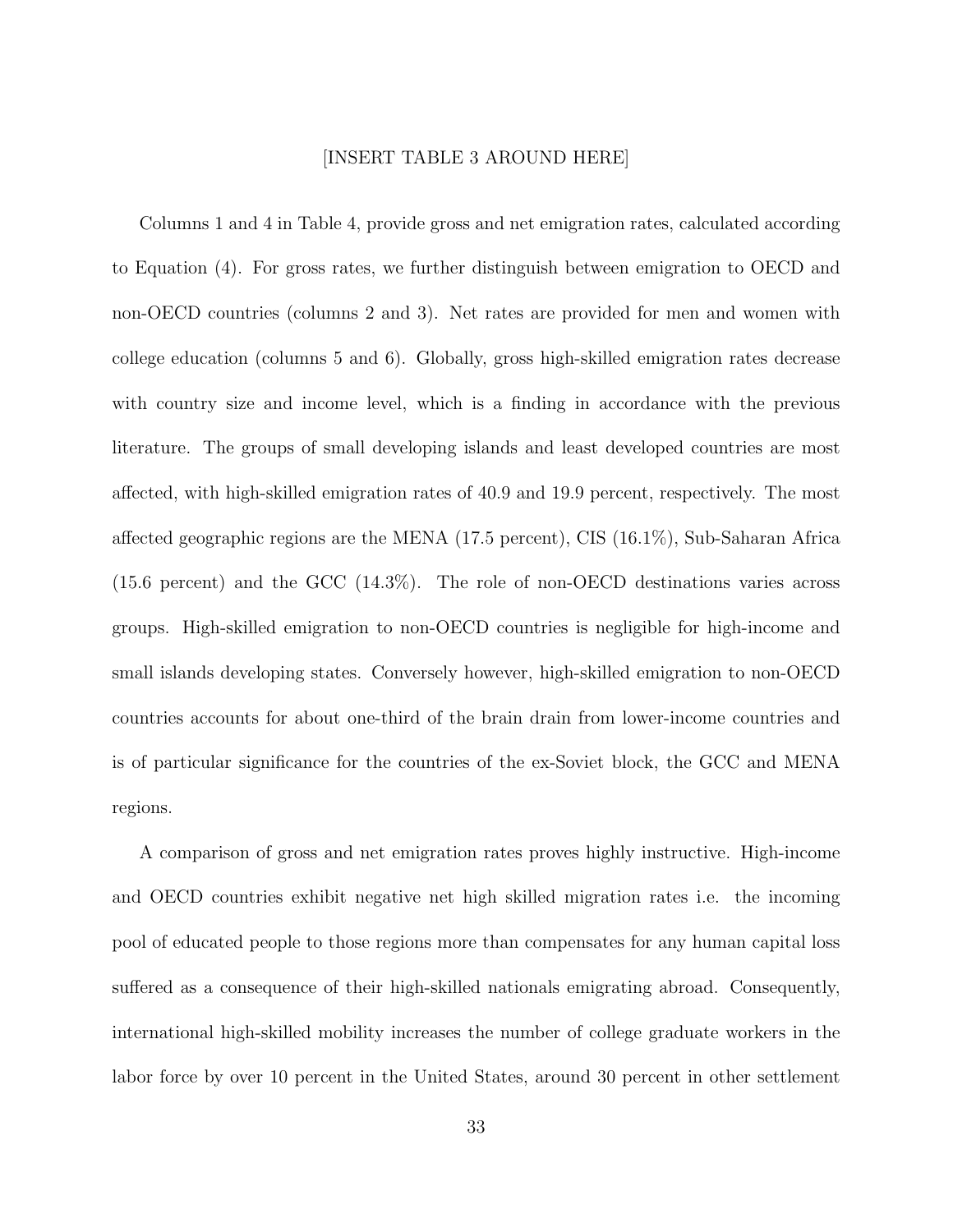countries (Canada, Australia and New Zealand) and remarkably more than doubles this proportion in the oil producing countries of the GCC. With regards developing regions, gross and net rates are strongly correlated, although net rates are sensibly lower. Another advantage of calculating net migration rates at the regional level is that they remove intraregional movements. This explains why net brain drain rates are much lower than gross rates in the MENA and CIS regions, two regions characterized by large internal migration flows. Turning finally to gender differences, the final columns of Table 4, demonstrate that in all regions, net emigration rates are lower for males than for females, with the exception of the EU27 and MENA.

#### [INSERT TABLE 4 AROUND HERE]

### 5.1 Country Specific Results

Our exploration of the impact of skill transfer around the globe, highlights the importance of our introducing non-OECD destinations into our analysis. Collectively, their introduction serves to highlight significant heterogeneity across countries and within regions. The aim of this section is to present some important and insightful country-specific stylized facts. Figure 3 illustrates the effect of introducing non-OECD countries into our analysis upon the distribution of high-skilled emigration rates. Although the average share of non-OECD destination in high-skilled migration is around 20 percent (7.9 million over 28.8 in 2000 and 3.7 over 16.3 in 1990, as shown in Table 1), the variance of this share is large. Figure 3.a plots the distribution of the ratio of non-OECD to total gross emigration rates in 2000 for college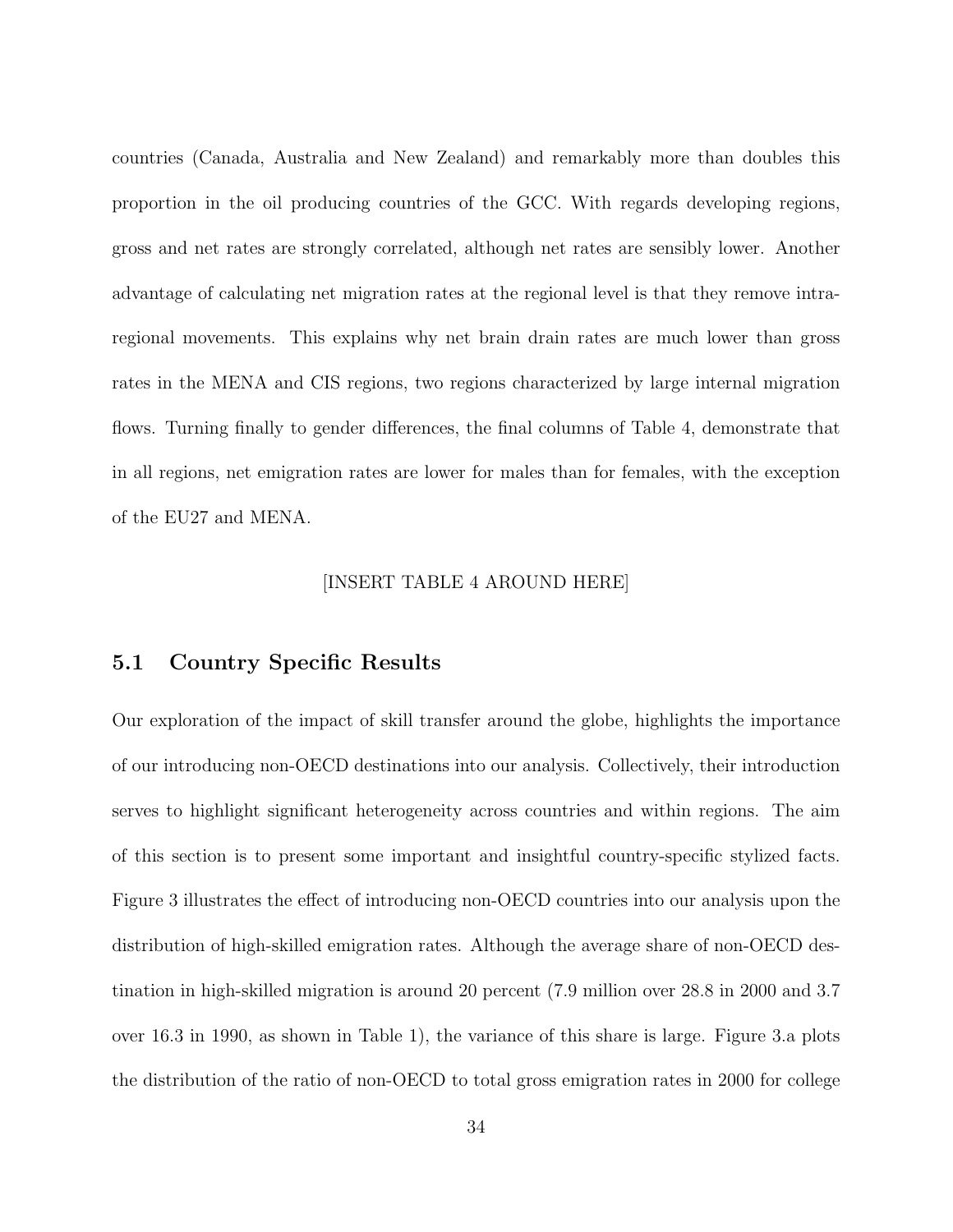graduates.<sup>19</sup> The peak of this kernel density plot corresponds to a ratio of just 0.065 and in the majority of cases (123 out of 190), the ratio does not exceed 0.20. However the distribution is heavily right-skewed such that this ratio exceeds 0.50 in 32 countries, i.e. in not less than a sixth of the sample. The individual countries that comprise the thick right-hand tail of the distribution include nations of the Middle-East (that predominantly send emigrants to oil producing countries), Southern African nations (that principally send migrants to the Republic of South Africa) and ex-Soviet-block members, which are characterized by significant and voluminous migrations between one another.

Unsurprisingly, for many countries, a significant disparity exists when comparing highskilled emigration rates to all destinations as when compared to the OECD alone, which until now has been the focal group in the literature. These marked differences are illustrated in Figure 3.b, which plots, for each country the gross emigration rates of college graduates to OECD destinations on the x-axis, against those to all destinations on the y-axis. In doing so, the figure highlights the importance of our comprehensive global approach. Each bubble in Figure 3.b represents an origin country and the size of the bubble is proportional to the high-skilled emigration stock from that country. Overall there exists a strong correlation between our (OECD-) restricted and global measures, but in many cases, the inclusion of non-OECD destinations has a dramatic impact on the magnitude of our estimates of highskilled emigration rates, i.e. the gross brain drain, for many poorer developing countries. Examples of these differences include a 53 percentage points difference for the West Bank

 $19$ We use the gaussian kernel density estimator implemented in Stata.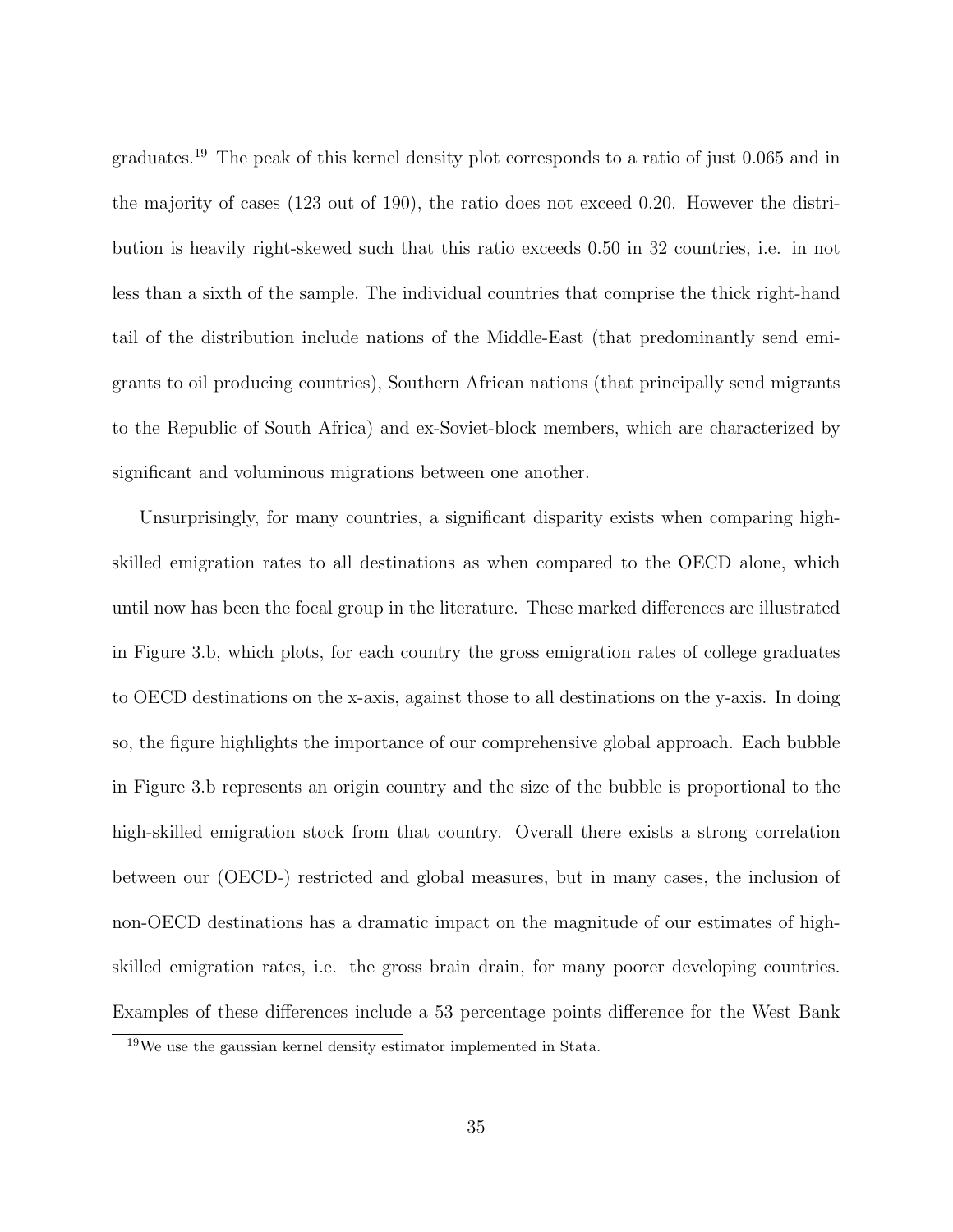and Gaza, 37 percentage points for Yemen, 27 for Namibia and 25 for Jordan, which tend to send emigrants to other countries in their regions. Changes are significantly lower for the small islands of the Pacific and the Caribbean where the largest emigration rates are observed, since these countries predominantly send emigrants to North America, Australia and New Zealand.

Figure 3.c compares the gross and net emigration rates of college graduates on the horizontal and vertical axes, respectively, shows the advantage of using net rather than gross rates. Obviously, net rates (exits minus entries) are by definition lower than gross rates (exits) so that the whole scatter plot lies beneath the 45 degree line. Net rates are high and similar to gross rates in small island developing states, but they are negative in high-income countries and, especially, in the countries of the GCC.

#### [INSERT FIGURE 3 AROUND HERE]

Table 5 lists the 25 countries with the highest (left panel) and lowest (right panel) net emigration rates of college graduates, excluding small states with less than one million workers (population aged 25+). Eight Sub-Saharan African countries belong to the top-25. Other remarkable cases include Jamaica (84.6 percent), Haiti (80.9 percent), Laos (45.5 percent), Afghanistan (44.2 percent). Seven other countries that lose more than 30 percent of their college educated labor force are Bosnia and Herzegovina, Lebanon, Yemen, Macedonia, Sri-Lanka, El Salvador and Nicaragua. Among the main net receivers, we find many high-income OECD and oil producing countries but also countries such as Kazakhstan, Paraguay and Cote d'Ivoire, where relatively few natives have college education.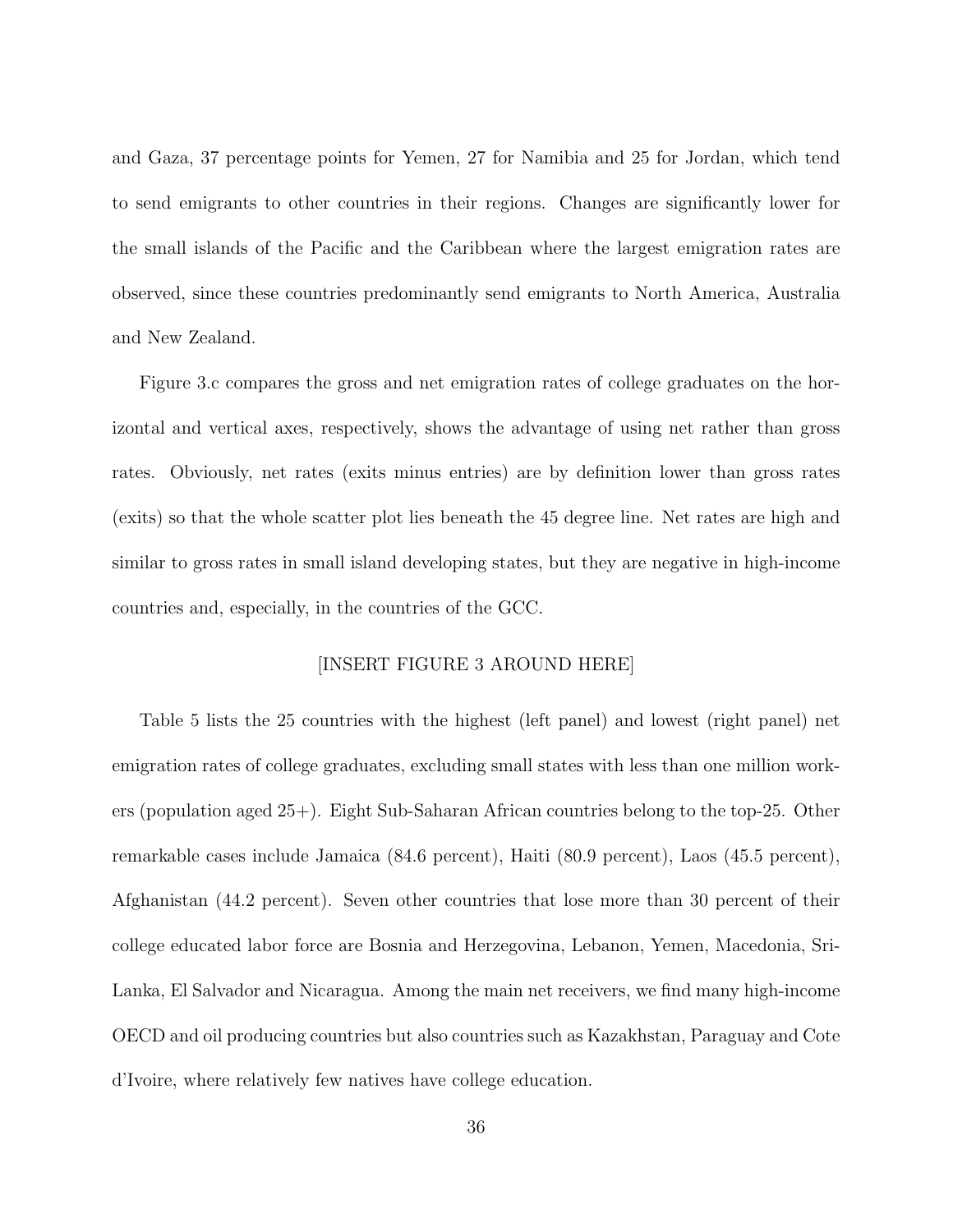#### [INSERT TABLE 5 AROUND HERE]

### 5.2 Female High-Skilled Migration

The migration of highly skilled women is a matter of deep concern, not least since it is recognized that women's human capital is an important determinant of labor productivity, children's education and economic growth (see for example Dollar and Gatti, 1999, Klasen 2000, Knowles et al., 2002, Coulombe and Tremblay, 2006, and Blackden et al., 2006). Societies that are characterized by a failure to invest in female education or else those that lose a high proportion of educated women through emigration, are therefore likely to exhibit slower growth rates and subsequently lower income levels. Conversely, societies that experience a net female skill gain may experience more favourable growth rates. This issue becomes ever more relevant if developing countries devote significant resources to the education of women in key skill areas to close the gaps with men; but retention is necessary to bear the fruits of these efforts.

Figure 4 graphically illustrates the impact of our introducing non-OECD destinations into our analysis of female high-skilled emigration rates. In Figure 4.a, we compare the high-skilled emigration of men (x-axis) and women (y-axis). Most observations (136 out of 190) lie above the 45 degree line, indicating that the brain drain is more pronounced in the case of females (as when compared to males). On average, the brain drain for females is 15 percent higher than for males, as illustrated on Figure 4.a by the linear trend estimated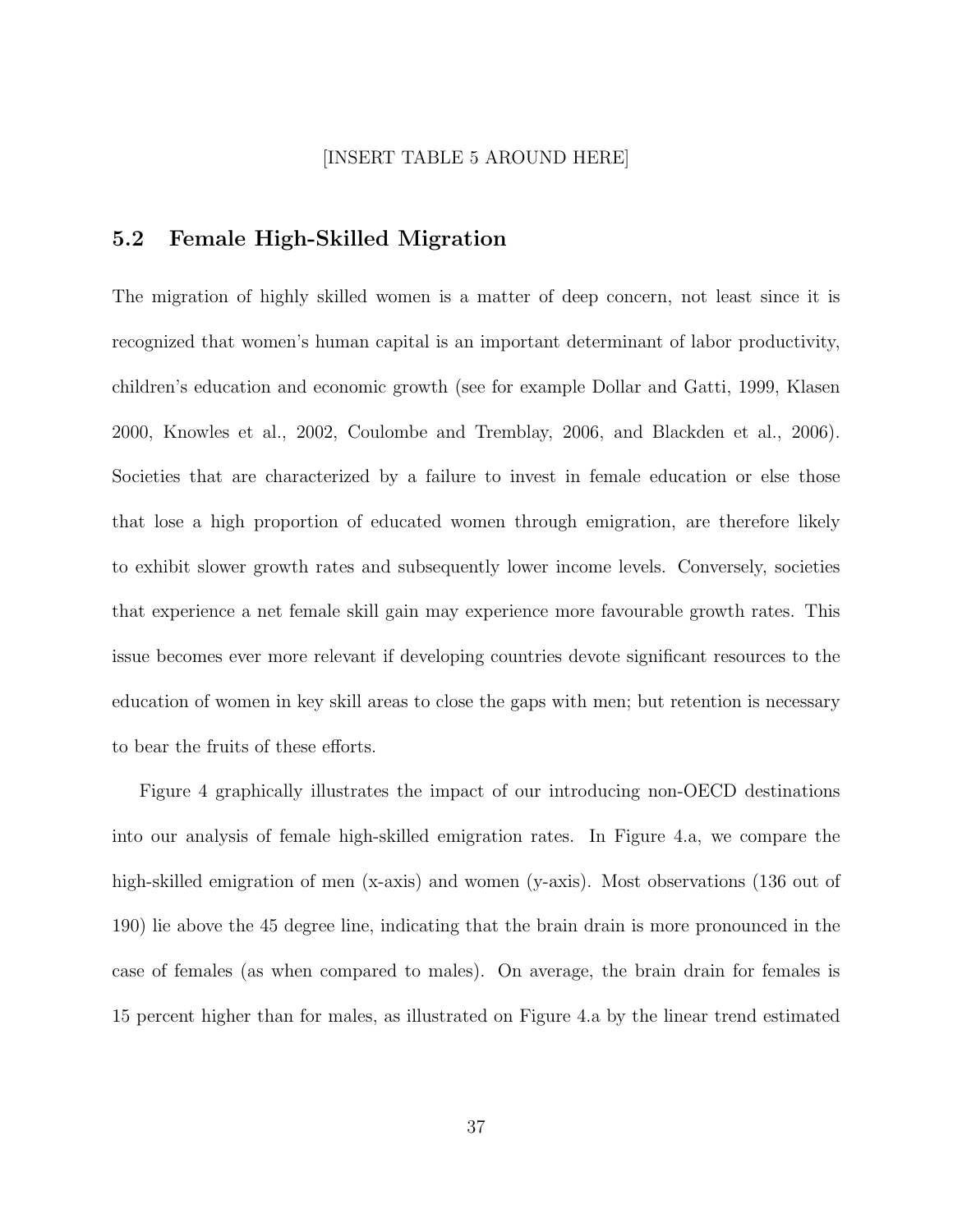for the whole sample.<sup>20</sup> Such gender disparities are particularly apparent from Sub-Saharan African countries and more broadly in cases in which women have poorer access to human capital. The intensity of college-educated women emigration is greater to OECD destinations however, such that the inclusion of non-OECD destinations has less bearing on our analysis of female brain drain in comparison with the impact on total high-skilled emigration rates, as demonstrated by comparing Figure 4.b and Figure 3.b. Nevertheless, the ratio of non-OECD to total female gross emigration rates in 2000 exceeds 0.50 in 33 countries (as opposed to the 36 cases taking men and women together). Similarly to Figure 3.c, Figure 4.c plots gross and net emigration rates of college graduates, only this time focusing solely upon female migration. Although, as previously noted, the impact upon our analysis of high skilled female migration is less pronounced when we introduce non-OECD destinations, Figure 4.c nevertheless highlights the fact that wealthier countries gain, relative to poorer nations, since they are more successful in attracting higher numbers of college educated females.

#### [INSERT FIGURE 4 AROUND HERE]

Table 6 lists the 25 countries with the highest (left panel) and lowest (right panel) net emigration rates of female college graduates, excluding small states with less than one million workers (population aged 25+). By-and-large the entries are similar to those in Table 5, although the magnitude of the net losses are broadly larger for the most affected countries. New entries in the left panel include Mongolia and several African nations, namely,

<sup>&</sup>lt;sup>20</sup>Focusing on OECD destination countries, the gap increases to 18 percent (see Docquier, Lowell and Marfouk, 2009).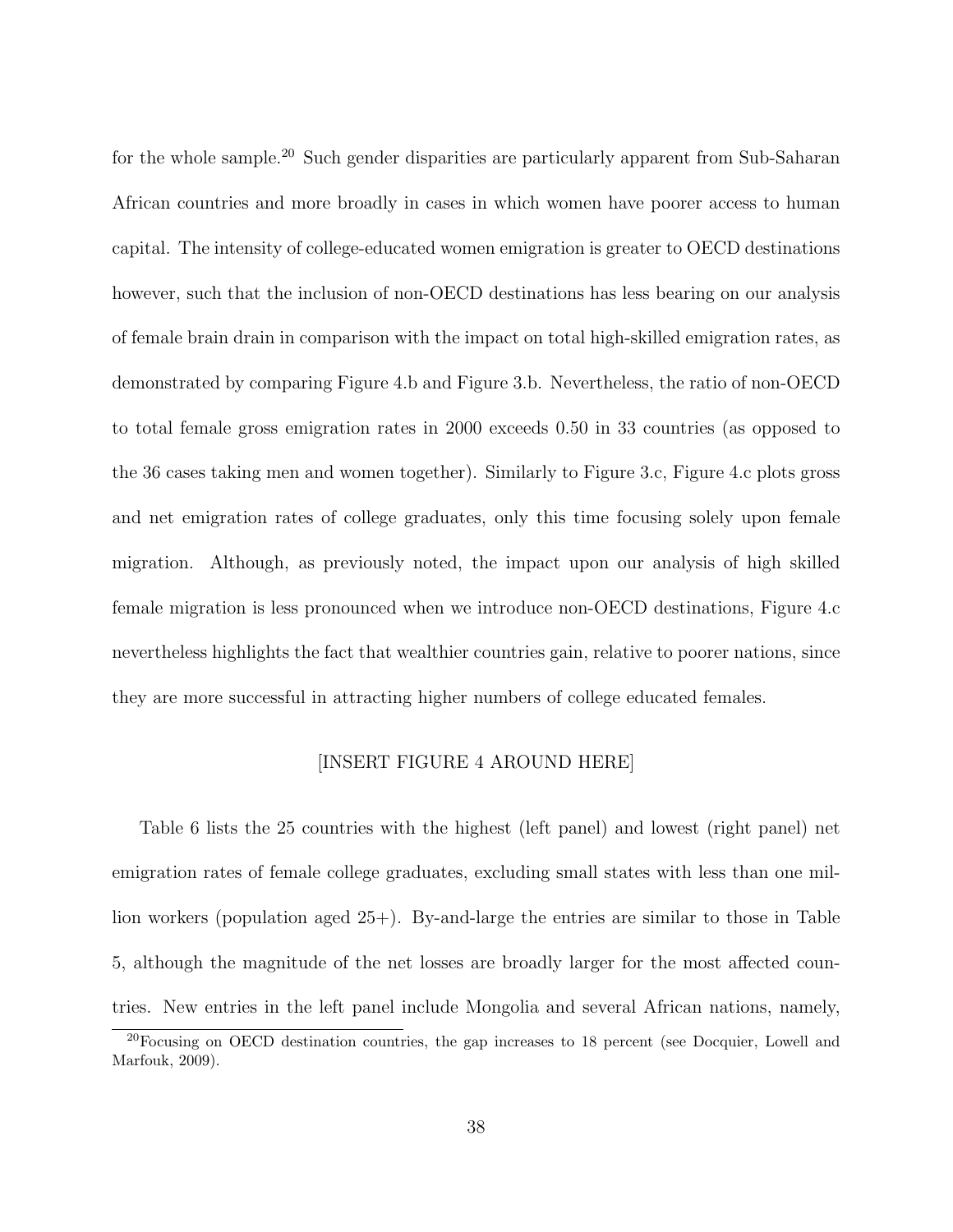Cameroon, Congo, the Democratic Republic of Congo, Rwanda, Nigeria, Malawi and Togo; meaning that for these countries the magnitude of high-skilled emigration rates are particularly skewed in favour of women. The only new entries in the right panel in Table 6 (as when compared to Table 5), include Burkina Faso, Norway, Moldova, Japan and Turkey, meaning that these destinations are particularly attractive to college-educated female migrants relative to their natural female population of college graduates.

#### [INSERT TABLE 6 AROUND HERE]

### 5.3 Brain Drain and Human Capital

Our final piece of analysis draws upon the recent contribution of Clemens and Pritchett (2008), who provide comparable measures of income based upon the concept of the natural population. They argue "If economic development is that which raises human well-being, then crossing international borders is not an alternative to economic development; it is a form of economic development." They estimate income per natural, the mean annual income of persons born in a given country regardless of where that person resides and compare it with the standard indicator of income per capita, based upon a specific geographic area. Since human capital mobility affects both incomes per natural and the more usual measure of income per capita, it is instructive to compare measurements of human capital for both the resident and the natural population.

In line with our earlier expression for the average skill levels of naturals and residents, Figure 5.a graphically compares the high-skilled emigration rates of natives (i.e. naturals) on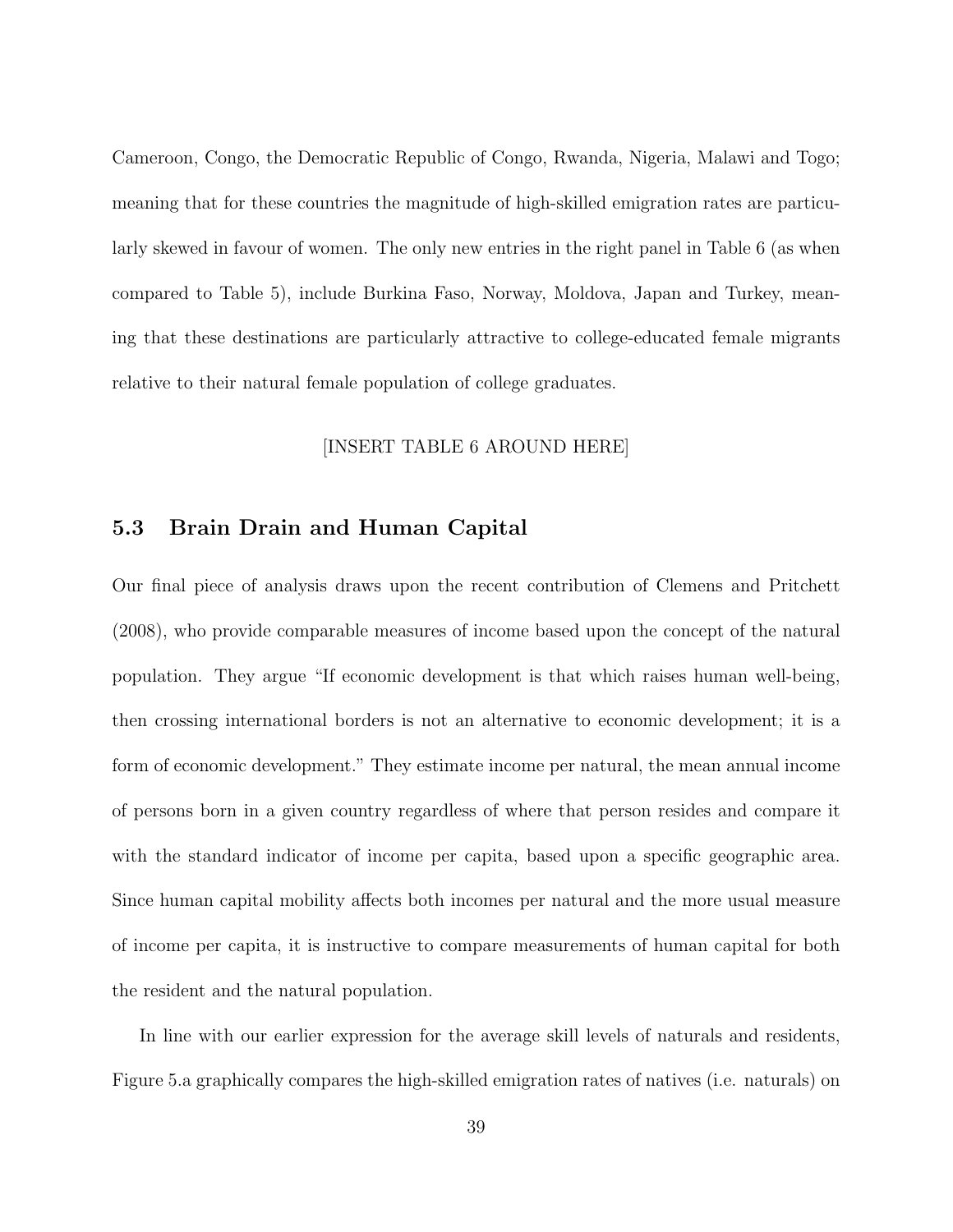the x-axis and of residents on the y-axis. Since most countries that deviate from the 45 degree line lie beneath it, this shows that in general, countries' natural work force is more highly educated than the workforce that resides in that country  $(h_{w+m,t}^i < H_{w+m,t}^i)$ . In other words, high-skilled immigration to these nations fails to compensate for the skill losses endured when college-educated natives move abroad, or else that those countries characterized by net entries of college graduates also experience greater net inflows of less educated workers. For the year 2000, we identify 41 cases with negative net high-skilled emigration rates, but globally migration only increases human capital in 26 of them. In the remaining 23 countries, net entries of college graduates fail to compensate for net inflows of less educated workers; this group includes developing countries such as Cote d'Ivoire, Gabon and Russia, but also wealthier countries such as Belgium, France, Luxembourg, the Netherlands, New Zealand, Norway and the United States among others. Similarly, Figure 5.b repeats the previous exercise only this time restricting the analysis to females, the results from which are broadly similar. For the year 2000, we identify 39 cases with negative net high-skilled emigration rates, but global migration only increases the human capital of females in 26 of them.

#### [INSERT FIGURE 5 AROUND HERE]

## 6 Conclusion

This paper is the first to conduct a comprehensive examination of global human capital mobility, an analysis that rests upon three key contributions, 1) a significant collection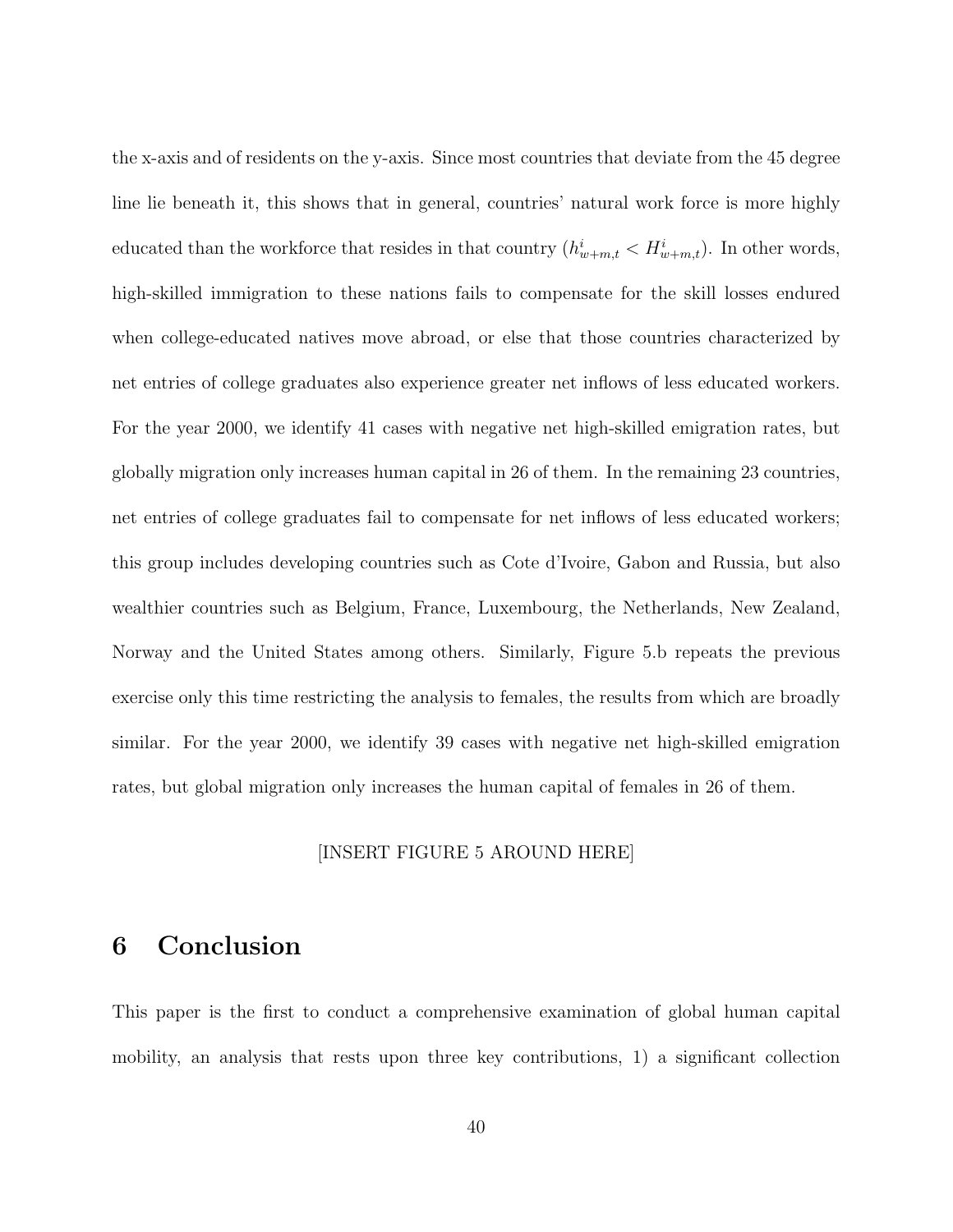of primary data sources, 2) an innovative estimation procedure used to impute data where they are otherwise missing and 3) a reformulation of existing high-killed migration measures, which in turn form the basis of our global analysis. Broadening our analysis from the more orthodox approach of focusing solely upon OECD destination countries, yields many important insights that have previously been overlooked. Perhaps most pertinently, migration to non-OECD countries accounts for 20% of all high-skilled migration and these movements comprise relatively large numbers of individuals from low income and least-developed nations in many regions of the world. In the wake of the recent global financial crisis and the shifting balance of power in the global economy, no doubt these migratory patterns will become more pronounced in the years to come.

The database in this paper allows us to paint a picture of human capital mobility around the globe and perform other interesting empirical exercises. We hope our analysis and the data we provide will pave the way for further analytical and empirical work. It is important for those wishing to use the data to familiarize themselves with the methodology we have followed (see Section 3), the adjustments that we have subsequently made (see Section 2) and the detailed list of data sources as described in Appendix A1. Among the primary data sources, users should have confidence in those that are not marked with an asterisk in Appendix A1. The bilateral (cell-level) data for these destination countries can be used for empirical analysis with comfort as the adjustments have been minimal. The data for countries marked with an Asterisk in Appendix A1, however, should be treated with more caution, given our preceding discussions. Disaggregated data for this second set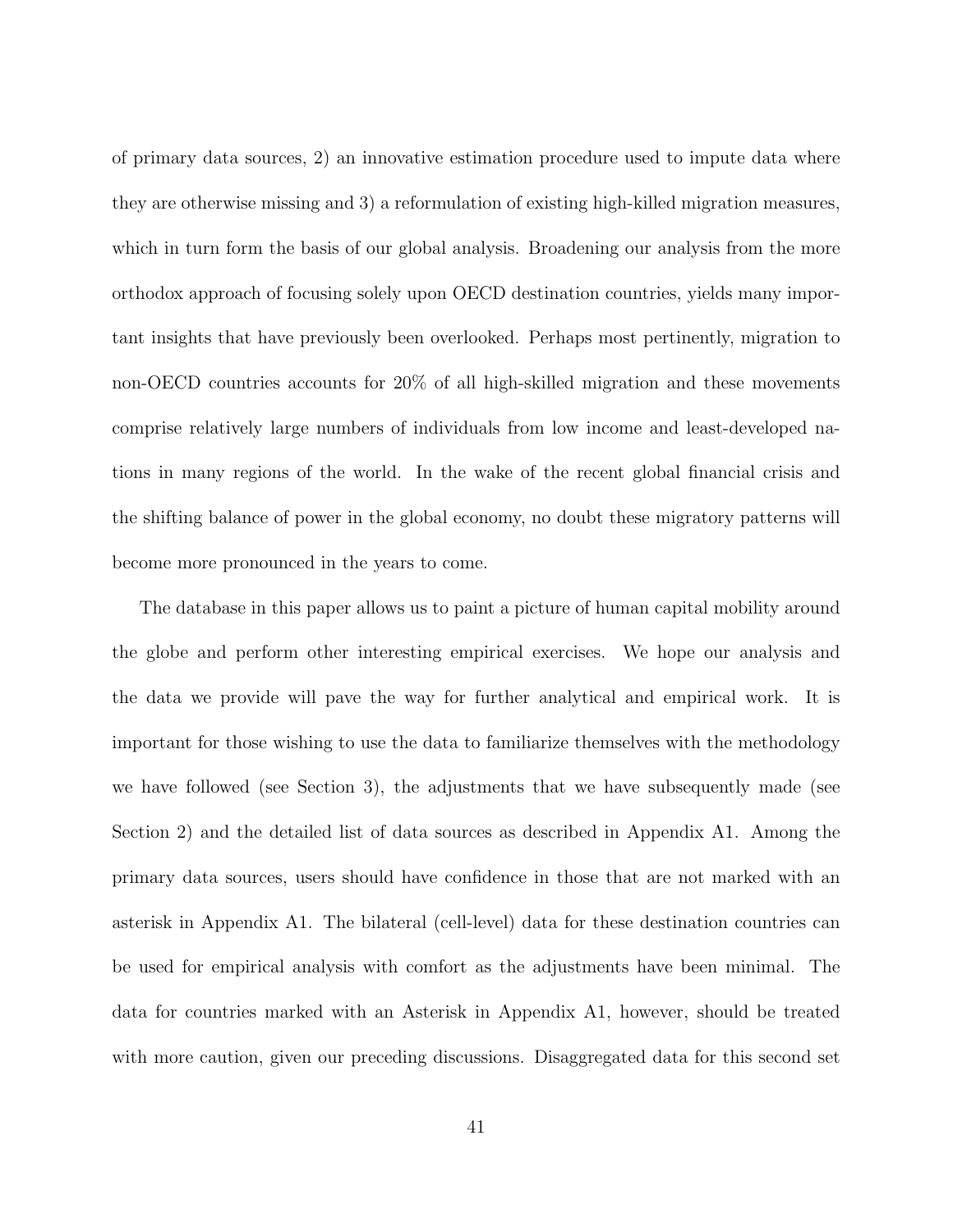of countries can be used to calibrate macroeconomic models for example, but should not be used for econometric analyses. Finally, most attention should be paid to the data for the imputed cells. Aggregating bilateral corridors by origin, destination or region should not pose problems. However, it is clearly not appropriate to use those imputed bilateral data in a gravity model since they are estimated using a gravity model of migration in the first place. Relatedly, and as it is always the case during empirical work, users need take seriously the issue of measurement error. Although our primary raw data comprise the majority of worldwide migrant stocks, imprecision no doubt exists for those cells for which we impute data and is likely to be more severe for smaller corridors. Such imprecision needs to be taken into account when these imputed numbers are included directly in an estimation.

## 7 References

Anderson, J., (2011): The Gravity Model. Annual Review of Economics, 3 (1), pages 133-160.

Artuc, E., (2013): PPML estimation of dynamic discrete choice models with aggregate shocks. World Bank Policy Research Working Paper no. 6480, World Bank, Washington, DC.

Artuc, E., S. Chaudhuri and J. McLaren (2010): Trade Shocks and Labor Adjustment:

A Structural Empirical Approach. American Economic Review, 100 (3), pages 1008-1045. Barro, R.J. and J-W. Lee (2001): International Data on Educational Attainment: Updates and Implications. Oxford Economic Papers, 53 (3), pages 541-63.

Beine, M., F. Docquier and C. Ozden (2011): Diasporas. Journal of Development Eco-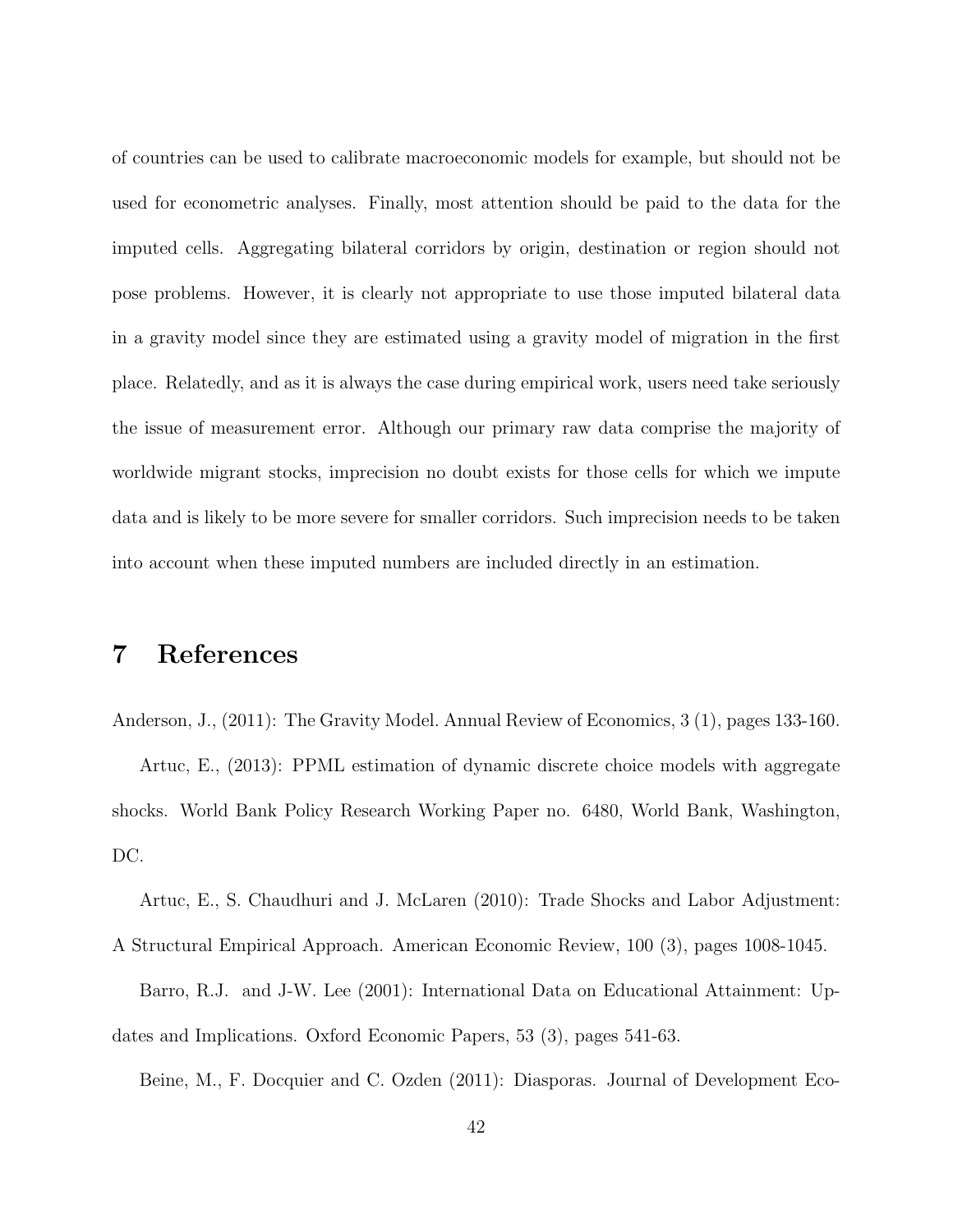nomics, 95 (1), pages 30-41.

Beine, M. and S. Salomone (2013): Network Effects in International Migration: Education versus Gender. Scandinavian Journal of Economics, 115 (2), pages 354-380.

Bertoli, S. and J. Fernandez-Huertas Moraga (2013): Multilateral resistance to migration. Journal of Development Economics, 102 (C), pages 79-100.

Blackden, M., Canagarajah, S., Klasen, S., Lawson, D., (2006), "Gender and growth in Sub-Saharan Africa: Issues and evidence", UNU-WIDER Research Paper no. 2006/37, UNUWIDER: Helsinki.

Borjas, G. J. (1987): Self-Selection and the Earnings of Immigrants. American Economic Review, 77 (4), pages 531-53.

Clair, G., G. Gaullier, Th. Mayer and S. Zignago (2004): A note on CEPII's distances measures. Explanatory note, CEPII, Paris.

Clemens, M.A. and L. Pritchett (2008): Income per Natural: Measuring Development

for People Rather Than Places. Population and Development Review, 34 (3), pages 395-434. Cohen, D. and M., Soto (2007): Growth and human capital: good data, good results. Journal of Economic Growth, 12 (1), pages 51-76.

Coulombe, S. and J-F. Tremblay (2006): Literacy and Growth. B.E. Journal of Macroeconomics, 6 (2), pages 1-34.

Docquier, F. and A. Marfouk (2004): Measuring the International Mobility of Skilled Workers - Release 1.0. Policy Research Working Paper no. 3382,.World Bank, Washington, DC.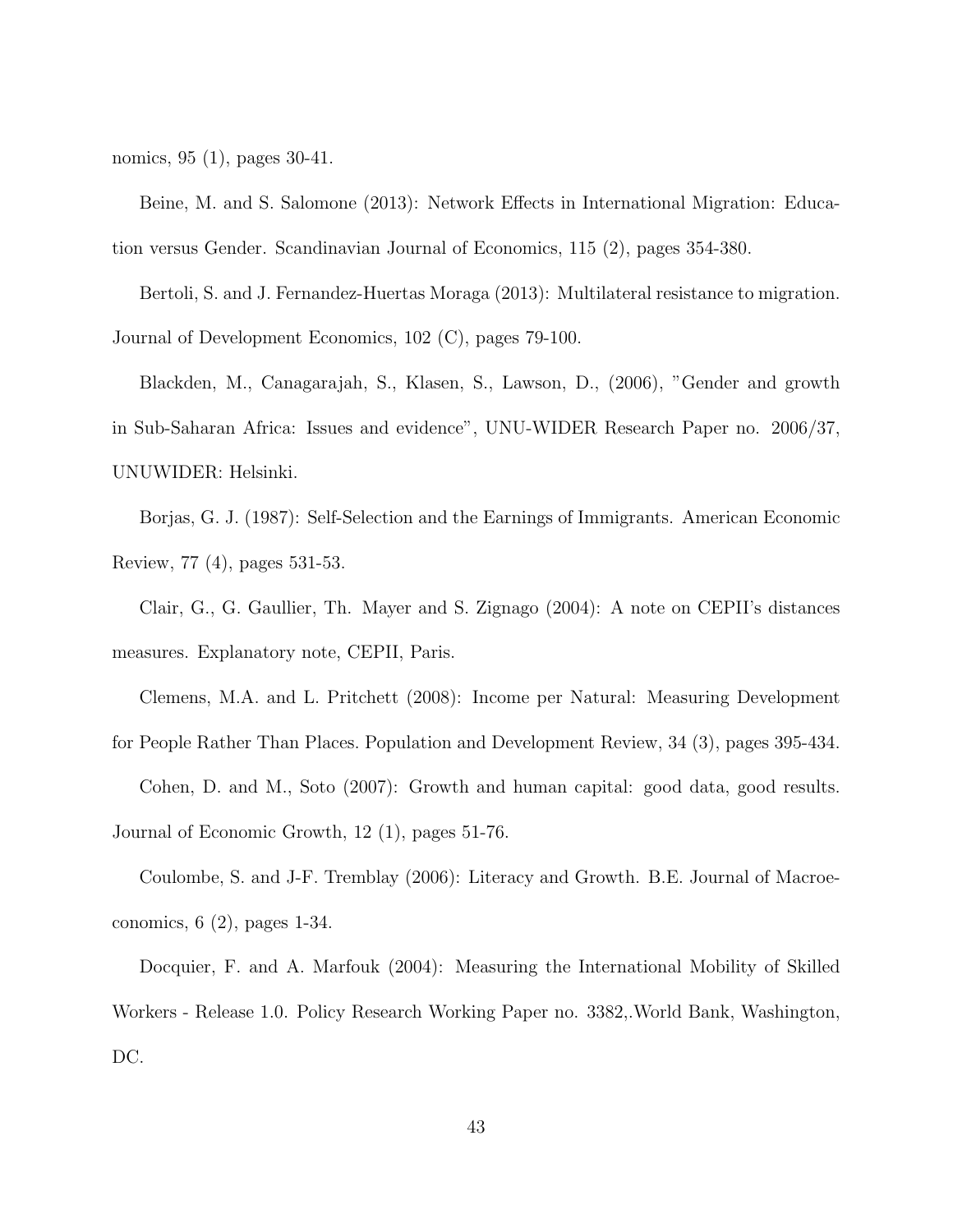Docquier, F. and A. Marfouk (2006): International migration by educational attainment (1990-2000). In C. Ozden and M. Schiff (eds): International Migration, Remittances and Development. Palgrave Macmillan: New York.

Docquier, F., B.L. Lowell and A. Marfouk (2009): A gendered assessment of highly skilled emigration. Population and Development Review, 35 (2), pages 297-321.

Docquier, F. and H. Rapoport (2012): Globalization, brain drain and development. Journal of Economic Literature, 50 (3), pages 681-730.

Dollar, D. and R. Gatti (1999): Gender inequality, income, and growth: are good times good for women? World Bank Policy Research Report on Gender and Development, Working Paper Series No. 1.

Doménech, R. and A. de la Fuente (2006): Human Capital in Growth Regressions: How much difference does data quality make? Journal of the European Economic Association, 4 (1), pages 1–36.

Dumont, J.C. and G. Lemaître (2004): Counting immigrants and expatriates in OECD countries: a new perspective. Mimeo: OECD.

Dumont, J.C., J.P. Martin and G. Spielvogel (2007): Women on the move: the neglected gender dimension of the brain drain. IZA Discussion Paper 2920.

Grogger, J. and G.H. Hanson (2011): Income maximisation and the selection and sorting of international migrants. Journal of Development Economics, 95 (1), pages 42-57.

Head, K., Th. Mayer and J. Ries (2010): The erosion of colonial trade linkages after independence. Journal of International Economics, 81 (1), pages 1-14.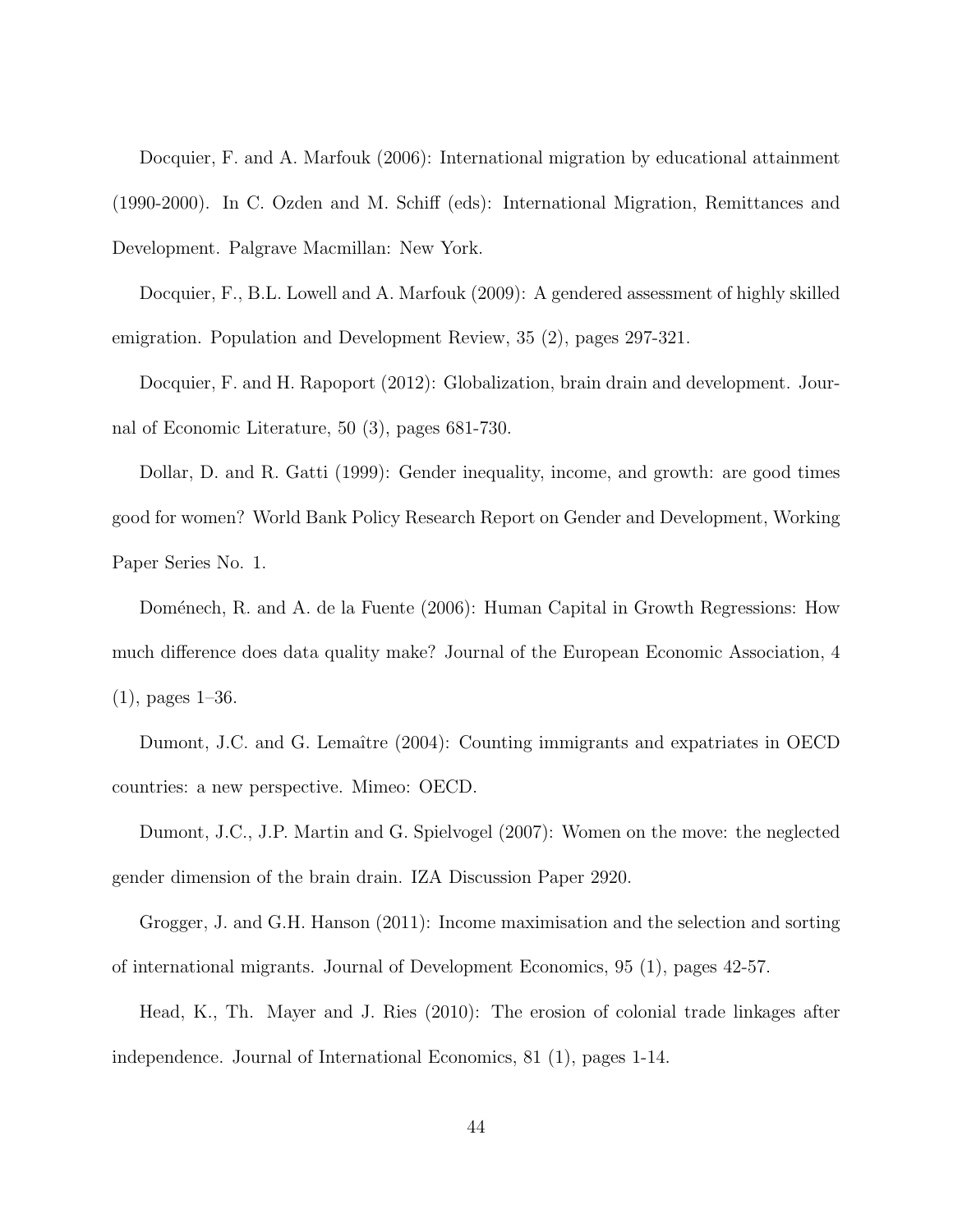Klasen, S. (2000): Does Gender Inequality Reduce Growth and Development? Evidence from Cross-Country Regressions. Collaborative Research Center 386, Discussion Paper 212.

Knowles, S., P.K., Lorgelly and P.D. Owen (2002): Are educational gender gaps a brake on economic development? Some cross-country empirical evidence. Oxford Economic Papers, 54 (1), pages 118-149.

Ozden, C., C.R. Parsons, M. Schiff and T. Walmsley  $(2011)$ : Where on earth is everybody? The evolution of global bilateral migration 1960-2000? World Bank Economic Review, 25 (1), pages 12-56.

Parsons, C.R., R. Skeldon, T.L. Walmsley and L.A. Winters (2007): Quantifying international migration: a database of bilateral migrant stocks. Policy Research Working Paper no. 4165, World Bank, Washington, DC.

Ortega, F. and G. Peri (2012): The Effect of Income and Immigration Policies on International Migration. NBER Working Paper no. 18322

Santos Silva, J.M.C. and S. Tenreyro (2006): The log of gravity. Review of Economics and Statistics, 88 (4), pages 641–658.

## 8 Appendix

### 8.1 Data sources

The statistical appendix in DLM (2009, p. 317) describes the data sources for the 30 OECD countries in their sample. Table A1 below describes the various data sources used for the 46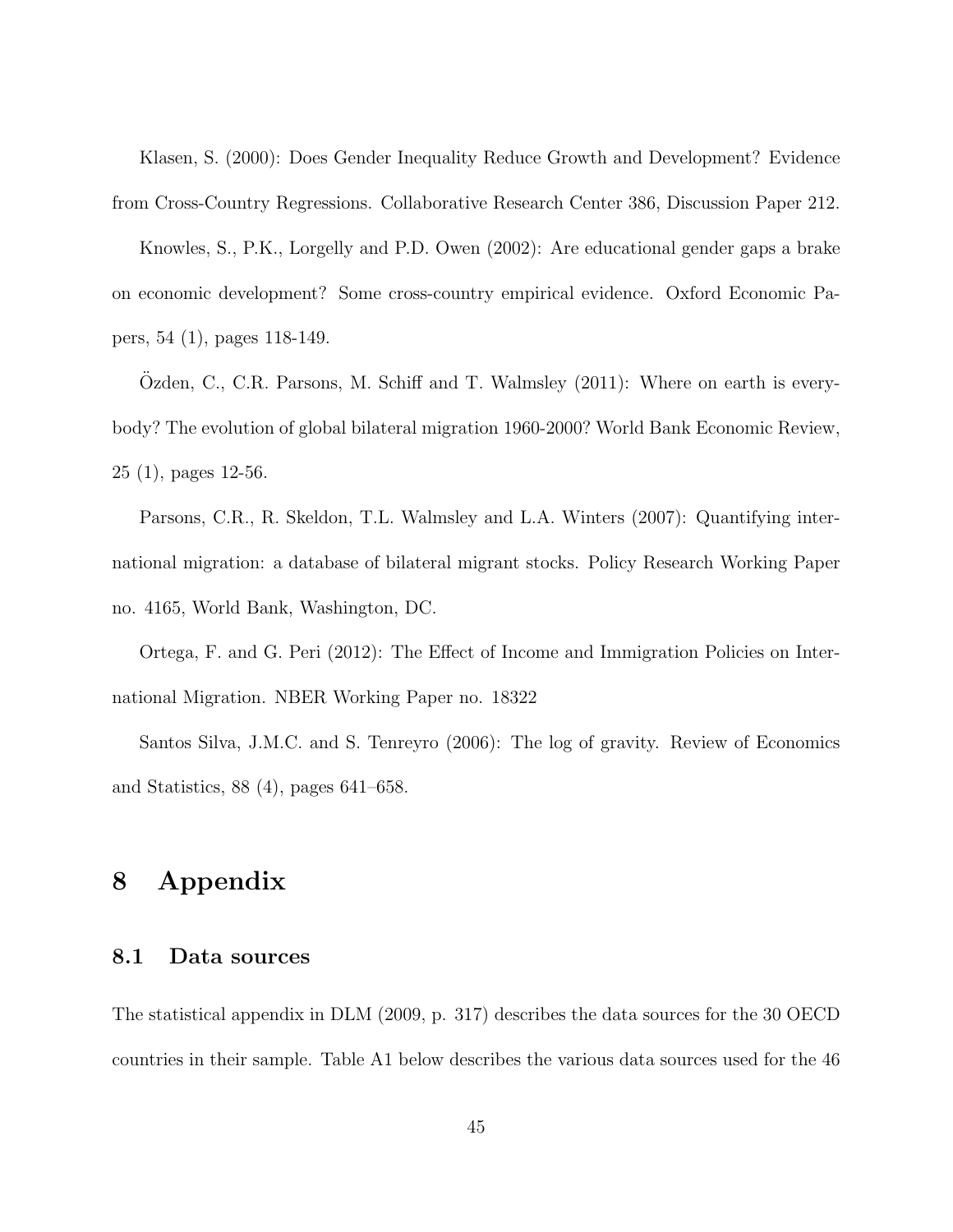additional countries covered in this study. It provides the total number of migrants together with the number of high-skill immigrants recorded in 1990 and 2000, by destination country. Country order is governed by the size of the total immigration stock in 2000.

### [INSERT TABLE A1 ABOUT HERE]

### 8.2 Explanatory variables

Table A2 describes the data sources for the explanatory variables used in regressions of Section 2.3.

### [INSERT TABLE A2 ABOUT HERE]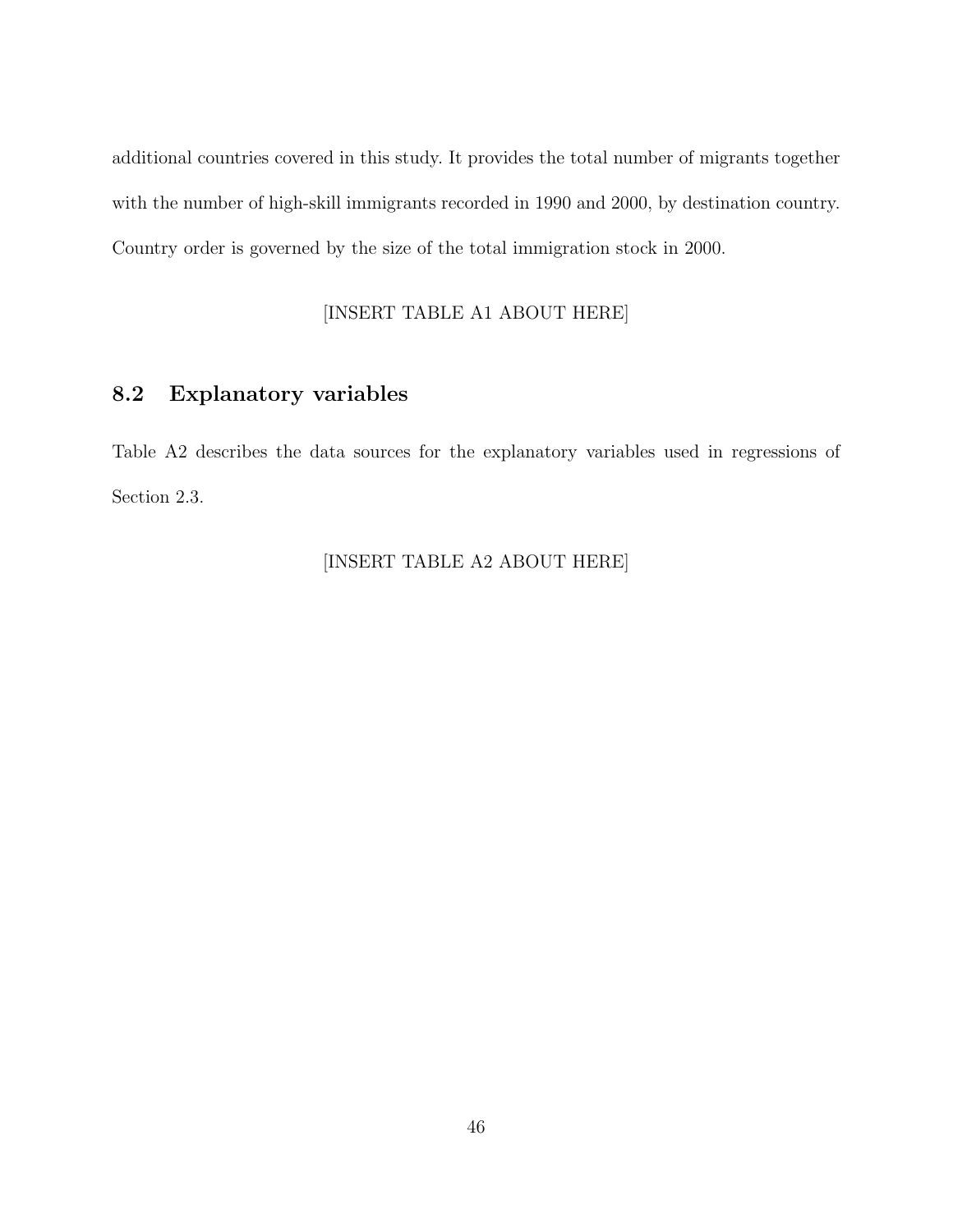## **TABLES AND FIGURES**

### **Figure 1. Share of non-OECD destinations in the world migration stock (Data by gender, 1960-2010)**



Source: United Nations Population Division (2007, 2012)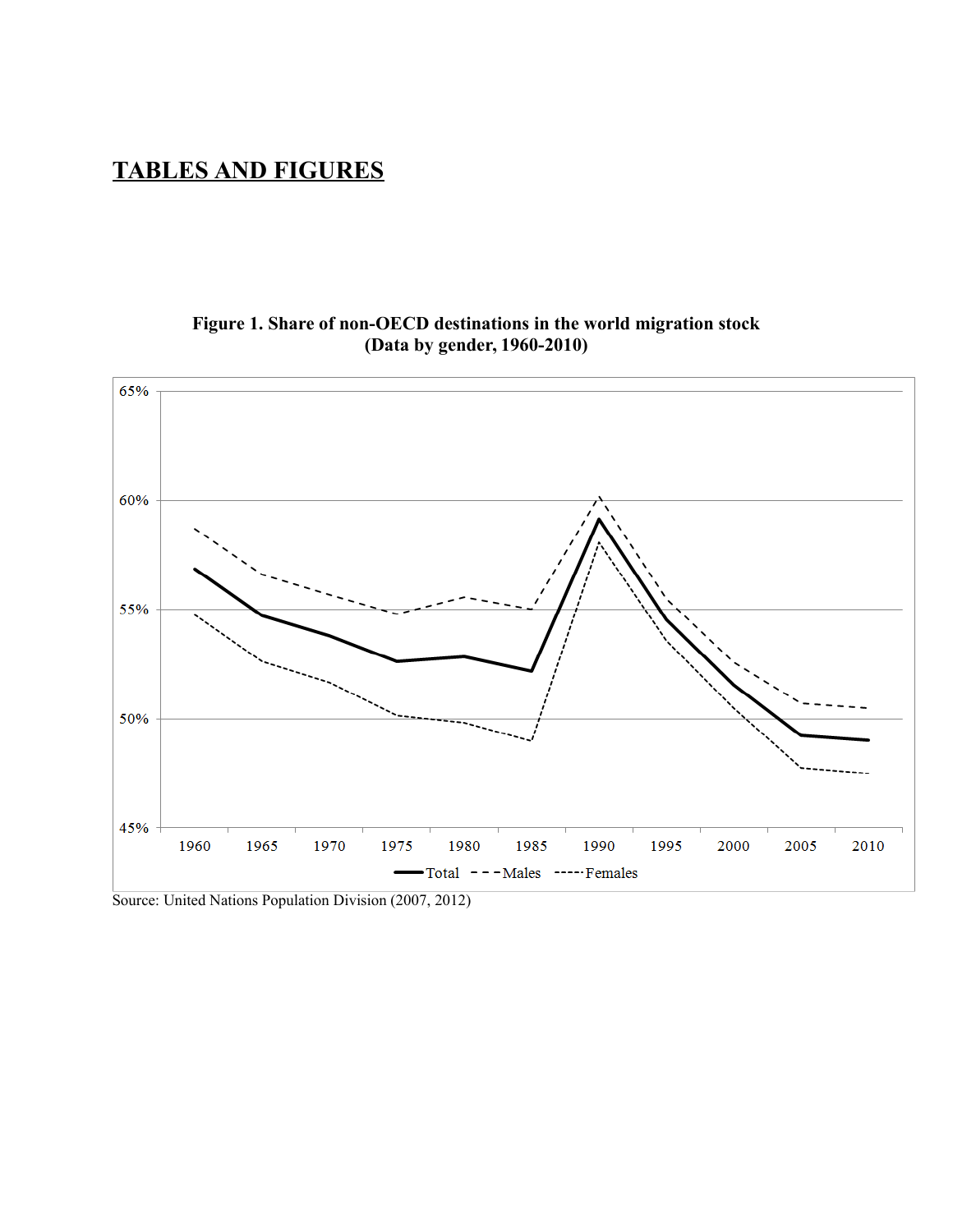|                   | Total     | To OECD <sup>a</sup> | To non-OECD <sup>a</sup> |          | Including imputed stocks |           |
|-------------------|-----------|----------------------|--------------------------|----------|--------------------------|-----------|
|                   | (million) | (million)            | (million)                | $(\%)^b$ | (million)                | $(0/0)^b$ |
| <b>Year 2000</b>  |           |                      |                          |          |                          |           |
| Total             | 111.9     | 59.3                 | 52.6                     | 47.0     | 16.7                     | 14.9      |
| College graduates | 28.8      | 20.9                 | 7.9                      | 27.4     | 2.5                      | 8.7       |
| Less educated     | 83.1      | 38.3                 | 44.7                     | 53.9     | 14.2                     | 17.1      |
| Males             | 57.4      | 29.0                 | 28.4                     | 49.4     | 8.7                      | 15.1      |
| College graduates | 15.1      | 10.6                 | 4.5                      | 30.0     | 1.4                      | 9.0       |
| Less educated     | 42.3      | 18.4                 | 23.8                     | 56.4     | 7.3                      | 17.3      |
| Females           | 54.5      | 30.2                 | 24.3                     | 44.5     | 8.0                      | 14.7      |
| College graduates | 13.7      | 10.3                 | 3.3                      | 24.4     | 1.1                      | 8.3       |
| Less educated     | 40.8      | 19.9                 | 20.9                     | 51.3     | 6.9                      | 16.8      |
| Year 1990         |           |                      |                          |          |                          |           |
| Total             | 85.3      | 42.5                 | 42.7                     | 50.1     | 30.5                     | 35.7      |
| College graduates | 16.3      | 12.6                 | 3.7                      | 22.8     | 2.4                      | 14.9      |
| Less educated     | 69.0      | 30.0                 | 39.0                     | 56.6     | 28.1                     | 40.7      |
| Males             | 44.4      | 21.0                 | 23.4                     | 52.7     | 15.6                     | 35.2      |
| College graduates | 9.0       | 6.7                  | 2.3                      | 25.2     | 1.4                      | 15.1      |
| Less educated     | 35.4      | 14.3                 | 21.2                     | 59.7     | 14.3                     | 40.3      |
| Females           | 40.9      | 21.6                 | 19.3                     | 47.3     | 14.8                     | 36.3      |
| College graduates | 7.3       | 5.9                  | 1.4                      | 19.8     | 1.1                      | 14.6      |
| Less educated     | 33.6      | 15.7                 | 17.9                     | 53.3     | 13.8                     | 41.0      |

## **Table 1. Migration stocks 25+ in 1990 and 2000 (in millions)**

Notes. *a* 34 OECD destination countries; *b* Share of migrants to non-OECD countries, and imputed migration stock, in total migration.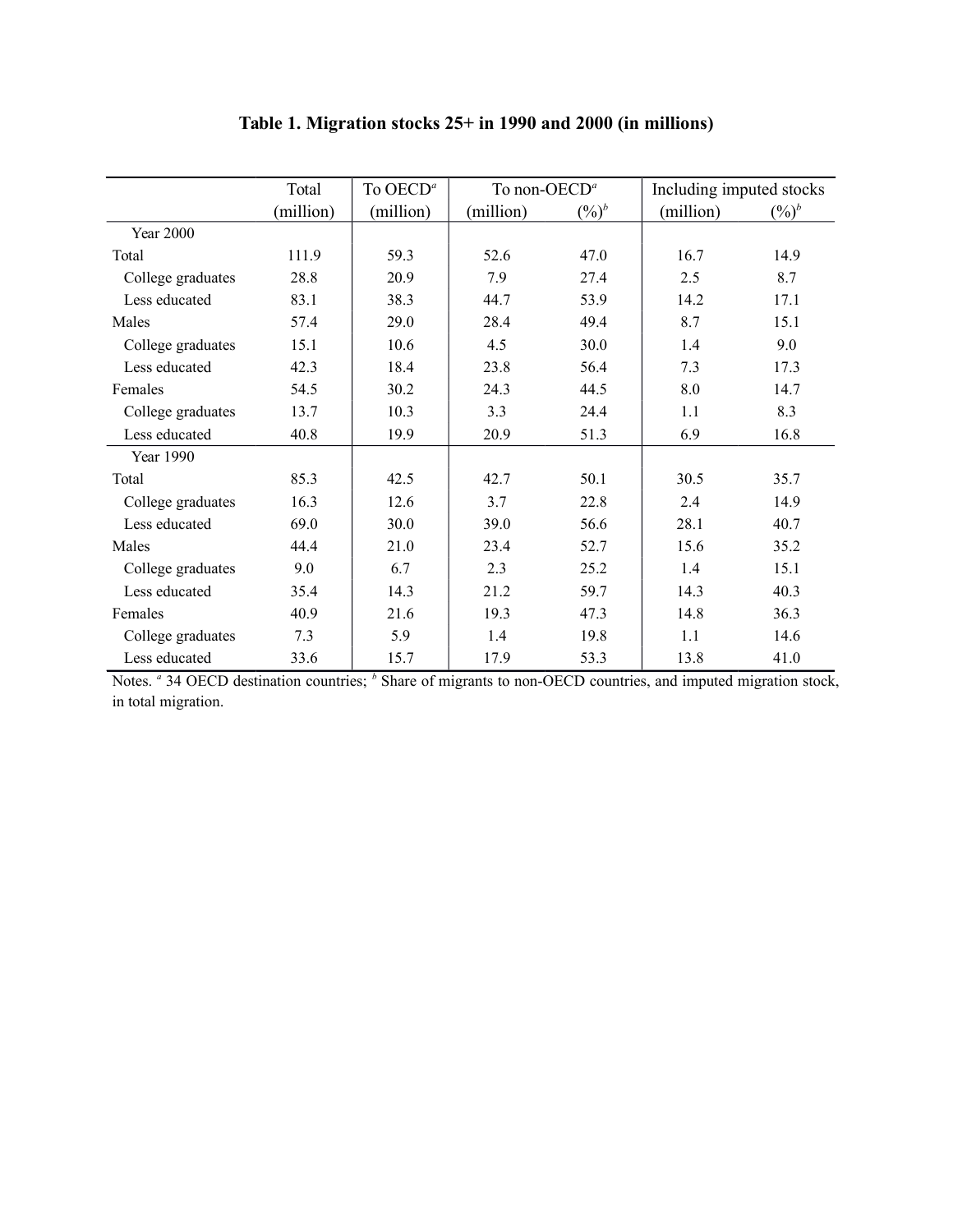|            |                  | Female           |                  | Male             |
|------------|------------------|------------------|------------------|------------------|
|            | <b>Year 1990</b> | <b>Year 2000</b> | <b>Year 1990</b> | <b>Year 2000</b> |
|            | $0.483*$         | $0.407*$         | $0.373*$         | $0.279*$         |
| Language   | (0.042)          | (0.035)          | (0.038)          | (0.033)          |
| Border     | $0.401*$         | $0.393*$         | $0.407*$         | $0.425*$         |
|            | (0.045)          | (0.037)          | (0.043)          | (0.036)          |
|            | $-0.488*$        | $-0.334*$        | $-0.492*$        | $-0.344*$        |
| Distance   | (0.021)          | (0.018)          | (0.021)          | (0.018)          |
| Colonial   | $0.660*$         | 0.029            | $0.627*$         | 0.058            |
| link       | (0.045)          | (0.041)          | (0.045)          | (0.041)          |
|            | $0.457*$         | $0.550*$         | $0.467*$         | $0.553*$         |
| Diaspora   | (0.007)          | (0.007)          | (0.006)          | (0.006)          |
| <b>OBS</b> | 35,910           | 35,910           | 35,910           | 35,910           |
| RSQR       | 0.908            | 0.915            | 0.847            | 0.885            |

### **Table 2a. First stage regression results**

Notes: (\*) significant at 1% level.

### **Table 2b. Second stage regression results**

|              |                  |                  | Female           |                  | Male             |                  |                  |                  |  |
|--------------|------------------|------------------|------------------|------------------|------------------|------------------|------------------|------------------|--|
|              |                  | High-skill       |                  | Low-skill        | High-skill       |                  | Low-skill        |                  |  |
|              | <b>Year 2000</b> | <b>Year 1990</b> | <b>Year 2000</b> | <b>Year 1990</b> | <b>Year 2000</b> | <b>Year</b> 1990 | <b>Year 2000</b> | <i>Year</i> 1990 |  |
|              | 0.663            | 0.553            | 0.484            | 0.454            | 0.577            | 0.518            | 0.153            | 0.258            |  |
| Language     | (0.030)          | (0.045)          | (0.040)          | (0.049)          | (0.030)          | (0.042)          | (0.042)          | (0.051)          |  |
| Border       | 0.281            | 0.223            | 0.808            | 0.606            | 0.515            | 0.222            | 0.844            | 0.488            |  |
|              | (0.036)          | (0.056)          | (0.043)          | (0.057)          | (0.040)          | (0.059)          | (0.047)          | (0.062)          |  |
|              | $-0.247$         | $-0.348$         | $-0.381$         | $-0.524$         | $-0.163$         | $-0.280$         | $-0.395$         | $-0.585$         |  |
| Distance     | (0.013)          | (0.017)          | (0.019)          | (0.021)          | (0.014)          | (0.017)          | (0.021)          | (0.023)          |  |
| Colonial     | 0.496            | 0.708            | 0.211            | 0.644            | 0.498            | 0.588            | 0.349            | 0.653            |  |
| link         | (0.030)          | (0.044)          | (0.041)          | (0.051)          | (0.034)          | (0.049)          | (0.047)          | (0.058)          |  |
|              | 0.394            | 0.342            | 0.537            | 0.463            | 0.419            | 0.387            | 0.542            | 0.495            |  |
| Diaspora     | (0.005)          | (0.006)          | (0.007)          | (0.008)          | (0.005)          | (0.007)          | (0.007)          | (0.008)          |  |
| Destination  | 0.911            | 0.911            | 1.084            | 1.084            | 0.989            | 0.989            | 1.148            | 1.148            |  |
| fixed effect | (0.016)          | (0.016)          | (0.020)          | (0.020)          | (0.018)          | (0.018)          | (0.022)          | (0.022)          |  |
| <b>OBS</b>   | 30,419           |                  |                  | 30,419           | 30,419<br>30,419 |                  |                  |                  |  |
| <b>RSQR</b>  | 0.893            |                  | 0.898            |                  | 0.871            |                  | 0.871            |                  |  |

Notes: All estimates are significant at 1% level.

### **Figure 2. Histograms of Out-of-sample log ratios, Female migrants, 2000**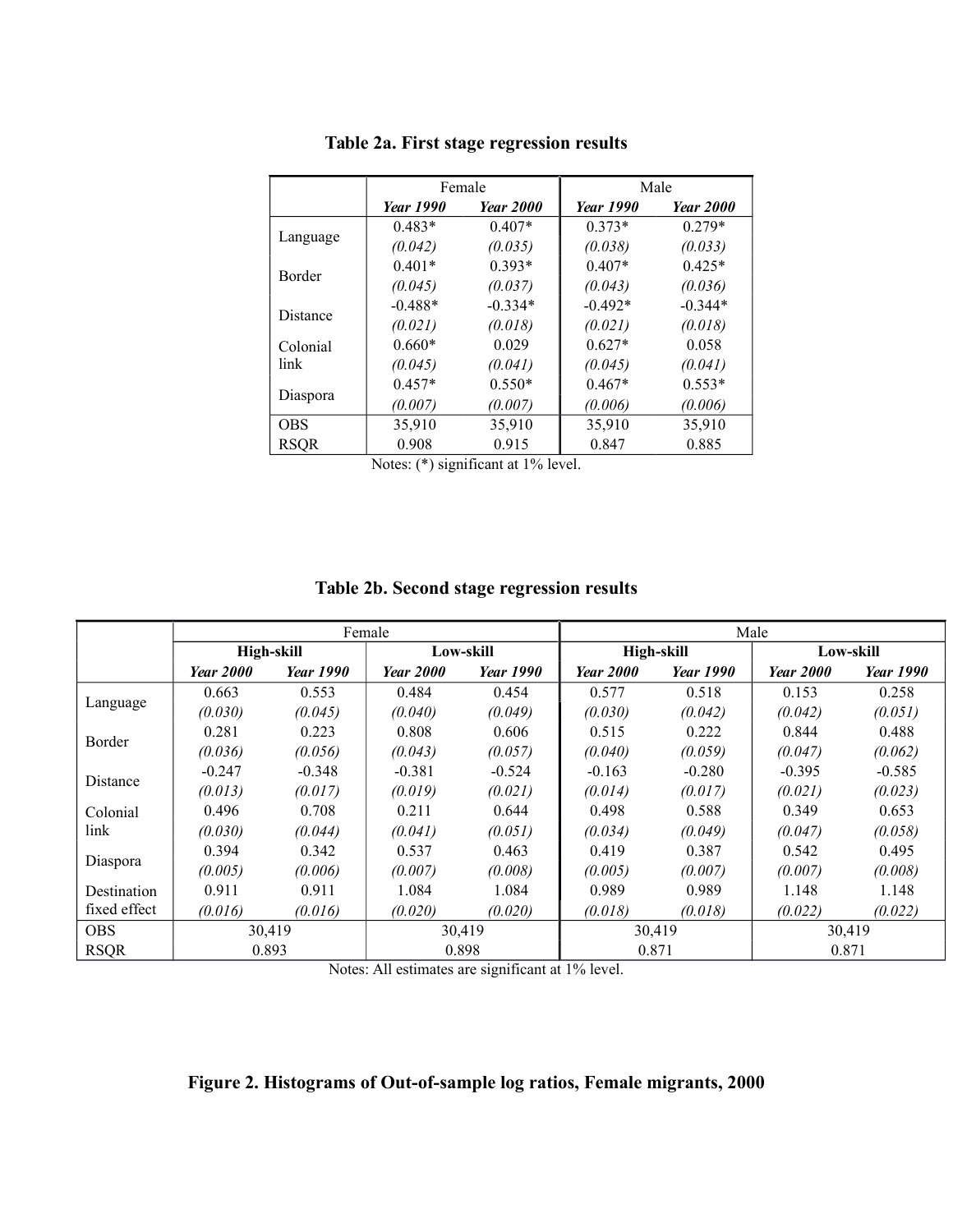



**Figure 2b. Low-skilled, cutoff=1,000**





**Figure 2c. Low-skilled, cutoff=10,000**



**Figure 2e. High-skilled, cutoff=1,000**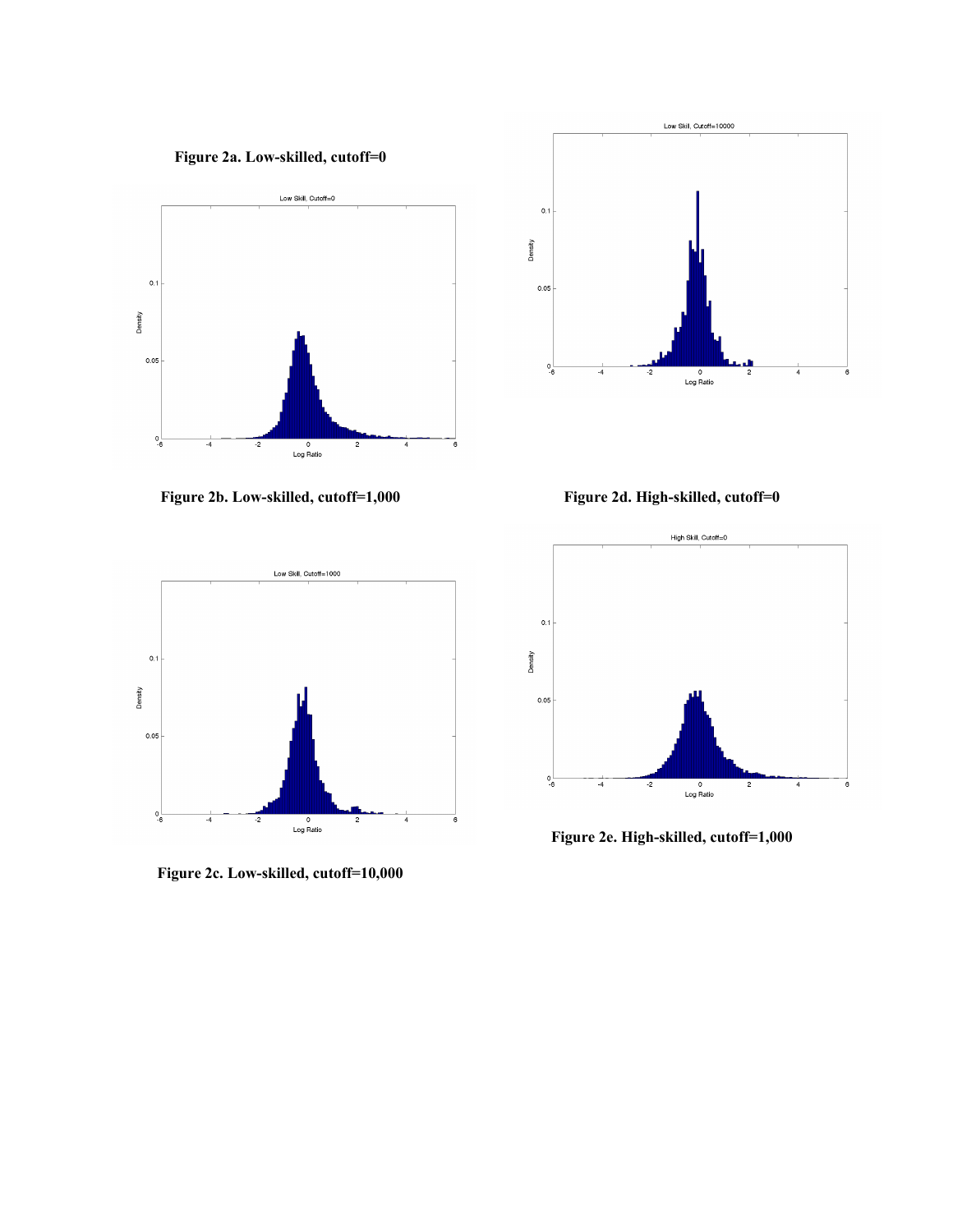

**Figure 2f. High-skilled, cutoff=10,000**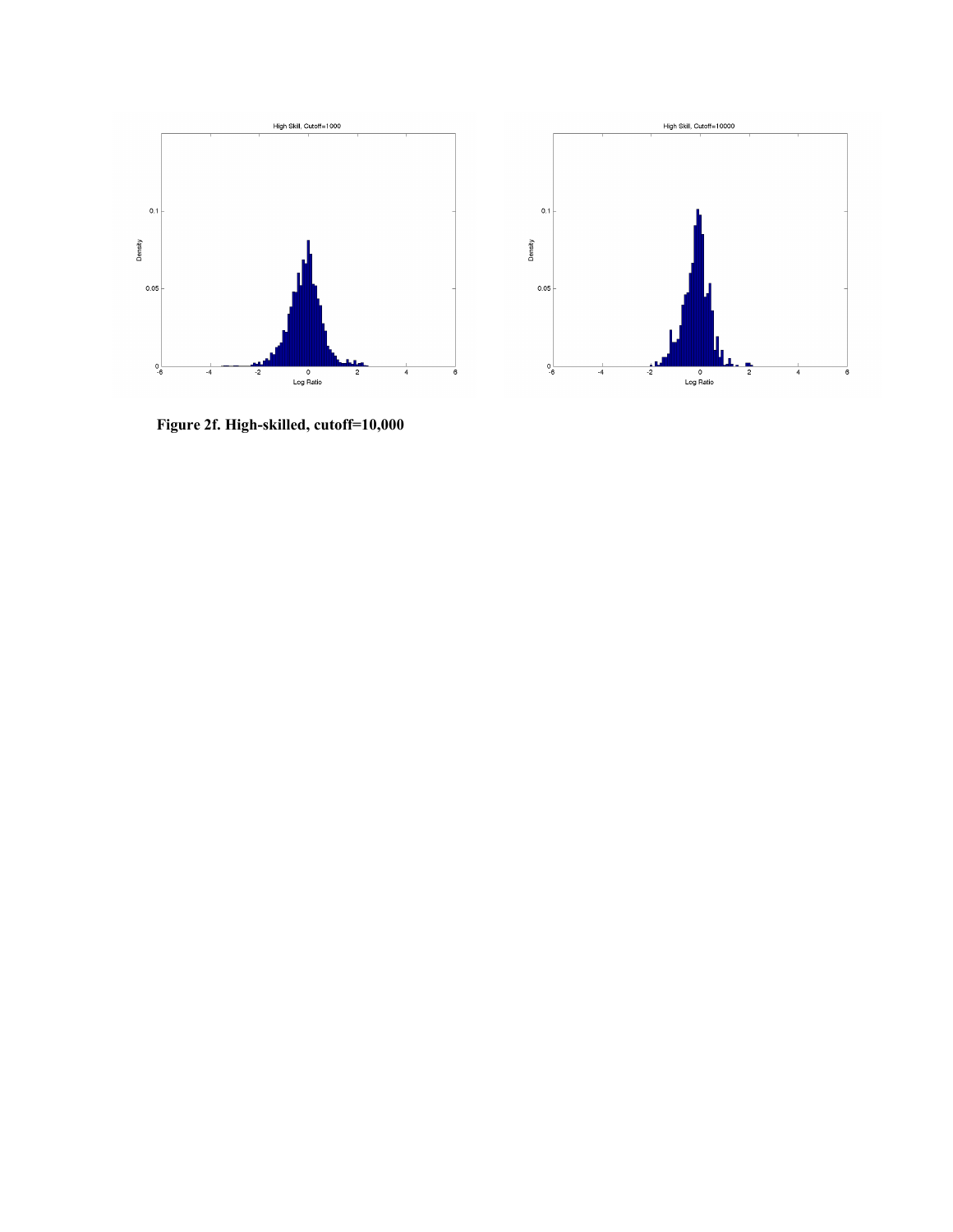|                  |              | <b>Total emigration</b> |        |              | <b>Emigration to OECD</b> |        |              | <b>Emigration to non-OECD</b> |        |
|------------------|--------------|-------------------------|--------|--------------|---------------------------|--------|--------------|-------------------------------|--------|
|                  | <b>Stock</b> | College                 | Women  | <b>Stock</b> | College                   | Women  | <b>Stock</b> | College                       | Women  |
|                  | (million)    | $(\%)$                  | $(\%)$ | (million)    | $(\%)$                    | $(\%)$ | (milion)     | $(\%)$                        | $(\%)$ |
| <b>Year 2000</b> |              |                         |        |              |                           |        |              |                               |        |
| <b>WORLD</b>     | 111.9        | 25.7                    | 48.7   | 59.3         | 35.3                      | 51.0   | 52.6         | 15.0                          | 46.1   |
| <b>OECD</b>      | 32.2         | 30.4                    | 50.4   | 29.1         | 31.0                      | 50.8   | 3.1          | 24.4                          | 46.6   |
| <b>HIGH</b>      | 26.3         | 36.0                    | 52.0   | 22.3         | 38.4                      | 53.0   | 4.0          | 22.6                          | 46.6   |
| <b>DEV</b>       | 85.6         | 22.6                    | 47.7   | 37.0         | 33.4                      | 49.8   | 48.6         | 14.3                          | 46.1   |
| LOW              | 15.5         | 9.6                     | 45.0   | 2.5          | 38.0                      | 48.5   | 13.0         | 4.1                           | 44.3   |
| ${\rm LDC}$      | 15.1         | 8.5                     | 43.6   | 2.4          | 34.6                      | 47.7   | 12.7         | 3.5                           | 42.8   |
| <b>SIDS</b>      | 4.3          | 35.6                    | 54.6   | 4.0          | 37.0                      | 54.9   | 0.3          | 17.7                          | 51.7   |
| <b>USA</b>       | 0.9          | 58.7                    | 50.0   | 0.7          | 62.9                      | 52.6   | 0.2          | 45.0                          | 41.4   |
| CANZ             | 1.5          | 57.1                    | 54.0   | 1.4          | 57.6                      | 54.3   | 0.1          | 46.9                          | 47.9   |
| EU27             | 20.0         | 32.3                    | 52.0   | 17.7         | 33.1                      | 52.4   | 2.3          | 25.6                          | 48.8   |
| GCC              | $0.6\,$      | 20.3                    | 37.3   | $0.0\,$      | 65.2                      | 39.7   | 0.6          | 16.5                          | 37.0   |
| $_{\rm LAC}$     | 15.6         | 25.1                    | 50.2   | 14.0         | 26.4                      | 50.1   | 1.6          | 13.9                          | 51.6   |
| <b>SSA</b>       | 10.5         | 11.5                    | 45.2   | 2.2          | 43.1                      | 47.5   | 8.3          | 3.1                           | 44.6   |
| <b>CIS</b>       | 19.2         | 26.3                    | 54.6   | 2.4          | 42.1                      | 58.2   | 16.8         | 24.0                          | 54.1   |
| <b>INDIA</b>     | 6.1          | 23.7                    | 36.9   | 1.7          | 60.5                      | 47.2   | 4.4          | 9.4                           | 32.9   |
| <b>CHINA</b>     | 3.9          | 27.9                    | 51.8   | 1.7          | 46.7                      | 53.0   | 2.3          | 14.0                          | 51.0   |
| <b>MENA</b>      | 9.1          | 21.8                    | 37.9   | 4.2          | 29.9                      | 43.0   | 4.9          | 14.7                          | 33.5   |
| <b>Year 1990</b> |              |                         |        |              |                           |        |              |                               |        |
| <b>WORLD</b>     | 85.3         | 19.1                    | 47.9   | 42.5         | 29.5                      | 50.7   | 42.7         | 8.7                           | 45.2   |
| <b>OECD</b>      | 25.7         | 26.2                    | 51.1   | 23.3         | 26.9                      | 51.6   | 2.4          | 19.4                          | 46.3   |
| <b>HIGH</b>      | 23.4         | 29.1                    | 52.0   | 20.5         | 30.5                      | 52.8   | 2.9          | 18.9                          | 46.4   |
| <b>DEV</b>       | 61.9         | 15.3                    | 46.4   | 22.1         | 28.6                      | 48.7   | 39.8         | 7.9                           | 45.1   |
| LOW              | 13.1         | 7.2                     | 42.9   | 1.4          | 33.7                      | 45.6   | 11.7         | 4.0                           | 42.6   |
| ${\rm LDC}$      | 13.0         | 6.5                     | 41.4   | 1.4          | 30.2                      | 45.1   | 11.6         | 3.7                           | 40.9   |
| <b>SIDS</b>      | 3.0          | 31.0                    | 52.6   | 2.6          | 34.6                      | 53.6   | 0.4          | 7.8                           | 46.5   |
| <b>USA</b>       | $0.8\,$      | 51.4                    | 50.4   | 0.6          | 53.8                      | 53.0   | 0.2          | 43.3                          | 41.3   |
| CANZ             | 1.3          | 46.0                    | 56.1   | 1.2          | 46.4                      | 56.3   | 0.1          | 38.2                          | 52.6   |
| <b>EU27</b>      | 18.8         | 25.3                    | 51.9   | 16.9         | 26.0                      | 52.2   | 1.9          | 19.4                          | 49.2   |
| GCC              | 0.4          | 17.7                    | 34.2   | $0.0\,$      | 64.8                      | 35.6   | $0.4\,$      | 14.3                          | 34.1   |
| $_{\rm LAC}$     | 8.2          | 24.7                    | 50.4   | 7.0          | 27.4                      | 50.7   | 1.2          | 9.3                           | 48.2   |
| <b>SSA</b>       | 8.5          | 7.5                     | 44.1   | 1.2          | 39.6                      | 44.3   | 7.3          | 2.1                           | 44.1   |
| <b>CIS</b>       | 14.1         | 12.7                    | 57.4   | 1.8          | 20.8                      | 56.3   | 12.2         | 11.5                          | 57.6   |
| <b>INDIA</b>     | 5.5          | 12.4                    | 35.1   | 1.0          | 45.5                      | 47.0   | 4.5          | 5.2                           | 32.5   |
| <b>CHINA</b>     | 3.3          | 16.5                    | 50.7   | 0.9          | 40.0                      | 50.2   | 2.4          | 7.8                           | 50.9   |
| <b>MENA</b>      | 6.8          | 17.3                    | 36.1   | 3.2          | 23.8                      | 41.5   | 3.6          | 11.6                          | 31.3   |

**Table 3. Emigration patterns by country group. 1990 and 2000**

Notes. Column 'Stock' gives the aggregate stock of emigrants in millions ; 'College' gives the percentage of high-skilled emigrants ; 'Women' gives the percentage of female emigrants.. For high-income (HIGH). developing (DEV) and low-income countries (LOW). we use the World Bank classification. Least developed countries (LDC) and small island developing states (SIDS) are defined by the United Nations. EU27: 27 countries of the European Union. USA: United States of America. CANZ: Canada + Australia + New Zealand; CIS: Commonwealth of independent States of the former USSR. MENA: Middle East and Northern Africa. SSA: Sub-Saharan Africa. Each country only belongs to one geographical group.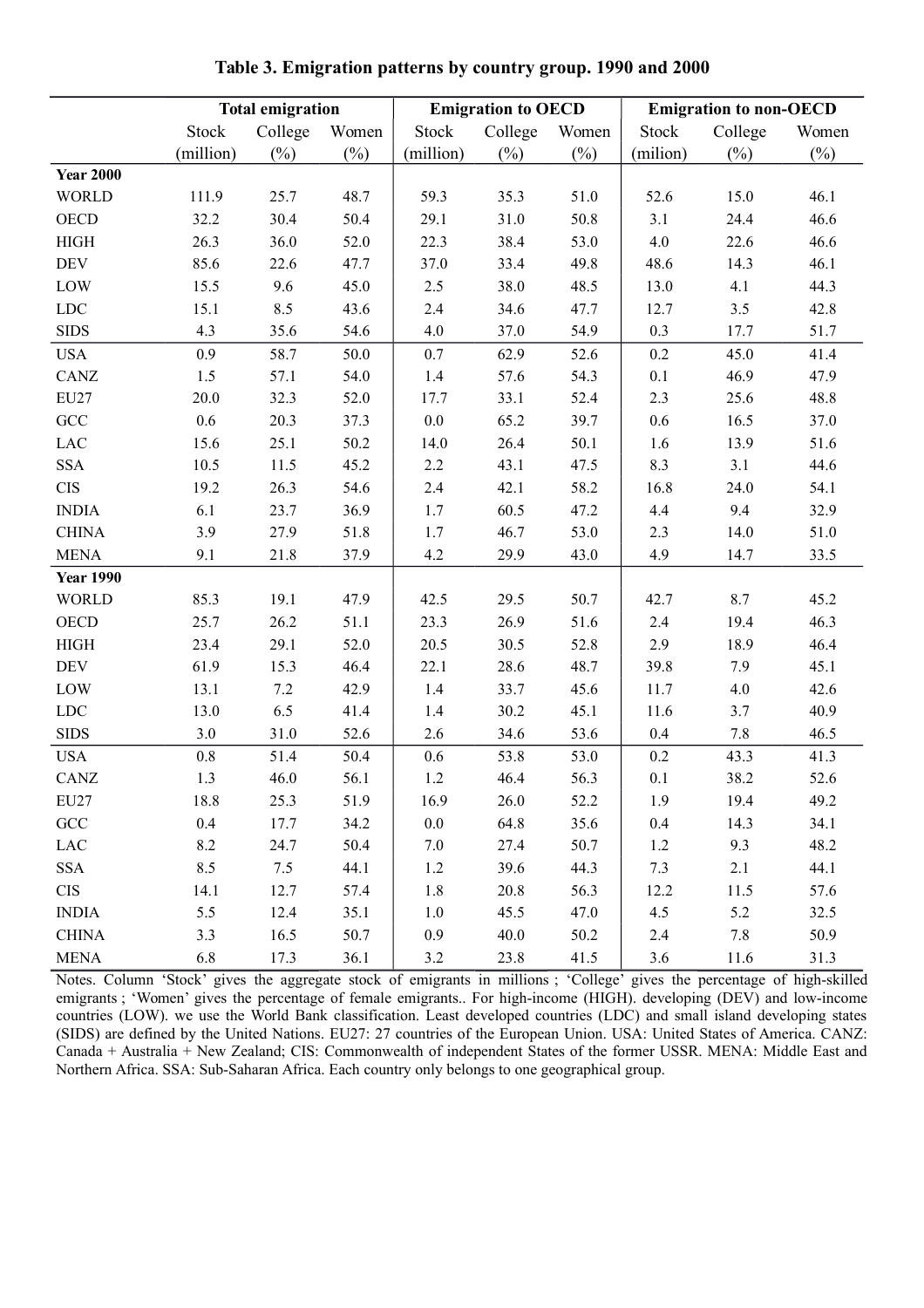|                  |         | Gross high-skilled emigration rate |             |          | Net high-skilled emigration rates |         |
|------------------|---------|------------------------------------|-------------|----------|-----------------------------------|---------|
|                  | To all  | To OECD                            | To non-OECD | Total    | Men                               | Women   |
| <b>Year 2000</b> |         |                                    |             |          |                                   |         |
| <b>WORLD</b>     | 8.1     | 5.9                                | 2.2         | 0.0      | $0.0\,$                           | $0.0\,$ |
| OECD             | 4.8     | 4.4                                | 0.4         | $-5.5$   | $-5.4$                            | $-5.7$  |
| HIGH             | 4.8     | 4.4                                | 0.5         | $-6.6$   | $-6.8$                            | $-6.4$  |
| DEV              | 12.0    | 7.7                                | 4.3         | $8.0\,$  | 7.0                               | 9.6     |
| LOW              | 20.3    | 13.0                               | 7.3         | 16.0     | 13.7                              | 21.2    |
| ${\rm LDC}$      | 19.9    | 12.9                               | 7.0         | 16.6     | 14.9                              | 21.0    |
| <b>SIDS</b>      | 40.9    | 39.3                               | 1.6         | 34.8     | 29.3                              | 40.8    |
| <b>USA</b>       | 0.6     | 0.5                                | 0.1         | $-11.6$  | $-12.0$                           | $-11.2$ |
| CANZ             | $7.2\,$ | 6.9                                | $0.2\,$     | $-30.9$  | $-32.4$                           | $-29.5$ |
| EU27             | 9.7     | $8.8\,$                            | 0.9         | 2.4      | 2.4                               | 2.3     |
| $\rm{GCC}$       | 14.3    | 3.6                                | 10.7        | $-104.9$ | $-230.7$                          | $-32.2$ |
| LAC              | 12.2    | 11.5                               | 0.7         | 10.8     | 9.8                               | 11.9    |
| <b>SSA</b>       | 15.6    | 12.3                               | 3.3         | 10.2     | 8.6                               | 13.7    |
| $\rm CIS$        | 16.1    | 3.2                                | 12.9        | 2.8      | 2.2                               | 3.6     |
| <b>INDIA</b>     | 6.0     | 4.3                                | 1.7         | 5.4      | 4.7                               | 7.0     |
| <b>CHINA</b>     | 5.2     | 3.7                                | 1.5         | 5.2      | 3.7                               | 9.2     |
| <b>MENA</b>      | 17.5    | 11.2                               | 6.4         | 9.0      | 10.3                              | 6.6     |
| <b>Year 1990</b> |         |                                    |             |          |                                   |         |
| <b>WORLD</b>     | 6.8     | 5.2                                | 1.5         | 0.0      | $0.0\,$                           | $0.0\,$ |
| OECD             | 4.6     | 4.3                                | 0.3         | $-4.0$   | $-3.8$                            | $-4.3$  |
| HIGH             | 4.8     | 4.4                                | 0.4         | $-4.7$   | $-4.7$                            | $-4.7$  |
| <b>DEV</b>       | 9.6     | 6.4                                | $3.2$       | 6.8      | 6.0                               | $8.1\,$ |
| LOW              | 23.2    | 11.8                               | 11.4        | 18.9     | 17.7                              | 21.8    |
| LDC              | 23.2    | 11.7                               | 11.6        | 20.4     | 19.2                              | 24.1    |
| <b>SIDS</b>      | 42.2    | 40.7                               | $1.4\,$     | 38.0     | 33.0                              | 43.8    |
| <b>USA</b>       | $0.7\,$ | 0.5                                | $0.1\,$     | $-10.0$  | $-9.4$                            | $-10.8$ |
| CANZ             | 6.6     | 6.3                                | 0.3         | $-28.8$  | $-30.5$                           | $-27.0$ |
| $\text{EU}27$    | 9.2     | 8.5                                | $0.7\,$     | 3.9      | $3.8\,$                           | 4.1     |
| $\rm GCC$        | 12.9    | 3.1                                | 9.8         | $-104.1$ | $-188.2$                          | $-36.4$ |
| LAC              | 10.7    | 10.1                               | 0.6         | 9.3      | 8.3                               | 10.5    |
| <b>SSA</b>       | 17.2    | 13.1                               | 4.1         | 10.6     | 9.0                               | 15.2    |
| <b>CIS</b>       | 7.6     | 1.6                                | 6.0         | 1.8      | 1.6                               | 2.1     |
| <b>INDIA</b>     | 4.3     | 2.8                                | 1.5         | 2.6      | 2.1                               | 3.9     |
| <b>CHINA</b>     | 4.5     | 3.0                                | 1.6         | 4.5      | 3.2                               | 10.5    |
| <b>MENA</b>      | 19.9    | 12.9                               | $7.0\,$     | 13.7     | 13.9                              | 13.2    |

**Table 4. High-skilled emigration rates. 1990 and 2000**

Notes. Column 'Stock' gives the aggregate stock of emigrants in millions ; 'College' gives the percentage of high-skilled emigrants ; 'Women' gives the percentage of female emigrants.. For high-income (HIGH). developing (DEV) and low-income countries (LOW). we use the World Bank classification. Least developed countries (LDC) and small island developing states (SIDS) are defined by the United Nations. EU27: 27 countries of the European Union. USA: United States of America. CANZ: Canada + Australia + New Zealand; CIS: Commonwealth of independent States of the former USSR. MENA: Middle East and Northern Africa. SSA: Sub-Saharan Africa. Each country only belongs to one geographical group.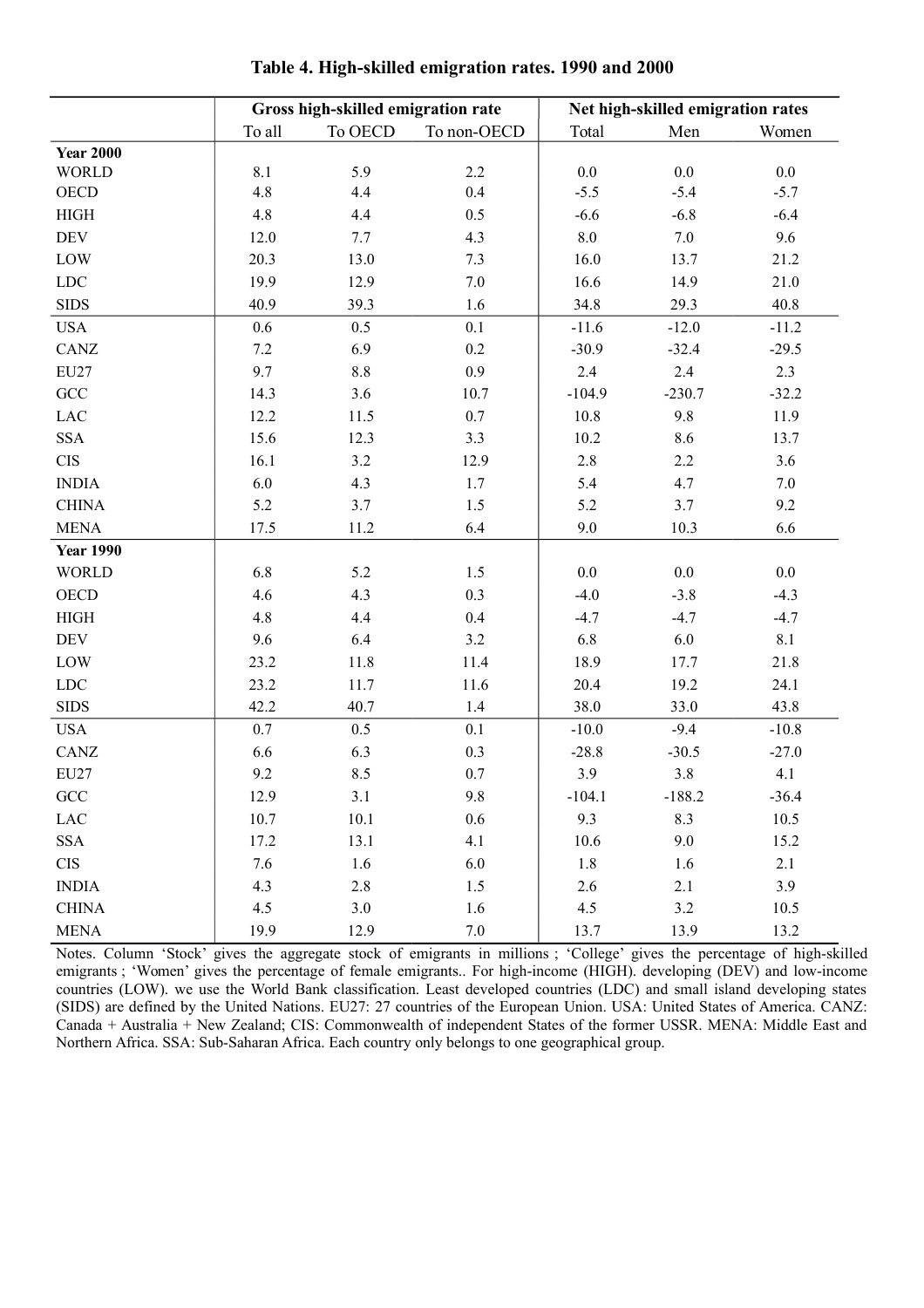## **Figure 3. Distribution of high-skilled emigration rates**

3.a. Density of "non-OECD to total" ratio of emigration rates



3.b. High-skilled emigration rates to OECD and to all destinations in 2000



Notes. On Figures 2.b and 2.c. each country is a represented by a bubble, the size of which is proportional to the high-skilled emigration stock.

50%

75%

100%

25%

**Gross emigration rates** 

 $-25%$ 

0%

.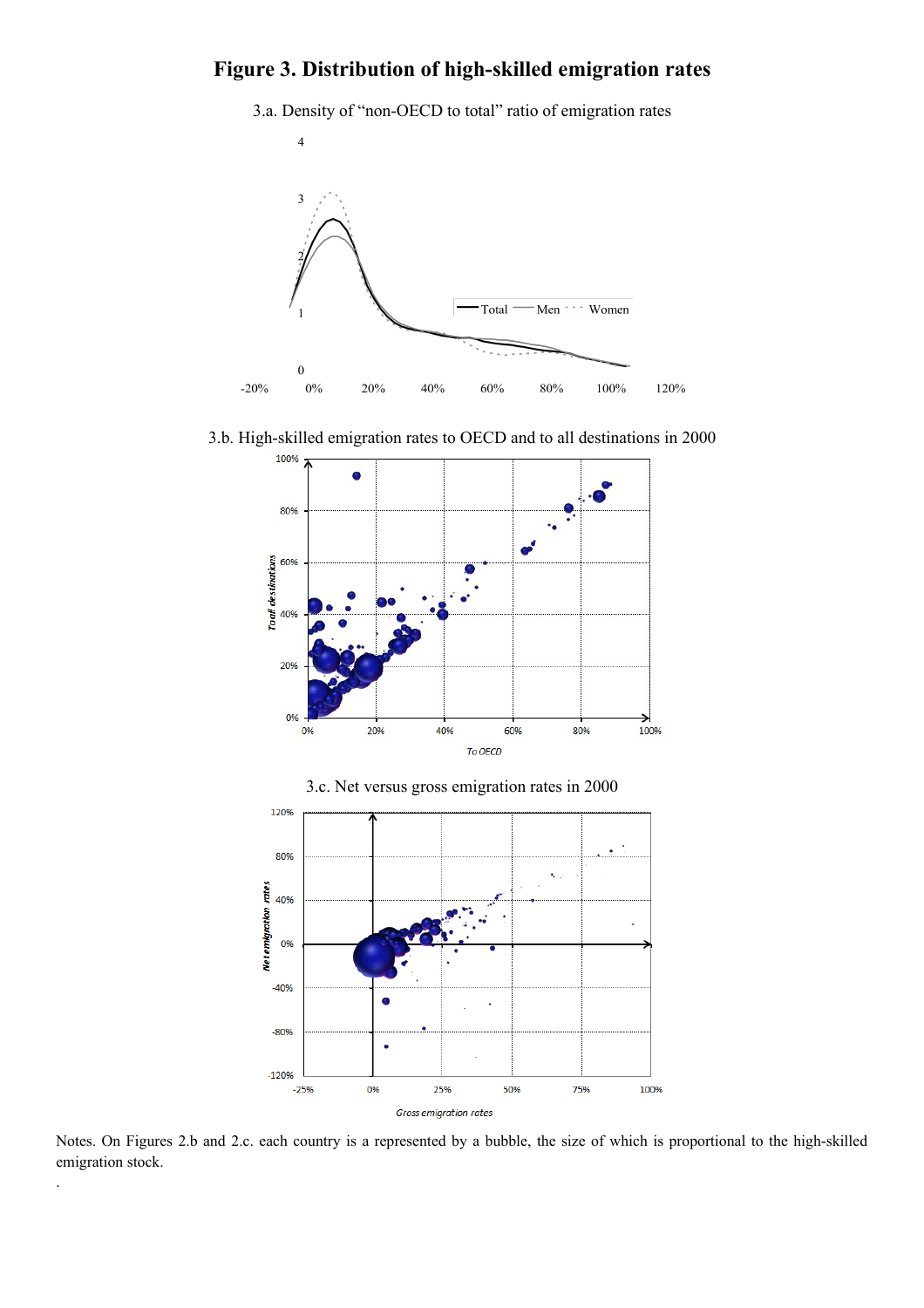|                        |            |                 | Largest high-skilled net emigration rates |               |                 |                               | Lowest high-skilled net emigration rates |            |                 |                               |            |                 |                               |
|------------------------|------------|-----------------|-------------------------------------------|---------------|-----------------|-------------------------------|------------------------------------------|------------|-----------------|-------------------------------|------------|-----------------|-------------------------------|
|                        |            | 2000            |                                           |               | 1990            |                               |                                          |            | 2000            |                               | 1990       |                 |                               |
| Country                | Net<br>(%) | Gross<br>$(\%)$ | non-<br><b>OECD</b><br>(%)                | Net<br>$(\%)$ | Gross<br>$(\%)$ | non-<br><b>OECD</b><br>$(\%)$ | Country                                  | Net<br>(%) | Gross<br>$(\%)$ | non-<br><b>OECD</b><br>$(\%)$ | Net<br>(%) | Gross<br>$(\%)$ | non-<br><b>OECD</b><br>$(\%)$ |
| Jamaica                | 84.6       | 85.6            | 0.6                                       | 85.5          | 86.5            | 0.9                           | <b>United Arab Emirates</b>              | $-309.4$   | 9.0             | 70.6                          | $-103.5$   | 3.0             | 77.1                          |
| Haiti                  | 80.9       | 81.0            | 5.9                                       | 73.5          | 73.7            | 7.9                           | Saudi Arabia                             | $-93.3$    | 5.0             | 63.5                          | $-132.4$   | 5.6             | 61.8                          |
| Liberia                | 53.3       | 59.8            | 13.0                                      | 55.0          | 62.9            | 13.7                          | Israel                                   | $-77.1$    | 18.4            | 18.2                          | $-19.4$    | 13.2            | 14.6                          |
| Sierra Leone           | 51.9       | 53.4            | 12.7                                      | 46.7          | 48.5            | 14.0                          | Oman                                     | $-58.7$    | 33.1            | 98.2                          | $-55.0$    | 29.2            | 98.4                          |
| Eritrea                | 49.2       | 49.9            | 44.6                                      | 48.1          | 49.7            | 48.6                          | Kuwait                                   | $-54.6$    | 42.2            | 71.8                          | $-39.4$    | 37.9            | 75.6                          |
| Laos                   | 45.5       | 45.8            | 0.5                                       | 40.3          | 42.0            | 1.8                           | Australia                                | $-51.9$    | 4.7             | 8.9                           | $-47.9$    | 3.4             | $8.0\,$                       |
| Somalia                | 45.1       | 46.2            | 26.0                                      | 32.2          | 34.0            | 30.8                          | Canada                                   | $-25.8$    | 6.4             | 2.8                           | $-22.9$    | 6.5             | 3.5                           |
| Afghanistan            | 44.1       | 45.0            | 45.5                                      | 25.8          | 26.9            | 59.4                          | Switzerland                              | $-17.7$    | 11.2            | 8.0                           | $-12.4$    | 8.2             | 11.0                          |
| Bosnia and Herzegovina | 41.7       | 44.6            | 51.5                                      | 29.7          | 33.8            | 29.0                          | Singapore                                | $-16.0$    | 12.0            | 19.6                          | 1.0        | 11.1            | 13.4                          |
| Lebanon                | 39.8       | 57.5            | 17.6                                      | 52.3          | 65.4            | 16.9                          | Libya                                    | $-15.8$    | 7.7             | 19.7                          | $-22.0$    | 9.3             | 14.7                          |
| Kenya                  | 37.2       | 43.5            | 9.5                                       | 48.7          | 50.5            | 11.4                          | <b>United States</b>                     | $-11.6$    | 0.6             | 18.1                          | $-10.0$    | 0.7             | 18.9                          |
| Yemen                  | 36.0       | 42.5            | 84.8                                      | 55.4          | 59.8            | 73.0                          | Sweden                                   | $-6.8$     | 5.2             | 2.7                           | $-3.9$     | 4.3             | 3.9                           |
| Uganda                 | 34.9       | 41.6            | 12.0                                      | 42.5          | 43.9            | 19.7                          | New Zealand                              | $-6.4$     | 30.0            | 1.3                           | $-19.9$    | 25.1            | 2.9                           |
| Macedonia              | 32.6       | 34.9            | 18.7                                      | 26.1          | 30.3            | 6.5                           | Netherlands                              | $-4.9$     | 12.0            | 6.7                           | $-2.4$     | 12.1            | 6.4                           |
| Sri Lanka              | 32.4       | 32.8            | 19.2                                      | 34.0          | 37.0            | 33.9                          | Paraguay                                 | $-4.2$     | 6.2             | 33.8                          | $-4.7$     | 4.6             | 8.1                           |
| Congo, Rep. of the     | 32.3       | 33.6            | 21.0                                      | 14.2          | 22.0            | 25.6                          | Cote d'Ivoire                            | $-4.1$     | 12.9            | 49.8                          | $-16.5$    | 7.5             | 25.1                          |
| El Salvador            | 31.9       | 32.9            | 3.7                                       | 32.9          | 33.7            | 5.1                           | Kazakhstan                               | $-3.8$     | 43.2            | 95.1                          | $-8.8$     | 9.6             | 90.1                          |
| Nicaragua              | 31.8       | 33.9            | 13.1                                      | 28.6          | 30.0            | 8.1                           | Russia                                   | $-2.7$     | 9.0             | 75.3                          | 1.0        | 4.7             | 75.9                          |
| Cuba                   | 29.4       | 29.5            | 3.4                                       | 31.6          | 31.8            | 2.9                           | Belgium                                  | $-2.6$     | 6.7             | 9.2                           | $-0.8$     | 5.3             | 6.2                           |
| Azerbaijan             | 28.5       | 35.5            | 90.1                                      | $-4.0$        | 5.3             | 75.6                          | France                                   | $-2.5$     | 4.0             | 13.8                          | $-1.1$     | 3.1             | 12.1                          |
| Vietnam                | 27.4       | 27.7            | 3.1                                       | 23.9          | 24.0            | 1.1                           | Spain                                    | $-2.4$     | 4.3             | 15.9                          | $-0.8$     | 3.4             | 11.6                          |
| Chad                   | 26.8       | 30.4            | 75.8                                      | 25.3          | 27.3            | 77.6                          | Nepal                                    | $-1.7$     | 5.9             | 27.5                          | 21.1       | 23.6            | 79.3                          |
| Georgia                | 25.6       | 28.5            | 88.1                                      | 11.3          | 16.1            | 90.6                          | Latvia                                   | $-0.8$     | 20.5            | 45.5                          | $-34.8$    | 27.1            | 63.9                          |
| Armenia                | 24.9       | 47.2            | 72.7                                      | 24.5          | 29.4            | 66.2                          | Germany                                  | 0.2        | 6.8             | 9.2                           | 2.4        | 6.8             | 4.6                           |
| Cambodia               | 24.6       | 31.4            | 0.6                                       | 26.9          | 27.8            | 1.9                           | Costa Rica                               | 0.2        | 8.4             | 8.8                           | $-6.0$     | 10.5            | 8.5                           |

**Table 5. Brain drain: most and least affected countries**

Notes. Only countries with labor force above one million are included. Countries' ranking is based on net emigration rates in 2000. The non-OECD share measures the share of non-OECD countries in gross emigration of college graduates.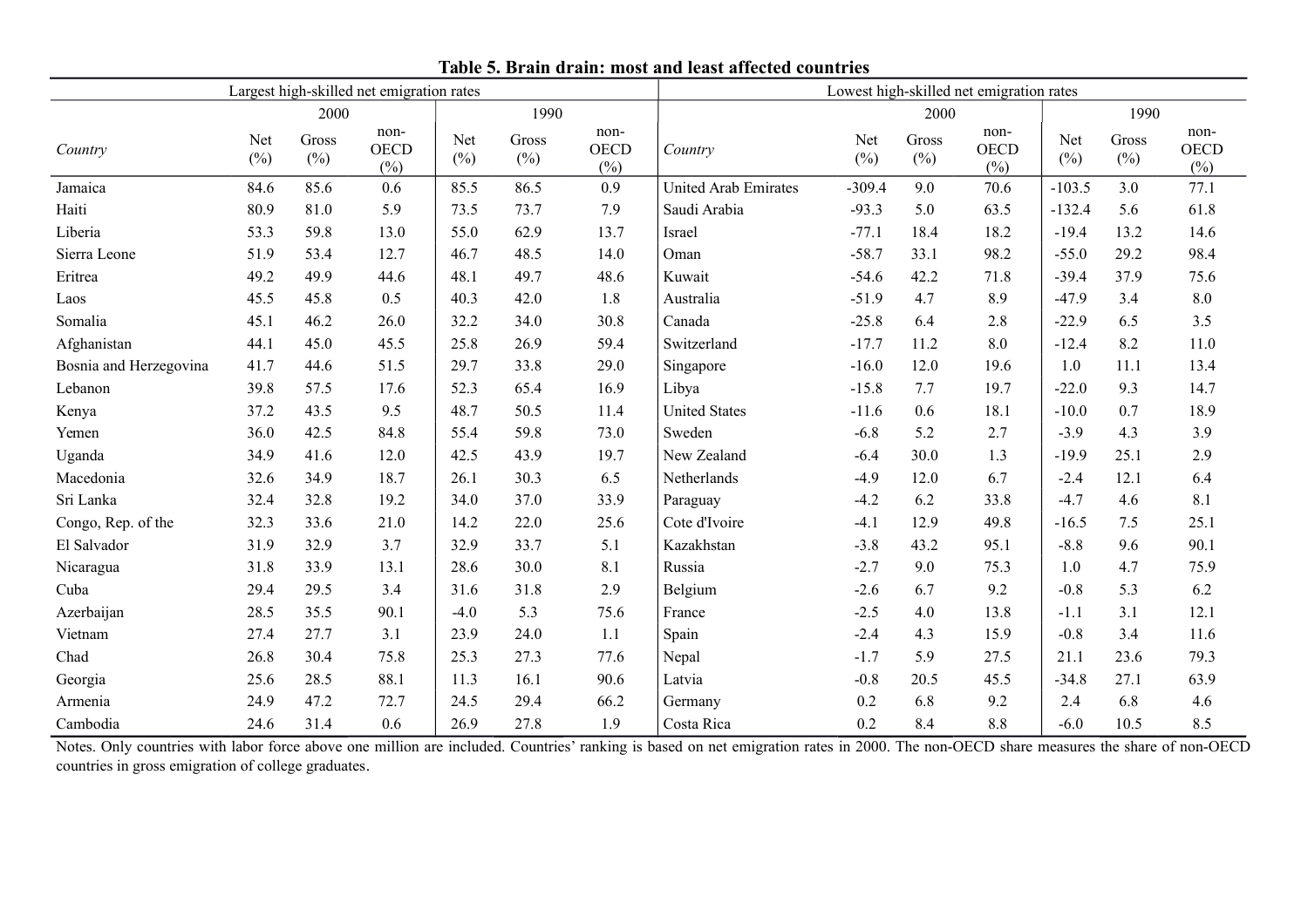## **Figure 4. Distribution of emigration rates of high-skilled women**



4.b. Emigration rates of high-skilled women to OECD and to all destinations in 2000



4.c. Net versus gross emigration rates of high-skilled women in 2000



Notes. On Figures 3.b and 3.c. each country is a represented by a bubble. the size of which is proportional to the emigration stock of high-skilled women in 2000.

.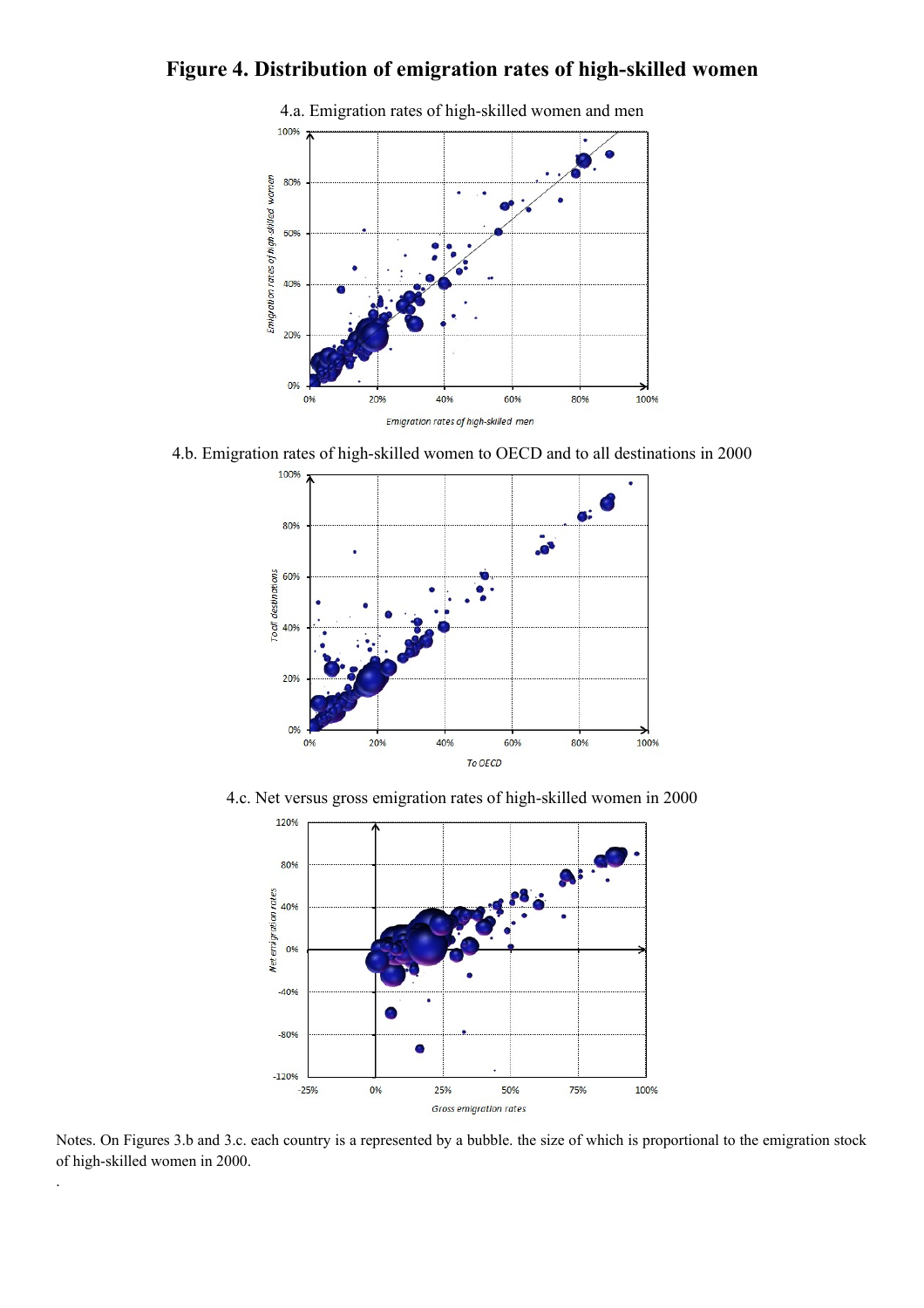| Highest net high-skilled emigration rates |                      |                  |                               |                      |                 |                            | Lowest net high-skilled emigration rates |               |                  |                               |                      |                 |                               |
|-------------------------------------------|----------------------|------------------|-------------------------------|----------------------|-----------------|----------------------------|------------------------------------------|---------------|------------------|-------------------------------|----------------------|-----------------|-------------------------------|
|                                           |                      | 2000             |                               |                      | 1990            |                            |                                          |               | 2000             |                               |                      | 1990            |                               |
| Country                                   | <b>Net</b><br>$(\%)$ | Gross<br>$(\% )$ | non-<br><b>OECD</b><br>$(\%)$ | <b>Net</b><br>$(\%)$ | Gross<br>$(\%)$ | non-<br><b>OECD</b><br>(%) | Country                                  | Net<br>$(\%)$ | Gross<br>$(\% )$ | non-<br><b>OECD</b><br>$(\%)$ | <b>Net</b><br>$(\%)$ | Gross<br>$(\%)$ | non-<br><b>OECD</b><br>$(\%)$ |
| Jamaica                                   | 87.7                 | 88.6             | 0.7                           | 87.5                 | 88.5            | 1.0                        | <b>United Arab Emirates</b>              | $-202.9$      | 6.6              | 69.4                          | $-123.4$             | 2.4             | 69.1                          |
| Haiti                                     | 83.3                 | 83.5             | 3.4                           | 78.8                 | 79.0            | 5.8                        | Israel                                   | $-93.5$       | 16.5             | 14.2                          | $-20.5$              | 11.2            | 12.2                          |
| Sierra Leone                              | 73.7                 | 75.9             | 9.6                           | 72.1                 | 74.4            | 13.5                       | Kuwait                                   | $-77.7$       | 32.9             | 56.6                          | $-73.3$              | 26.8            | 64.0                          |
| Liberia                                   | 68.7                 | 75.8             | 8.8                           | 64.3                 | 72.5            | 11.5                       | Australia                                | $-59.9$       | 5.8              | 7.6                           | $-66.7$              | 5.2             | 6.7                           |
| Afghanistan                               | 54.3                 | 54.8             | 34.0                          | 45.8                 | 47.1            | 51.8                       | Canada                                   | $-23.0$       | 6.4              | 2.3                           | $-18.8$              | 6.8             | 3.0                           |
| Laos                                      | 51.4                 | 51.7             | 0.5                           | 42.9                 | 45.4            | 2.1                        | Oman                                     | $-21.7$       | 18.1             | 97.2                          | $-18.3$              | 15.9            | 97.9                          |
| Cameroon                                  | 51.1                 | 61.3             | 17.3                          | 30.0                 | 35.1            | 26.9                       | Switzerland                              | $-19.1$       | 14.4             | 6.3                           | $-10.6$              | 11.2            | 8.6                           |
| Congo, Rep. of the                        | 49.3                 | 51.2             | 18.9                          | 27.4                 | 39.4            | 26.2                       | Singapore                                | $-15.2$       | 14.3             | 16.3                          | 6.1                  | 14.7            | 13.5                          |
| Kenya                                     | 48.6                 | 55.1             | 8.5                           | 59.7                 | 61.3            | 10.2                       | Saudi Arabia                             | $-12.7$       | 1.8              | 56.7                          | $-18.4$              | 2.2             | 57.2                          |
| Somalia                                   | 45.5                 | 46.4             | 19.3                          | 34.4                 | 36.2            | 25.3                       | <b>United States</b>                     | $-11.2$       | 0.6              | 14.3                          | $-10.8$              | 0.8             | 14.5                          |
| Uganda                                    | 44.3                 | 50.7             | 8.0                           | 57.7                 | 59.2            | 13.2                       | Netherlands                              | $-8.8$        | 13.2             | 5.4                           | $-6.7$               | 14.1            | 4.9                           |
| Lebanon                                   | 42.1                 | 60.4             | 14.2                          | 57.4                 | 70.7            | 14.6                       | Burkina Faso                             | $-8.7$        | 22.0             | 76.2                          | 11.4                 | 20.7            | 84.9                          |
| Eritrea                                   | 41.8                 | 42.4             | 28.3                          | 46.8                 | 48.4            | 35.9                       | Cote d'Ivoire                            | $-7.4$        | 11.2             | 45.5                          | $-21.8$              | 4.8             | 19.6                          |
| Bosnia and Herzegovina                    | 41.6                 | 45.0             | 48.2                          | 29.7                 | 34.3            | 24.2                       | Libya                                    | $-6.5$        | 9.2              | 18.3                          | $-9.5$               | 12.8            | 12.5                          |
| Mongolia                                  | 37.2                 | 42.5             | 81.2                          | 22.3                 | 25.9            | 9.8                        | Sweden                                   | $-6.2$        | 5.5              | 2.4                           | $-3.5$               | 4.8             | 3.5                           |
| Macedonia                                 | 36.5                 | 39.0             | 18.1                          | 30.9                 | 34.9            | 5.2                        | New Zealand                              | $-5.4$        | 30.1             | 1.1                           | $-14.4$              | 24.8            | 3.1                           |
| Congo, Dem. Rep. of the                   | 35.6                 | 46.3             | 12.4                          | 45.8                 | 55.4            | 18.9                       | Norway                                   | $-3.0$        | 7.1              | 2.4                           | 0.6                  | 8.2             | 1.7                           |
| Rwanda                                    | 35.1                 | 45.2             | 31.1                          | $-68.8$              | 70.7            |                            | $38.0$ Spain                             | $-2.6$        | 4.2              | 13.0                          | $-1.5$               | 3.3             | 8.5                           |
| Sri Lanka                                 | 33.5                 | 33.9             | 13.5                          | 33.0                 | 35.7            | 30.4                       | Paraguay                                 | $-2.4$        | 7.1              | 37.0                          | $-2.3$               | 4.7             | 5.9                           |
| Nicaragua                                 | 33.3                 | 35.7             | 12.5                          | 31.3                 | 32.5            | 7.3                        | Moldova                                  | $-2.2$        | 24.9             | 61.3                          | $-6.4$               | 8.4             | 69.1                          |
| Nigeria                                   | 32.2                 | 37.8             | 6.4                           | 13.1                 | 15.8            | 12.3                       | Belgium                                  | $-2.1$        | 7.2              | 7.2                           | $-0.8$               | 5.9             | 4.4                           |
| El Salvador                               | 32.2                 | 33.1             | 2.8                           | 33.9                 | 34.6            | 3.0                        | Russia                                   | $-1.8$        | 10.4             | 73.7                          | 1.0                  | 5.4             | 75.5                          |
| Malawi                                    | 32.0                 | 36.8             | 43.6                          | 41.9                 | 50.8            | 30.8                       | Latvia                                   | $-1.7$        | 23.8             | 43.8                          | $-32.1$              | 31.8            | 66.9                          |
| Togo                                      | 31.9                 | 45.6             | 37.9                          | 19.9                 | 33.9            | 45.6                       | Japan                                    | 0.4           | 1.9              | 7.7                           | 0.9                  | 1.8             | 4.5                           |
| Cuba                                      | 31.2                 | 31.5             | 2.7                           | 32.8                 | 32.9            | 2.5                        | Turkey                                   | 0.5           | 7.2              | 3.9                           | 6.6                  | 12.2            | 2.8                           |

### **Table 6. Women's brain drain: most and least affected countries**

Notes. Only countries with labor force above one million are included. Countries' ranking is based on net emigration rates in 2000. The non-OECD share measures the share of non-OECD countries in gross emigration of college graduates.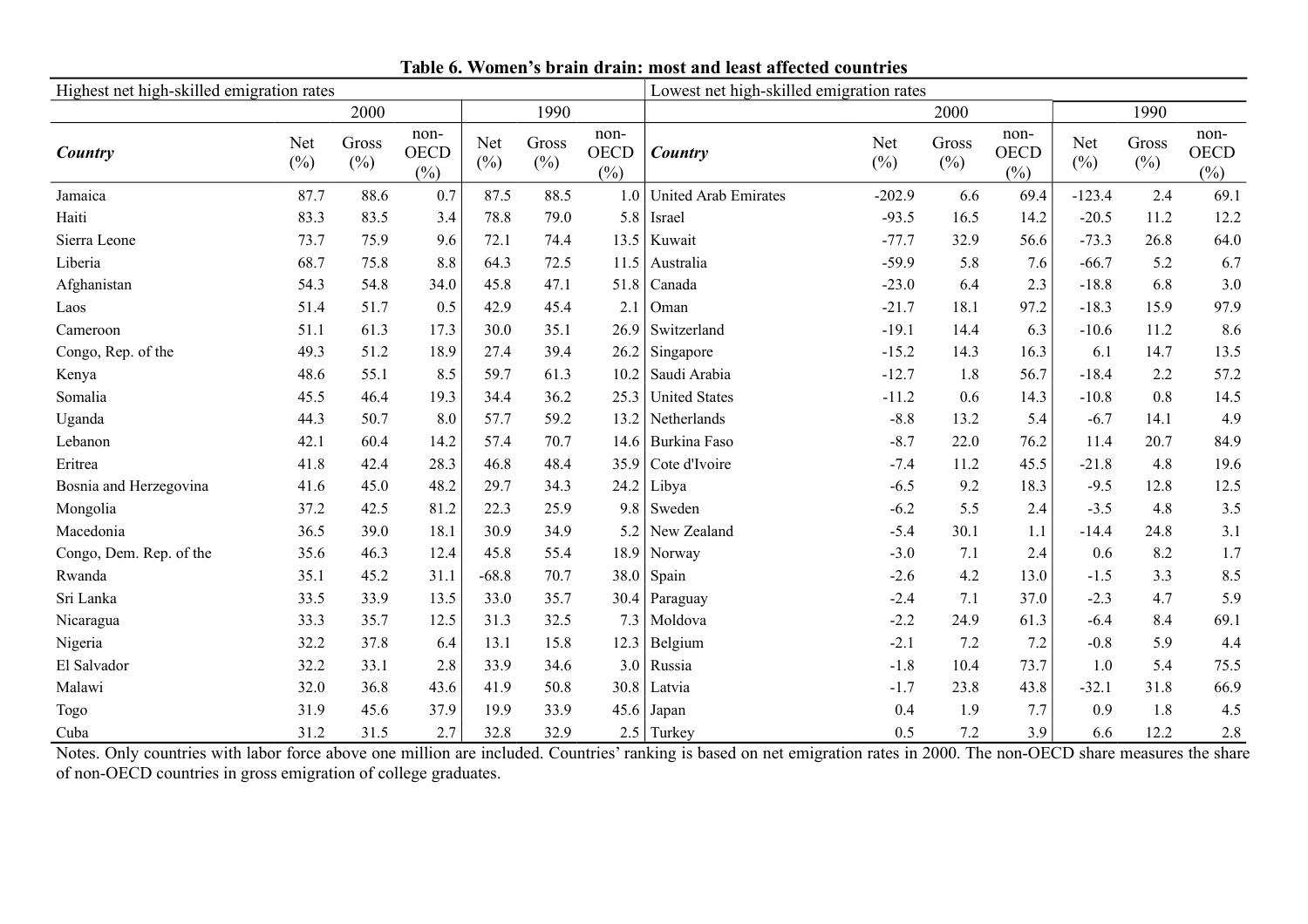## **Figure 5. Human capital among natives and residents in 2000**



Note: Human capital is measured by the proportion of college graduates in the population aged 25 and more.

### 5.a. Women and men together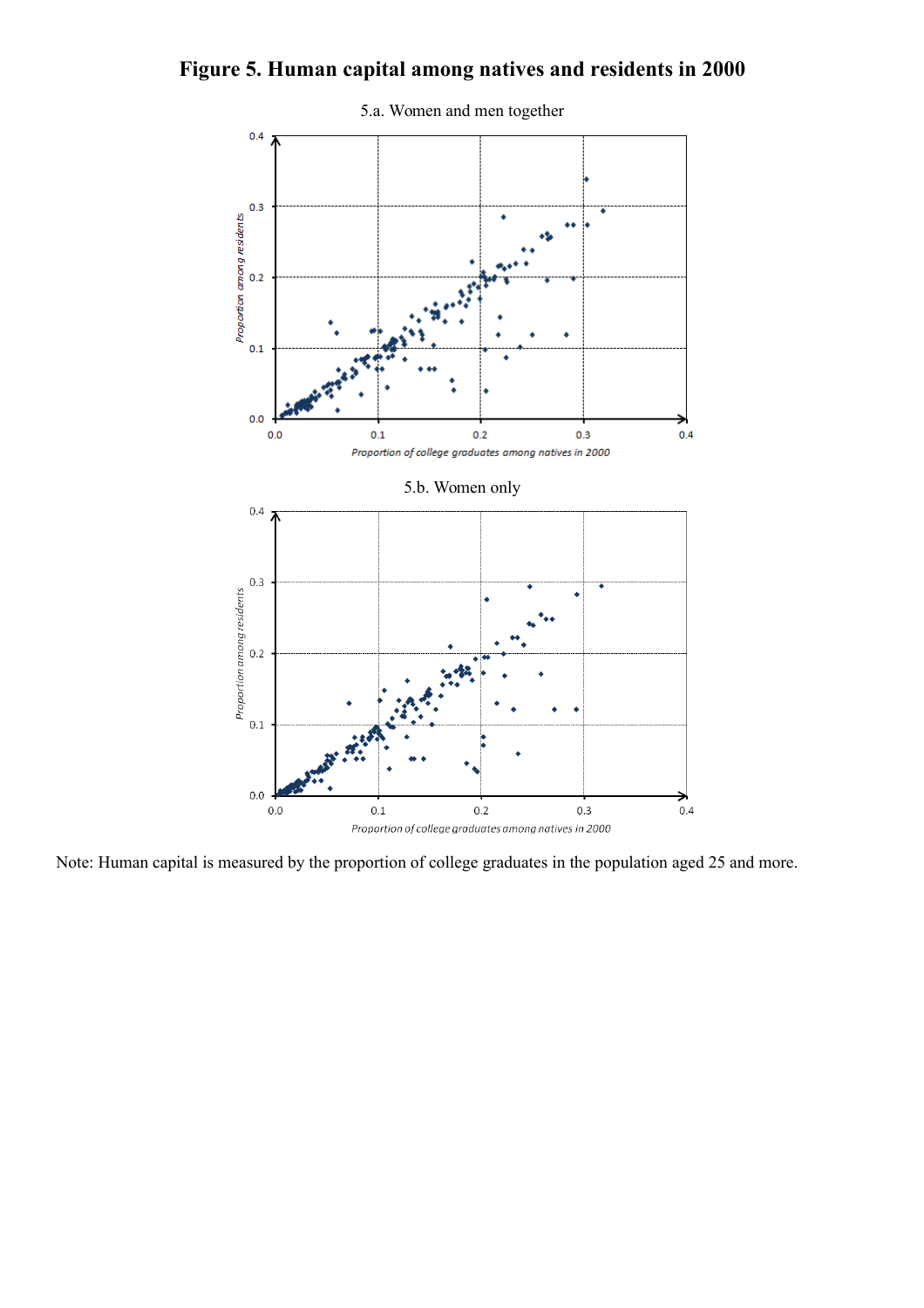## **Table A1. Migration data for non-OECD destinations (1990-2000 census rounds)**

| Source<br>Total<br>High-skilled<br>Total<br>High-skilled<br>Country<br><b>New OECD member states:</b><br>IPUMS International <sup>b</sup><br>15,980<br>1,930<br>4,080<br>Chile (1992-2002)<br>25,040<br><b>Statistics Estonia</b><br>402,958*<br>$113,181$ <sup>*</sup><br>72,594<br>Estonia (1989-2000)<br>233,112<br>IPUMS Int'l <sup>b</sup> and Israel CBS<br>159,800<br>Israel (1983-1995)<br>1,178,590<br>1,510,067<br>511,562<br><b>Statistical Office Slovenia</b><br>$16,128$ <sup>*</sup><br>153,953*<br>17,819<br>Slovenia (1991-2002)<br>152,890<br><b>Non-OECD</b> countries:<br>IPUMS International <sup>b</sup><br>Argentina (1991-2001)<br>1,512<br>680,583<br>60,056<br>54,743<br>DIOC-E database (OECD) <sup>d</sup><br>240,839<br>55,081<br>Armenia (n.a.-2001)<br>Labor Force Survey <sup>c</sup><br>Bahrain (1990-2000)<br>$115,735$ *<br>18,295*<br>153,544*<br>31,876*<br>IPUMS International <sup>b</sup><br>Belarus (1991-1999)<br>50,931<br>10,392<br>946,933<br>248,826<br>DIOC-E database (OECD) <sup>d</sup><br>Benin (n.a.-2002)<br>129,015<br>1,447<br>IPUMS International <sup>b</sup><br>Bolivia (n.a.-2001)<br>45,200<br>14,560<br>IPUMS International <sup>b</sup><br>Brazil (1991-2000)<br>341,985<br>67,229<br>298,257<br>67,356<br>National Statistical Institute<br>16,388*<br>Bulgaria (1991-2001)<br>4,772*<br>76,951<br>26,362<br>DIOC-E database (OECD) <sup>d</sup><br>Burkina Faso (n.a.-2006)<br>189,188<br>15,680<br>China - Hong Kong (n.a.-<br>Census and Statistics Dep.<br>279,965<br>1,854,892<br>2000)<br>IPUMS International <sup>b</sup><br>41,100<br>3,400<br>48,280<br>Colombia (1993-2005)<br>5,718<br>I.N. Estadistica y Censos<br>Costa Rica (1984-2000)<br>235,652<br>29,273<br>29,927<br>175,454<br>Institut National de Stat.<br>Cote d'Ivoire (1987-1999)<br>3,262,289<br>30,020<br>3,906,629<br>35,916<br>Central Bureau of Statistics<br>Croatia (1991-2001)<br>58,040<br>498,153<br>68,794<br>399,679<br>$DIOC-E$ database $(OECD)^d$<br>Cuba (n.a.-2002)<br>8,770<br>1,780<br><b>Cyprus Statistics</b><br>23,157*<br>8,672*<br>42,315<br>Cyprus (1991-2001)<br>17,095<br>United Nations CEPAL <sup>a</sup><br>Dominican Rep (n.a.-2002)<br>17,681<br>37,847<br>$DIOC-E$ database $(OECD)^d$<br>Ecuador (n.a.-2001)<br>69,134<br>21,495<br>$DIOC-E$ database $(OECD)^d$<br>El Salvador (n.a.-2007)<br>20,910<br>4,201<br>$DIOC-E$ database $(OECD)^d$<br>59,199<br>Gambia (n.a.-2003)<br>3,307<br>$DIOC-E$ database $(OECD)^d$<br>Georgia (n.a.-2002)<br>75,773<br>19,927<br>$DIOC-E$ database $(OECD)^d$<br>Guatemala (n.a.-2002)<br>25,096<br>7,583<br>IPUMS International <sup>b</sup><br>Guinea (n.a.-1996)<br>126,370<br>4,920<br>United Nations CEPAL <sup>a</sup><br>Honduras (n.a.-2001)<br>17,478<br>5,635<br>$DIOC-E$ database $(OECD)^d$<br>India (n.a.-2000)<br>5,165,258<br>147,085<br>$DIOC-E$ database $(OECD)^d$<br>Indonesia (n.a.-2000)<br>6,156<br>4,708<br>IPUMS International <sup>b</sup><br>Iraq $(n.a.-1997)$<br>50,670<br>8,450<br>$DIOC-E$ database $(OECD)^d$<br>Jamaica (n.a.-2001)<br>7,541<br>3,487<br>IPUMS International <sup>b</sup><br>Kenya (1989-1999)<br>39,300<br>2,080<br>193,820<br>12,900<br>Labor Force Survey <sup>c</sup><br>74,780*<br>Kuwait (1990-2000)<br>489,735*<br>668,885*<br>128,738*<br>IPUMS International <sup>b</sup><br>Kyrgyztan (n.a.-1999)<br>312,740<br>46,200<br>$DIOC-E$ database $(OECD)^d$<br>Laos (n.a.-1995)<br>5,558<br>468<br>Latvia Statistics<br>675,602*<br>108,305*<br>66,019<br>Latvia (1989.-2001)<br>401,471<br>Statistics Lithuania<br>Lithuania (1991-2001)<br>41,355<br>42,417<br>271,824<br>203,374<br><b>State Statistical Office</b><br>6,198<br>Macedonia (1994-2002)<br>43,230<br>29,947<br>5,754<br>IPUMS International <sup>b</sup><br>Malaysia (n.a.-2000)<br>769,700<br>39,400<br>$DIOC-E$ database $(OECD)^d$<br>Mali (n.a.-1998)<br>56,549<br>2,477<br>National Statistics Office<br>$12,613$ <sup>*</sup><br>$5,279$ *<br>Malta (1995-2005)<br>19,009<br>8,524<br>$DIOC-E$ database $(OECD)^d$<br>Mauritius (n.a.-2000)<br>972<br>11,067<br>IPUMS International <sup>b</sup><br>Mongolia (n.a.-2000)<br>4,410<br>1,440<br>Haut Commissariat au Plan<br>Morocco (n.a.-2004)<br>34,555<br>15,247<br>$DIOC-E$ database $(OECD)^d$<br>Nepal (n.a.-2001)<br>391,000<br>17,665<br>United Nations CEPAL <sup>a</sup><br>Nicaragua (n.a.-2005)<br>41,903<br>4,858<br>Labor Force Survey <sup>c</sup><br>Oman (1990-2000)<br>$279,630^*$<br>$40,093*$<br>411,640*<br>75,477*<br>IPUMS International <sup>b</sup><br>Panama (n.a.-2000)<br>59,290<br>11,930<br>United Nations CEPAL <sup>a</sup><br>Paraguay (n.a.-2002)<br>105,022<br>18,408<br>$DIOC-E$ database $(OECD)^d$<br>Peru (n.a.-2007)<br>50,626<br>29,493<br>IPUMS International <sup>b</sup><br>Philippines (1990-2000)<br>176,364<br>69,134<br>208,517<br>63,433 |                   |                                 |          | 1990 Round | 2000 Round |         |  |
|-------------------------------------------------------------------------------------------------------------------------------------------------------------------------------------------------------------------------------------------------------------------------------------------------------------------------------------------------------------------------------------------------------------------------------------------------------------------------------------------------------------------------------------------------------------------------------------------------------------------------------------------------------------------------------------------------------------------------------------------------------------------------------------------------------------------------------------------------------------------------------------------------------------------------------------------------------------------------------------------------------------------------------------------------------------------------------------------------------------------------------------------------------------------------------------------------------------------------------------------------------------------------------------------------------------------------------------------------------------------------------------------------------------------------------------------------------------------------------------------------------------------------------------------------------------------------------------------------------------------------------------------------------------------------------------------------------------------------------------------------------------------------------------------------------------------------------------------------------------------------------------------------------------------------------------------------------------------------------------------------------------------------------------------------------------------------------------------------------------------------------------------------------------------------------------------------------------------------------------------------------------------------------------------------------------------------------------------------------------------------------------------------------------------------------------------------------------------------------------------------------------------------------------------------------------------------------------------------------------------------------------------------------------------------------------------------------------------------------------------------------------------------------------------------------------------------------------------------------------------------------------------------------------------------------------------------------------------------------------------------------------------------------------------------------------------------------------------------------------------------------------------------------------------------------------------------------------------------------------------------------------------------------------------------------------------------------------------------------------------------------------------------------------------------------------------------------------------------------------------------------------------------------------------------------------------------------------------------------------------------------------------------------------------------------------------------------------------------------------------------------------------------------------------------------------------------------------------------------------------------------------------------------------------------------------------------------------------------------------------------------------------------------------------------------------------------------------------------------------------------------------------------------------------------------------------------------------------------------------------------------------------------------------------------------------------------------------------------------------------------------------------------------------------------------------------------------------------------------------------------------------------------------------------------------------------------------------------------------------------------------------------------------------------------------------------------------------------------------------------------------------------------------------------------------------------------------------------------------------------------------------|-------------------|---------------------------------|----------|------------|------------|---------|--|
|                                                                                                                                                                                                                                                                                                                                                                                                                                                                                                                                                                                                                                                                                                                                                                                                                                                                                                                                                                                                                                                                                                                                                                                                                                                                                                                                                                                                                                                                                                                                                                                                                                                                                                                                                                                                                                                                                                                                                                                                                                                                                                                                                                                                                                                                                                                                                                                                                                                                                                                                                                                                                                                                                                                                                                                                                                                                                                                                                                                                                                                                                                                                                                                                                                                                                                                                                                                                                                                                                                                                                                                                                                                                                                                                                                                                                                                                                                                                                                                                                                                                                                                                                                                                                                                                                                                                                                                                                                                                                                                                                                                                                                                                                                                                                                                                                                                                                     |                   |                                 |          |            |            |         |  |
|                                                                                                                                                                                                                                                                                                                                                                                                                                                                                                                                                                                                                                                                                                                                                                                                                                                                                                                                                                                                                                                                                                                                                                                                                                                                                                                                                                                                                                                                                                                                                                                                                                                                                                                                                                                                                                                                                                                                                                                                                                                                                                                                                                                                                                                                                                                                                                                                                                                                                                                                                                                                                                                                                                                                                                                                                                                                                                                                                                                                                                                                                                                                                                                                                                                                                                                                                                                                                                                                                                                                                                                                                                                                                                                                                                                                                                                                                                                                                                                                                                                                                                                                                                                                                                                                                                                                                                                                                                                                                                                                                                                                                                                                                                                                                                                                                                                                                     |                   |                                 |          |            |            |         |  |
|                                                                                                                                                                                                                                                                                                                                                                                                                                                                                                                                                                                                                                                                                                                                                                                                                                                                                                                                                                                                                                                                                                                                                                                                                                                                                                                                                                                                                                                                                                                                                                                                                                                                                                                                                                                                                                                                                                                                                                                                                                                                                                                                                                                                                                                                                                                                                                                                                                                                                                                                                                                                                                                                                                                                                                                                                                                                                                                                                                                                                                                                                                                                                                                                                                                                                                                                                                                                                                                                                                                                                                                                                                                                                                                                                                                                                                                                                                                                                                                                                                                                                                                                                                                                                                                                                                                                                                                                                                                                                                                                                                                                                                                                                                                                                                                                                                                                                     |                   |                                 |          |            |            |         |  |
|                                                                                                                                                                                                                                                                                                                                                                                                                                                                                                                                                                                                                                                                                                                                                                                                                                                                                                                                                                                                                                                                                                                                                                                                                                                                                                                                                                                                                                                                                                                                                                                                                                                                                                                                                                                                                                                                                                                                                                                                                                                                                                                                                                                                                                                                                                                                                                                                                                                                                                                                                                                                                                                                                                                                                                                                                                                                                                                                                                                                                                                                                                                                                                                                                                                                                                                                                                                                                                                                                                                                                                                                                                                                                                                                                                                                                                                                                                                                                                                                                                                                                                                                                                                                                                                                                                                                                                                                                                                                                                                                                                                                                                                                                                                                                                                                                                                                                     |                   |                                 |          |            |            |         |  |
|                                                                                                                                                                                                                                                                                                                                                                                                                                                                                                                                                                                                                                                                                                                                                                                                                                                                                                                                                                                                                                                                                                                                                                                                                                                                                                                                                                                                                                                                                                                                                                                                                                                                                                                                                                                                                                                                                                                                                                                                                                                                                                                                                                                                                                                                                                                                                                                                                                                                                                                                                                                                                                                                                                                                                                                                                                                                                                                                                                                                                                                                                                                                                                                                                                                                                                                                                                                                                                                                                                                                                                                                                                                                                                                                                                                                                                                                                                                                                                                                                                                                                                                                                                                                                                                                                                                                                                                                                                                                                                                                                                                                                                                                                                                                                                                                                                                                                     |                   |                                 |          |            |            |         |  |
|                                                                                                                                                                                                                                                                                                                                                                                                                                                                                                                                                                                                                                                                                                                                                                                                                                                                                                                                                                                                                                                                                                                                                                                                                                                                                                                                                                                                                                                                                                                                                                                                                                                                                                                                                                                                                                                                                                                                                                                                                                                                                                                                                                                                                                                                                                                                                                                                                                                                                                                                                                                                                                                                                                                                                                                                                                                                                                                                                                                                                                                                                                                                                                                                                                                                                                                                                                                                                                                                                                                                                                                                                                                                                                                                                                                                                                                                                                                                                                                                                                                                                                                                                                                                                                                                                                                                                                                                                                                                                                                                                                                                                                                                                                                                                                                                                                                                                     |                   |                                 |          |            |            |         |  |
|                                                                                                                                                                                                                                                                                                                                                                                                                                                                                                                                                                                                                                                                                                                                                                                                                                                                                                                                                                                                                                                                                                                                                                                                                                                                                                                                                                                                                                                                                                                                                                                                                                                                                                                                                                                                                                                                                                                                                                                                                                                                                                                                                                                                                                                                                                                                                                                                                                                                                                                                                                                                                                                                                                                                                                                                                                                                                                                                                                                                                                                                                                                                                                                                                                                                                                                                                                                                                                                                                                                                                                                                                                                                                                                                                                                                                                                                                                                                                                                                                                                                                                                                                                                                                                                                                                                                                                                                                                                                                                                                                                                                                                                                                                                                                                                                                                                                                     |                   |                                 |          |            |            |         |  |
|                                                                                                                                                                                                                                                                                                                                                                                                                                                                                                                                                                                                                                                                                                                                                                                                                                                                                                                                                                                                                                                                                                                                                                                                                                                                                                                                                                                                                                                                                                                                                                                                                                                                                                                                                                                                                                                                                                                                                                                                                                                                                                                                                                                                                                                                                                                                                                                                                                                                                                                                                                                                                                                                                                                                                                                                                                                                                                                                                                                                                                                                                                                                                                                                                                                                                                                                                                                                                                                                                                                                                                                                                                                                                                                                                                                                                                                                                                                                                                                                                                                                                                                                                                                                                                                                                                                                                                                                                                                                                                                                                                                                                                                                                                                                                                                                                                                                                     |                   |                                 |          |            |            |         |  |
|                                                                                                                                                                                                                                                                                                                                                                                                                                                                                                                                                                                                                                                                                                                                                                                                                                                                                                                                                                                                                                                                                                                                                                                                                                                                                                                                                                                                                                                                                                                                                                                                                                                                                                                                                                                                                                                                                                                                                                                                                                                                                                                                                                                                                                                                                                                                                                                                                                                                                                                                                                                                                                                                                                                                                                                                                                                                                                                                                                                                                                                                                                                                                                                                                                                                                                                                                                                                                                                                                                                                                                                                                                                                                                                                                                                                                                                                                                                                                                                                                                                                                                                                                                                                                                                                                                                                                                                                                                                                                                                                                                                                                                                                                                                                                                                                                                                                                     |                   |                                 |          |            |            |         |  |
|                                                                                                                                                                                                                                                                                                                                                                                                                                                                                                                                                                                                                                                                                                                                                                                                                                                                                                                                                                                                                                                                                                                                                                                                                                                                                                                                                                                                                                                                                                                                                                                                                                                                                                                                                                                                                                                                                                                                                                                                                                                                                                                                                                                                                                                                                                                                                                                                                                                                                                                                                                                                                                                                                                                                                                                                                                                                                                                                                                                                                                                                                                                                                                                                                                                                                                                                                                                                                                                                                                                                                                                                                                                                                                                                                                                                                                                                                                                                                                                                                                                                                                                                                                                                                                                                                                                                                                                                                                                                                                                                                                                                                                                                                                                                                                                                                                                                                     |                   |                                 |          |            |            |         |  |
|                                                                                                                                                                                                                                                                                                                                                                                                                                                                                                                                                                                                                                                                                                                                                                                                                                                                                                                                                                                                                                                                                                                                                                                                                                                                                                                                                                                                                                                                                                                                                                                                                                                                                                                                                                                                                                                                                                                                                                                                                                                                                                                                                                                                                                                                                                                                                                                                                                                                                                                                                                                                                                                                                                                                                                                                                                                                                                                                                                                                                                                                                                                                                                                                                                                                                                                                                                                                                                                                                                                                                                                                                                                                                                                                                                                                                                                                                                                                                                                                                                                                                                                                                                                                                                                                                                                                                                                                                                                                                                                                                                                                                                                                                                                                                                                                                                                                                     |                   |                                 |          |            |            |         |  |
|                                                                                                                                                                                                                                                                                                                                                                                                                                                                                                                                                                                                                                                                                                                                                                                                                                                                                                                                                                                                                                                                                                                                                                                                                                                                                                                                                                                                                                                                                                                                                                                                                                                                                                                                                                                                                                                                                                                                                                                                                                                                                                                                                                                                                                                                                                                                                                                                                                                                                                                                                                                                                                                                                                                                                                                                                                                                                                                                                                                                                                                                                                                                                                                                                                                                                                                                                                                                                                                                                                                                                                                                                                                                                                                                                                                                                                                                                                                                                                                                                                                                                                                                                                                                                                                                                                                                                                                                                                                                                                                                                                                                                                                                                                                                                                                                                                                                                     |                   |                                 |          |            |            |         |  |
|                                                                                                                                                                                                                                                                                                                                                                                                                                                                                                                                                                                                                                                                                                                                                                                                                                                                                                                                                                                                                                                                                                                                                                                                                                                                                                                                                                                                                                                                                                                                                                                                                                                                                                                                                                                                                                                                                                                                                                                                                                                                                                                                                                                                                                                                                                                                                                                                                                                                                                                                                                                                                                                                                                                                                                                                                                                                                                                                                                                                                                                                                                                                                                                                                                                                                                                                                                                                                                                                                                                                                                                                                                                                                                                                                                                                                                                                                                                                                                                                                                                                                                                                                                                                                                                                                                                                                                                                                                                                                                                                                                                                                                                                                                                                                                                                                                                                                     |                   |                                 |          |            |            |         |  |
|                                                                                                                                                                                                                                                                                                                                                                                                                                                                                                                                                                                                                                                                                                                                                                                                                                                                                                                                                                                                                                                                                                                                                                                                                                                                                                                                                                                                                                                                                                                                                                                                                                                                                                                                                                                                                                                                                                                                                                                                                                                                                                                                                                                                                                                                                                                                                                                                                                                                                                                                                                                                                                                                                                                                                                                                                                                                                                                                                                                                                                                                                                                                                                                                                                                                                                                                                                                                                                                                                                                                                                                                                                                                                                                                                                                                                                                                                                                                                                                                                                                                                                                                                                                                                                                                                                                                                                                                                                                                                                                                                                                                                                                                                                                                                                                                                                                                                     |                   |                                 |          |            |            |         |  |
|                                                                                                                                                                                                                                                                                                                                                                                                                                                                                                                                                                                                                                                                                                                                                                                                                                                                                                                                                                                                                                                                                                                                                                                                                                                                                                                                                                                                                                                                                                                                                                                                                                                                                                                                                                                                                                                                                                                                                                                                                                                                                                                                                                                                                                                                                                                                                                                                                                                                                                                                                                                                                                                                                                                                                                                                                                                                                                                                                                                                                                                                                                                                                                                                                                                                                                                                                                                                                                                                                                                                                                                                                                                                                                                                                                                                                                                                                                                                                                                                                                                                                                                                                                                                                                                                                                                                                                                                                                                                                                                                                                                                                                                                                                                                                                                                                                                                                     |                   |                                 |          |            |            |         |  |
|                                                                                                                                                                                                                                                                                                                                                                                                                                                                                                                                                                                                                                                                                                                                                                                                                                                                                                                                                                                                                                                                                                                                                                                                                                                                                                                                                                                                                                                                                                                                                                                                                                                                                                                                                                                                                                                                                                                                                                                                                                                                                                                                                                                                                                                                                                                                                                                                                                                                                                                                                                                                                                                                                                                                                                                                                                                                                                                                                                                                                                                                                                                                                                                                                                                                                                                                                                                                                                                                                                                                                                                                                                                                                                                                                                                                                                                                                                                                                                                                                                                                                                                                                                                                                                                                                                                                                                                                                                                                                                                                                                                                                                                                                                                                                                                                                                                                                     |                   |                                 |          |            |            |         |  |
|                                                                                                                                                                                                                                                                                                                                                                                                                                                                                                                                                                                                                                                                                                                                                                                                                                                                                                                                                                                                                                                                                                                                                                                                                                                                                                                                                                                                                                                                                                                                                                                                                                                                                                                                                                                                                                                                                                                                                                                                                                                                                                                                                                                                                                                                                                                                                                                                                                                                                                                                                                                                                                                                                                                                                                                                                                                                                                                                                                                                                                                                                                                                                                                                                                                                                                                                                                                                                                                                                                                                                                                                                                                                                                                                                                                                                                                                                                                                                                                                                                                                                                                                                                                                                                                                                                                                                                                                                                                                                                                                                                                                                                                                                                                                                                                                                                                                                     |                   |                                 |          |            |            |         |  |
|                                                                                                                                                                                                                                                                                                                                                                                                                                                                                                                                                                                                                                                                                                                                                                                                                                                                                                                                                                                                                                                                                                                                                                                                                                                                                                                                                                                                                                                                                                                                                                                                                                                                                                                                                                                                                                                                                                                                                                                                                                                                                                                                                                                                                                                                                                                                                                                                                                                                                                                                                                                                                                                                                                                                                                                                                                                                                                                                                                                                                                                                                                                                                                                                                                                                                                                                                                                                                                                                                                                                                                                                                                                                                                                                                                                                                                                                                                                                                                                                                                                                                                                                                                                                                                                                                                                                                                                                                                                                                                                                                                                                                                                                                                                                                                                                                                                                                     |                   |                                 |          |            |            |         |  |
|                                                                                                                                                                                                                                                                                                                                                                                                                                                                                                                                                                                                                                                                                                                                                                                                                                                                                                                                                                                                                                                                                                                                                                                                                                                                                                                                                                                                                                                                                                                                                                                                                                                                                                                                                                                                                                                                                                                                                                                                                                                                                                                                                                                                                                                                                                                                                                                                                                                                                                                                                                                                                                                                                                                                                                                                                                                                                                                                                                                                                                                                                                                                                                                                                                                                                                                                                                                                                                                                                                                                                                                                                                                                                                                                                                                                                                                                                                                                                                                                                                                                                                                                                                                                                                                                                                                                                                                                                                                                                                                                                                                                                                                                                                                                                                                                                                                                                     |                   |                                 |          |            |            |         |  |
|                                                                                                                                                                                                                                                                                                                                                                                                                                                                                                                                                                                                                                                                                                                                                                                                                                                                                                                                                                                                                                                                                                                                                                                                                                                                                                                                                                                                                                                                                                                                                                                                                                                                                                                                                                                                                                                                                                                                                                                                                                                                                                                                                                                                                                                                                                                                                                                                                                                                                                                                                                                                                                                                                                                                                                                                                                                                                                                                                                                                                                                                                                                                                                                                                                                                                                                                                                                                                                                                                                                                                                                                                                                                                                                                                                                                                                                                                                                                                                                                                                                                                                                                                                                                                                                                                                                                                                                                                                                                                                                                                                                                                                                                                                                                                                                                                                                                                     |                   |                                 |          |            |            |         |  |
|                                                                                                                                                                                                                                                                                                                                                                                                                                                                                                                                                                                                                                                                                                                                                                                                                                                                                                                                                                                                                                                                                                                                                                                                                                                                                                                                                                                                                                                                                                                                                                                                                                                                                                                                                                                                                                                                                                                                                                                                                                                                                                                                                                                                                                                                                                                                                                                                                                                                                                                                                                                                                                                                                                                                                                                                                                                                                                                                                                                                                                                                                                                                                                                                                                                                                                                                                                                                                                                                                                                                                                                                                                                                                                                                                                                                                                                                                                                                                                                                                                                                                                                                                                                                                                                                                                                                                                                                                                                                                                                                                                                                                                                                                                                                                                                                                                                                                     |                   |                                 |          |            |            |         |  |
|                                                                                                                                                                                                                                                                                                                                                                                                                                                                                                                                                                                                                                                                                                                                                                                                                                                                                                                                                                                                                                                                                                                                                                                                                                                                                                                                                                                                                                                                                                                                                                                                                                                                                                                                                                                                                                                                                                                                                                                                                                                                                                                                                                                                                                                                                                                                                                                                                                                                                                                                                                                                                                                                                                                                                                                                                                                                                                                                                                                                                                                                                                                                                                                                                                                                                                                                                                                                                                                                                                                                                                                                                                                                                                                                                                                                                                                                                                                                                                                                                                                                                                                                                                                                                                                                                                                                                                                                                                                                                                                                                                                                                                                                                                                                                                                                                                                                                     |                   |                                 |          |            |            |         |  |
|                                                                                                                                                                                                                                                                                                                                                                                                                                                                                                                                                                                                                                                                                                                                                                                                                                                                                                                                                                                                                                                                                                                                                                                                                                                                                                                                                                                                                                                                                                                                                                                                                                                                                                                                                                                                                                                                                                                                                                                                                                                                                                                                                                                                                                                                                                                                                                                                                                                                                                                                                                                                                                                                                                                                                                                                                                                                                                                                                                                                                                                                                                                                                                                                                                                                                                                                                                                                                                                                                                                                                                                                                                                                                                                                                                                                                                                                                                                                                                                                                                                                                                                                                                                                                                                                                                                                                                                                                                                                                                                                                                                                                                                                                                                                                                                                                                                                                     |                   |                                 |          |            |            |         |  |
|                                                                                                                                                                                                                                                                                                                                                                                                                                                                                                                                                                                                                                                                                                                                                                                                                                                                                                                                                                                                                                                                                                                                                                                                                                                                                                                                                                                                                                                                                                                                                                                                                                                                                                                                                                                                                                                                                                                                                                                                                                                                                                                                                                                                                                                                                                                                                                                                                                                                                                                                                                                                                                                                                                                                                                                                                                                                                                                                                                                                                                                                                                                                                                                                                                                                                                                                                                                                                                                                                                                                                                                                                                                                                                                                                                                                                                                                                                                                                                                                                                                                                                                                                                                                                                                                                                                                                                                                                                                                                                                                                                                                                                                                                                                                                                                                                                                                                     |                   |                                 |          |            |            |         |  |
|                                                                                                                                                                                                                                                                                                                                                                                                                                                                                                                                                                                                                                                                                                                                                                                                                                                                                                                                                                                                                                                                                                                                                                                                                                                                                                                                                                                                                                                                                                                                                                                                                                                                                                                                                                                                                                                                                                                                                                                                                                                                                                                                                                                                                                                                                                                                                                                                                                                                                                                                                                                                                                                                                                                                                                                                                                                                                                                                                                                                                                                                                                                                                                                                                                                                                                                                                                                                                                                                                                                                                                                                                                                                                                                                                                                                                                                                                                                                                                                                                                                                                                                                                                                                                                                                                                                                                                                                                                                                                                                                                                                                                                                                                                                                                                                                                                                                                     |                   |                                 |          |            |            |         |  |
|                                                                                                                                                                                                                                                                                                                                                                                                                                                                                                                                                                                                                                                                                                                                                                                                                                                                                                                                                                                                                                                                                                                                                                                                                                                                                                                                                                                                                                                                                                                                                                                                                                                                                                                                                                                                                                                                                                                                                                                                                                                                                                                                                                                                                                                                                                                                                                                                                                                                                                                                                                                                                                                                                                                                                                                                                                                                                                                                                                                                                                                                                                                                                                                                                                                                                                                                                                                                                                                                                                                                                                                                                                                                                                                                                                                                                                                                                                                                                                                                                                                                                                                                                                                                                                                                                                                                                                                                                                                                                                                                                                                                                                                                                                                                                                                                                                                                                     |                   |                                 |          |            |            |         |  |
|                                                                                                                                                                                                                                                                                                                                                                                                                                                                                                                                                                                                                                                                                                                                                                                                                                                                                                                                                                                                                                                                                                                                                                                                                                                                                                                                                                                                                                                                                                                                                                                                                                                                                                                                                                                                                                                                                                                                                                                                                                                                                                                                                                                                                                                                                                                                                                                                                                                                                                                                                                                                                                                                                                                                                                                                                                                                                                                                                                                                                                                                                                                                                                                                                                                                                                                                                                                                                                                                                                                                                                                                                                                                                                                                                                                                                                                                                                                                                                                                                                                                                                                                                                                                                                                                                                                                                                                                                                                                                                                                                                                                                                                                                                                                                                                                                                                                                     |                   |                                 |          |            |            |         |  |
|                                                                                                                                                                                                                                                                                                                                                                                                                                                                                                                                                                                                                                                                                                                                                                                                                                                                                                                                                                                                                                                                                                                                                                                                                                                                                                                                                                                                                                                                                                                                                                                                                                                                                                                                                                                                                                                                                                                                                                                                                                                                                                                                                                                                                                                                                                                                                                                                                                                                                                                                                                                                                                                                                                                                                                                                                                                                                                                                                                                                                                                                                                                                                                                                                                                                                                                                                                                                                                                                                                                                                                                                                                                                                                                                                                                                                                                                                                                                                                                                                                                                                                                                                                                                                                                                                                                                                                                                                                                                                                                                                                                                                                                                                                                                                                                                                                                                                     |                   |                                 |          |            |            |         |  |
|                                                                                                                                                                                                                                                                                                                                                                                                                                                                                                                                                                                                                                                                                                                                                                                                                                                                                                                                                                                                                                                                                                                                                                                                                                                                                                                                                                                                                                                                                                                                                                                                                                                                                                                                                                                                                                                                                                                                                                                                                                                                                                                                                                                                                                                                                                                                                                                                                                                                                                                                                                                                                                                                                                                                                                                                                                                                                                                                                                                                                                                                                                                                                                                                                                                                                                                                                                                                                                                                                                                                                                                                                                                                                                                                                                                                                                                                                                                                                                                                                                                                                                                                                                                                                                                                                                                                                                                                                                                                                                                                                                                                                                                                                                                                                                                                                                                                                     |                   |                                 |          |            |            |         |  |
|                                                                                                                                                                                                                                                                                                                                                                                                                                                                                                                                                                                                                                                                                                                                                                                                                                                                                                                                                                                                                                                                                                                                                                                                                                                                                                                                                                                                                                                                                                                                                                                                                                                                                                                                                                                                                                                                                                                                                                                                                                                                                                                                                                                                                                                                                                                                                                                                                                                                                                                                                                                                                                                                                                                                                                                                                                                                                                                                                                                                                                                                                                                                                                                                                                                                                                                                                                                                                                                                                                                                                                                                                                                                                                                                                                                                                                                                                                                                                                                                                                                                                                                                                                                                                                                                                                                                                                                                                                                                                                                                                                                                                                                                                                                                                                                                                                                                                     |                   |                                 |          |            |            |         |  |
|                                                                                                                                                                                                                                                                                                                                                                                                                                                                                                                                                                                                                                                                                                                                                                                                                                                                                                                                                                                                                                                                                                                                                                                                                                                                                                                                                                                                                                                                                                                                                                                                                                                                                                                                                                                                                                                                                                                                                                                                                                                                                                                                                                                                                                                                                                                                                                                                                                                                                                                                                                                                                                                                                                                                                                                                                                                                                                                                                                                                                                                                                                                                                                                                                                                                                                                                                                                                                                                                                                                                                                                                                                                                                                                                                                                                                                                                                                                                                                                                                                                                                                                                                                                                                                                                                                                                                                                                                                                                                                                                                                                                                                                                                                                                                                                                                                                                                     |                   |                                 |          |            |            |         |  |
|                                                                                                                                                                                                                                                                                                                                                                                                                                                                                                                                                                                                                                                                                                                                                                                                                                                                                                                                                                                                                                                                                                                                                                                                                                                                                                                                                                                                                                                                                                                                                                                                                                                                                                                                                                                                                                                                                                                                                                                                                                                                                                                                                                                                                                                                                                                                                                                                                                                                                                                                                                                                                                                                                                                                                                                                                                                                                                                                                                                                                                                                                                                                                                                                                                                                                                                                                                                                                                                                                                                                                                                                                                                                                                                                                                                                                                                                                                                                                                                                                                                                                                                                                                                                                                                                                                                                                                                                                                                                                                                                                                                                                                                                                                                                                                                                                                                                                     |                   |                                 |          |            |            |         |  |
|                                                                                                                                                                                                                                                                                                                                                                                                                                                                                                                                                                                                                                                                                                                                                                                                                                                                                                                                                                                                                                                                                                                                                                                                                                                                                                                                                                                                                                                                                                                                                                                                                                                                                                                                                                                                                                                                                                                                                                                                                                                                                                                                                                                                                                                                                                                                                                                                                                                                                                                                                                                                                                                                                                                                                                                                                                                                                                                                                                                                                                                                                                                                                                                                                                                                                                                                                                                                                                                                                                                                                                                                                                                                                                                                                                                                                                                                                                                                                                                                                                                                                                                                                                                                                                                                                                                                                                                                                                                                                                                                                                                                                                                                                                                                                                                                                                                                                     |                   |                                 |          |            |            |         |  |
|                                                                                                                                                                                                                                                                                                                                                                                                                                                                                                                                                                                                                                                                                                                                                                                                                                                                                                                                                                                                                                                                                                                                                                                                                                                                                                                                                                                                                                                                                                                                                                                                                                                                                                                                                                                                                                                                                                                                                                                                                                                                                                                                                                                                                                                                                                                                                                                                                                                                                                                                                                                                                                                                                                                                                                                                                                                                                                                                                                                                                                                                                                                                                                                                                                                                                                                                                                                                                                                                                                                                                                                                                                                                                                                                                                                                                                                                                                                                                                                                                                                                                                                                                                                                                                                                                                                                                                                                                                                                                                                                                                                                                                                                                                                                                                                                                                                                                     |                   |                                 |          |            |            |         |  |
|                                                                                                                                                                                                                                                                                                                                                                                                                                                                                                                                                                                                                                                                                                                                                                                                                                                                                                                                                                                                                                                                                                                                                                                                                                                                                                                                                                                                                                                                                                                                                                                                                                                                                                                                                                                                                                                                                                                                                                                                                                                                                                                                                                                                                                                                                                                                                                                                                                                                                                                                                                                                                                                                                                                                                                                                                                                                                                                                                                                                                                                                                                                                                                                                                                                                                                                                                                                                                                                                                                                                                                                                                                                                                                                                                                                                                                                                                                                                                                                                                                                                                                                                                                                                                                                                                                                                                                                                                                                                                                                                                                                                                                                                                                                                                                                                                                                                                     |                   |                                 |          |            |            |         |  |
|                                                                                                                                                                                                                                                                                                                                                                                                                                                                                                                                                                                                                                                                                                                                                                                                                                                                                                                                                                                                                                                                                                                                                                                                                                                                                                                                                                                                                                                                                                                                                                                                                                                                                                                                                                                                                                                                                                                                                                                                                                                                                                                                                                                                                                                                                                                                                                                                                                                                                                                                                                                                                                                                                                                                                                                                                                                                                                                                                                                                                                                                                                                                                                                                                                                                                                                                                                                                                                                                                                                                                                                                                                                                                                                                                                                                                                                                                                                                                                                                                                                                                                                                                                                                                                                                                                                                                                                                                                                                                                                                                                                                                                                                                                                                                                                                                                                                                     |                   |                                 |          |            |            |         |  |
|                                                                                                                                                                                                                                                                                                                                                                                                                                                                                                                                                                                                                                                                                                                                                                                                                                                                                                                                                                                                                                                                                                                                                                                                                                                                                                                                                                                                                                                                                                                                                                                                                                                                                                                                                                                                                                                                                                                                                                                                                                                                                                                                                                                                                                                                                                                                                                                                                                                                                                                                                                                                                                                                                                                                                                                                                                                                                                                                                                                                                                                                                                                                                                                                                                                                                                                                                                                                                                                                                                                                                                                                                                                                                                                                                                                                                                                                                                                                                                                                                                                                                                                                                                                                                                                                                                                                                                                                                                                                                                                                                                                                                                                                                                                                                                                                                                                                                     |                   |                                 |          |            |            |         |  |
|                                                                                                                                                                                                                                                                                                                                                                                                                                                                                                                                                                                                                                                                                                                                                                                                                                                                                                                                                                                                                                                                                                                                                                                                                                                                                                                                                                                                                                                                                                                                                                                                                                                                                                                                                                                                                                                                                                                                                                                                                                                                                                                                                                                                                                                                                                                                                                                                                                                                                                                                                                                                                                                                                                                                                                                                                                                                                                                                                                                                                                                                                                                                                                                                                                                                                                                                                                                                                                                                                                                                                                                                                                                                                                                                                                                                                                                                                                                                                                                                                                                                                                                                                                                                                                                                                                                                                                                                                                                                                                                                                                                                                                                                                                                                                                                                                                                                                     |                   |                                 |          |            |            |         |  |
|                                                                                                                                                                                                                                                                                                                                                                                                                                                                                                                                                                                                                                                                                                                                                                                                                                                                                                                                                                                                                                                                                                                                                                                                                                                                                                                                                                                                                                                                                                                                                                                                                                                                                                                                                                                                                                                                                                                                                                                                                                                                                                                                                                                                                                                                                                                                                                                                                                                                                                                                                                                                                                                                                                                                                                                                                                                                                                                                                                                                                                                                                                                                                                                                                                                                                                                                                                                                                                                                                                                                                                                                                                                                                                                                                                                                                                                                                                                                                                                                                                                                                                                                                                                                                                                                                                                                                                                                                                                                                                                                                                                                                                                                                                                                                                                                                                                                                     |                   |                                 |          |            |            |         |  |
|                                                                                                                                                                                                                                                                                                                                                                                                                                                                                                                                                                                                                                                                                                                                                                                                                                                                                                                                                                                                                                                                                                                                                                                                                                                                                                                                                                                                                                                                                                                                                                                                                                                                                                                                                                                                                                                                                                                                                                                                                                                                                                                                                                                                                                                                                                                                                                                                                                                                                                                                                                                                                                                                                                                                                                                                                                                                                                                                                                                                                                                                                                                                                                                                                                                                                                                                                                                                                                                                                                                                                                                                                                                                                                                                                                                                                                                                                                                                                                                                                                                                                                                                                                                                                                                                                                                                                                                                                                                                                                                                                                                                                                                                                                                                                                                                                                                                                     |                   |                                 |          |            |            |         |  |
|                                                                                                                                                                                                                                                                                                                                                                                                                                                                                                                                                                                                                                                                                                                                                                                                                                                                                                                                                                                                                                                                                                                                                                                                                                                                                                                                                                                                                                                                                                                                                                                                                                                                                                                                                                                                                                                                                                                                                                                                                                                                                                                                                                                                                                                                                                                                                                                                                                                                                                                                                                                                                                                                                                                                                                                                                                                                                                                                                                                                                                                                                                                                                                                                                                                                                                                                                                                                                                                                                                                                                                                                                                                                                                                                                                                                                                                                                                                                                                                                                                                                                                                                                                                                                                                                                                                                                                                                                                                                                                                                                                                                                                                                                                                                                                                                                                                                                     |                   |                                 |          |            |            |         |  |
|                                                                                                                                                                                                                                                                                                                                                                                                                                                                                                                                                                                                                                                                                                                                                                                                                                                                                                                                                                                                                                                                                                                                                                                                                                                                                                                                                                                                                                                                                                                                                                                                                                                                                                                                                                                                                                                                                                                                                                                                                                                                                                                                                                                                                                                                                                                                                                                                                                                                                                                                                                                                                                                                                                                                                                                                                                                                                                                                                                                                                                                                                                                                                                                                                                                                                                                                                                                                                                                                                                                                                                                                                                                                                                                                                                                                                                                                                                                                                                                                                                                                                                                                                                                                                                                                                                                                                                                                                                                                                                                                                                                                                                                                                                                                                                                                                                                                                     |                   |                                 |          |            |            |         |  |
|                                                                                                                                                                                                                                                                                                                                                                                                                                                                                                                                                                                                                                                                                                                                                                                                                                                                                                                                                                                                                                                                                                                                                                                                                                                                                                                                                                                                                                                                                                                                                                                                                                                                                                                                                                                                                                                                                                                                                                                                                                                                                                                                                                                                                                                                                                                                                                                                                                                                                                                                                                                                                                                                                                                                                                                                                                                                                                                                                                                                                                                                                                                                                                                                                                                                                                                                                                                                                                                                                                                                                                                                                                                                                                                                                                                                                                                                                                                                                                                                                                                                                                                                                                                                                                                                                                                                                                                                                                                                                                                                                                                                                                                                                                                                                                                                                                                                                     |                   |                                 |          |            |            |         |  |
|                                                                                                                                                                                                                                                                                                                                                                                                                                                                                                                                                                                                                                                                                                                                                                                                                                                                                                                                                                                                                                                                                                                                                                                                                                                                                                                                                                                                                                                                                                                                                                                                                                                                                                                                                                                                                                                                                                                                                                                                                                                                                                                                                                                                                                                                                                                                                                                                                                                                                                                                                                                                                                                                                                                                                                                                                                                                                                                                                                                                                                                                                                                                                                                                                                                                                                                                                                                                                                                                                                                                                                                                                                                                                                                                                                                                                                                                                                                                                                                                                                                                                                                                                                                                                                                                                                                                                                                                                                                                                                                                                                                                                                                                                                                                                                                                                                                                                     |                   |                                 |          |            |            |         |  |
|                                                                                                                                                                                                                                                                                                                                                                                                                                                                                                                                                                                                                                                                                                                                                                                                                                                                                                                                                                                                                                                                                                                                                                                                                                                                                                                                                                                                                                                                                                                                                                                                                                                                                                                                                                                                                                                                                                                                                                                                                                                                                                                                                                                                                                                                                                                                                                                                                                                                                                                                                                                                                                                                                                                                                                                                                                                                                                                                                                                                                                                                                                                                                                                                                                                                                                                                                                                                                                                                                                                                                                                                                                                                                                                                                                                                                                                                                                                                                                                                                                                                                                                                                                                                                                                                                                                                                                                                                                                                                                                                                                                                                                                                                                                                                                                                                                                                                     |                   |                                 |          |            |            |         |  |
|                                                                                                                                                                                                                                                                                                                                                                                                                                                                                                                                                                                                                                                                                                                                                                                                                                                                                                                                                                                                                                                                                                                                                                                                                                                                                                                                                                                                                                                                                                                                                                                                                                                                                                                                                                                                                                                                                                                                                                                                                                                                                                                                                                                                                                                                                                                                                                                                                                                                                                                                                                                                                                                                                                                                                                                                                                                                                                                                                                                                                                                                                                                                                                                                                                                                                                                                                                                                                                                                                                                                                                                                                                                                                                                                                                                                                                                                                                                                                                                                                                                                                                                                                                                                                                                                                                                                                                                                                                                                                                                                                                                                                                                                                                                                                                                                                                                                                     |                   |                                 |          |            |            |         |  |
|                                                                                                                                                                                                                                                                                                                                                                                                                                                                                                                                                                                                                                                                                                                                                                                                                                                                                                                                                                                                                                                                                                                                                                                                                                                                                                                                                                                                                                                                                                                                                                                                                                                                                                                                                                                                                                                                                                                                                                                                                                                                                                                                                                                                                                                                                                                                                                                                                                                                                                                                                                                                                                                                                                                                                                                                                                                                                                                                                                                                                                                                                                                                                                                                                                                                                                                                                                                                                                                                                                                                                                                                                                                                                                                                                                                                                                                                                                                                                                                                                                                                                                                                                                                                                                                                                                                                                                                                                                                                                                                                                                                                                                                                                                                                                                                                                                                                                     |                   |                                 |          |            |            |         |  |
|                                                                                                                                                                                                                                                                                                                                                                                                                                                                                                                                                                                                                                                                                                                                                                                                                                                                                                                                                                                                                                                                                                                                                                                                                                                                                                                                                                                                                                                                                                                                                                                                                                                                                                                                                                                                                                                                                                                                                                                                                                                                                                                                                                                                                                                                                                                                                                                                                                                                                                                                                                                                                                                                                                                                                                                                                                                                                                                                                                                                                                                                                                                                                                                                                                                                                                                                                                                                                                                                                                                                                                                                                                                                                                                                                                                                                                                                                                                                                                                                                                                                                                                                                                                                                                                                                                                                                                                                                                                                                                                                                                                                                                                                                                                                                                                                                                                                                     |                   |                                 |          |            |            |         |  |
|                                                                                                                                                                                                                                                                                                                                                                                                                                                                                                                                                                                                                                                                                                                                                                                                                                                                                                                                                                                                                                                                                                                                                                                                                                                                                                                                                                                                                                                                                                                                                                                                                                                                                                                                                                                                                                                                                                                                                                                                                                                                                                                                                                                                                                                                                                                                                                                                                                                                                                                                                                                                                                                                                                                                                                                                                                                                                                                                                                                                                                                                                                                                                                                                                                                                                                                                                                                                                                                                                                                                                                                                                                                                                                                                                                                                                                                                                                                                                                                                                                                                                                                                                                                                                                                                                                                                                                                                                                                                                                                                                                                                                                                                                                                                                                                                                                                                                     |                   |                                 |          |            |            |         |  |
|                                                                                                                                                                                                                                                                                                                                                                                                                                                                                                                                                                                                                                                                                                                                                                                                                                                                                                                                                                                                                                                                                                                                                                                                                                                                                                                                                                                                                                                                                                                                                                                                                                                                                                                                                                                                                                                                                                                                                                                                                                                                                                                                                                                                                                                                                                                                                                                                                                                                                                                                                                                                                                                                                                                                                                                                                                                                                                                                                                                                                                                                                                                                                                                                                                                                                                                                                                                                                                                                                                                                                                                                                                                                                                                                                                                                                                                                                                                                                                                                                                                                                                                                                                                                                                                                                                                                                                                                                                                                                                                                                                                                                                                                                                                                                                                                                                                                                     |                   |                                 |          |            |            |         |  |
|                                                                                                                                                                                                                                                                                                                                                                                                                                                                                                                                                                                                                                                                                                                                                                                                                                                                                                                                                                                                                                                                                                                                                                                                                                                                                                                                                                                                                                                                                                                                                                                                                                                                                                                                                                                                                                                                                                                                                                                                                                                                                                                                                                                                                                                                                                                                                                                                                                                                                                                                                                                                                                                                                                                                                                                                                                                                                                                                                                                                                                                                                                                                                                                                                                                                                                                                                                                                                                                                                                                                                                                                                                                                                                                                                                                                                                                                                                                                                                                                                                                                                                                                                                                                                                                                                                                                                                                                                                                                                                                                                                                                                                                                                                                                                                                                                                                                                     |                   |                                 |          |            |            |         |  |
|                                                                                                                                                                                                                                                                                                                                                                                                                                                                                                                                                                                                                                                                                                                                                                                                                                                                                                                                                                                                                                                                                                                                                                                                                                                                                                                                                                                                                                                                                                                                                                                                                                                                                                                                                                                                                                                                                                                                                                                                                                                                                                                                                                                                                                                                                                                                                                                                                                                                                                                                                                                                                                                                                                                                                                                                                                                                                                                                                                                                                                                                                                                                                                                                                                                                                                                                                                                                                                                                                                                                                                                                                                                                                                                                                                                                                                                                                                                                                                                                                                                                                                                                                                                                                                                                                                                                                                                                                                                                                                                                                                                                                                                                                                                                                                                                                                                                                     |                   |                                 |          |            |            |         |  |
|                                                                                                                                                                                                                                                                                                                                                                                                                                                                                                                                                                                                                                                                                                                                                                                                                                                                                                                                                                                                                                                                                                                                                                                                                                                                                                                                                                                                                                                                                                                                                                                                                                                                                                                                                                                                                                                                                                                                                                                                                                                                                                                                                                                                                                                                                                                                                                                                                                                                                                                                                                                                                                                                                                                                                                                                                                                                                                                                                                                                                                                                                                                                                                                                                                                                                                                                                                                                                                                                                                                                                                                                                                                                                                                                                                                                                                                                                                                                                                                                                                                                                                                                                                                                                                                                                                                                                                                                                                                                                                                                                                                                                                                                                                                                                                                                                                                                                     |                   |                                 |          |            |            |         |  |
|                                                                                                                                                                                                                                                                                                                                                                                                                                                                                                                                                                                                                                                                                                                                                                                                                                                                                                                                                                                                                                                                                                                                                                                                                                                                                                                                                                                                                                                                                                                                                                                                                                                                                                                                                                                                                                                                                                                                                                                                                                                                                                                                                                                                                                                                                                                                                                                                                                                                                                                                                                                                                                                                                                                                                                                                                                                                                                                                                                                                                                                                                                                                                                                                                                                                                                                                                                                                                                                                                                                                                                                                                                                                                                                                                                                                                                                                                                                                                                                                                                                                                                                                                                                                                                                                                                                                                                                                                                                                                                                                                                                                                                                                                                                                                                                                                                                                                     |                   |                                 |          |            |            |         |  |
|                                                                                                                                                                                                                                                                                                                                                                                                                                                                                                                                                                                                                                                                                                                                                                                                                                                                                                                                                                                                                                                                                                                                                                                                                                                                                                                                                                                                                                                                                                                                                                                                                                                                                                                                                                                                                                                                                                                                                                                                                                                                                                                                                                                                                                                                                                                                                                                                                                                                                                                                                                                                                                                                                                                                                                                                                                                                                                                                                                                                                                                                                                                                                                                                                                                                                                                                                                                                                                                                                                                                                                                                                                                                                                                                                                                                                                                                                                                                                                                                                                                                                                                                                                                                                                                                                                                                                                                                                                                                                                                                                                                                                                                                                                                                                                                                                                                                                     |                   |                                 |          |            |            |         |  |
|                                                                                                                                                                                                                                                                                                                                                                                                                                                                                                                                                                                                                                                                                                                                                                                                                                                                                                                                                                                                                                                                                                                                                                                                                                                                                                                                                                                                                                                                                                                                                                                                                                                                                                                                                                                                                                                                                                                                                                                                                                                                                                                                                                                                                                                                                                                                                                                                                                                                                                                                                                                                                                                                                                                                                                                                                                                                                                                                                                                                                                                                                                                                                                                                                                                                                                                                                                                                                                                                                                                                                                                                                                                                                                                                                                                                                                                                                                                                                                                                                                                                                                                                                                                                                                                                                                                                                                                                                                                                                                                                                                                                                                                                                                                                                                                                                                                                                     |                   |                                 |          |            |            |         |  |
|                                                                                                                                                                                                                                                                                                                                                                                                                                                                                                                                                                                                                                                                                                                                                                                                                                                                                                                                                                                                                                                                                                                                                                                                                                                                                                                                                                                                                                                                                                                                                                                                                                                                                                                                                                                                                                                                                                                                                                                                                                                                                                                                                                                                                                                                                                                                                                                                                                                                                                                                                                                                                                                                                                                                                                                                                                                                                                                                                                                                                                                                                                                                                                                                                                                                                                                                                                                                                                                                                                                                                                                                                                                                                                                                                                                                                                                                                                                                                                                                                                                                                                                                                                                                                                                                                                                                                                                                                                                                                                                                                                                                                                                                                                                                                                                                                                                                                     | Qatar (1990-2000) | Labor Force Survey <sup>c</sup> | 194,233* | 27,183*    | 247,201*   | 45,331* |  |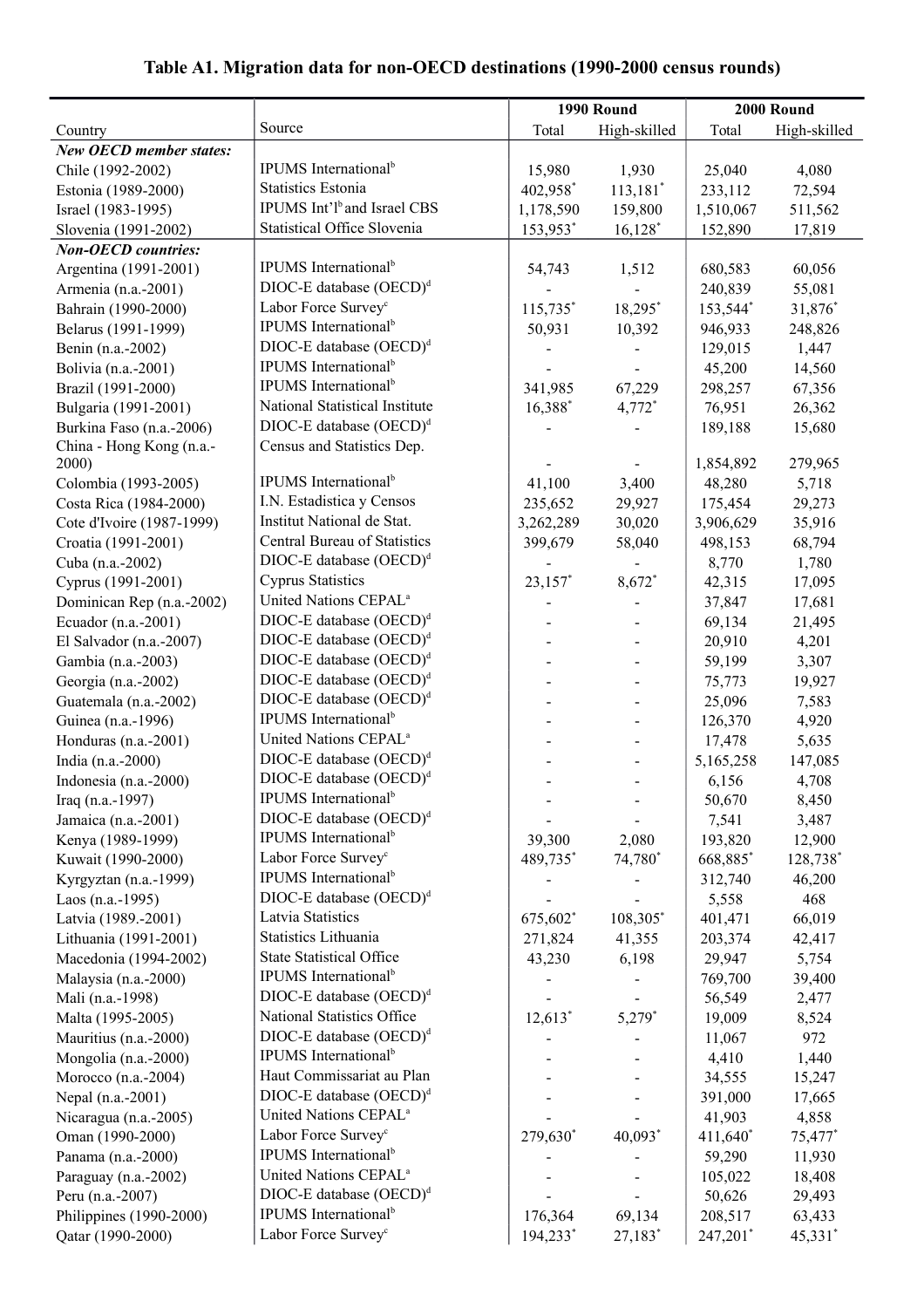| Romania (1992-2002)           | <b>IPUMS</b> International <sup>b</sup> | 81,397     | 24,781   | 76,519     | 27,408    |
|-------------------------------|-----------------------------------------|------------|----------|------------|-----------|
| Russia (n.a.-2002)            | $DIOC-E$ database $(OECD)^d$            |            |          | 9,009,859  | 2,207,429 |
| Rwanda (1991-2002)            | IPUMS International <sup>b</sup>        | 101,652    | 9,296    | 124,550    | 4,210     |
| Saudi Arabia (1990-2000)      | Labor Force Survey <sup>c</sup>         | 2,842,783* | 397,989* | 3,078,548* | 577,867*  |
| Senegal (n.a.-2002)           | $DIOC-E$ database $(OECD)^d$            |            |          | 35,285     | 6,909     |
| Serbia/Montenegro (n.a.-2001) | $DIOC-E$ database $(OECD)^d$            |            |          | 713,596    | 114,268   |
| Seychelles $(n.a.-2000)$      | $DIOC-E$ database $(OECD)^d$            |            |          | 3,858      | 728       |
| Singapore (1990-2000)         | <b>Statistics Singapore</b>             | 397,189    | 30,191   | 512,515    | 137,705   |
| South Africa (1996-2001)      | <b>Statistics South Africa</b>          | 635,110    | 101,876  | 795,066    | 174,873   |
| Sri Lanka (n.a.-2001)         | $DIOC-E$ database $(OECD)^d$            |            |          | 14,135     | 1,729     |
| Tanzania (n.a.-2002)          | $DIOC-E$ database $(OECD)d$             |            |          | 161,390    | 4,185     |
| Thailand $(n.a.-2000)$        | $DIOC-E$ database $(OECD)^d$            |            |          | 158,445    | 14,081    |
| Trinidad & Tobago (n.a.-2000) | United Nations CEPAL <sup>a</sup>       |            |          | 28,225     | 2,004     |
| Uganda (1991-2002)            | <b>IPUMS</b> International <sup>b</sup> | 274,198    | 835      | 189,700    | 6,620     |
| Un Arab Emirates (1990-       | Labor Force Survey <sup>c</sup>         |            |          |            |           |
| <b>2000</b> )                 |                                         | 675,549*   | 98,565*  | 1,160,658* | 213,445*  |
| Uruguay $(n.a.-2006)$         | DIOC-E database (OECD) <sup>d</sup>     |            |          | 68,062     | 10,773    |
| Venezuela (1990-2001)         | <b>IPUMS</b> International <sup>b</sup> | 493,935    | 18,243   | 489,636    | 37,159    |

Notes. Exact census years are reported between parentheses after the country name, 'n.a.' indicated that census data are unavailable. In the last four columns, an asterisk (superscript) indicates that the education-gender structure was unavailable in the census. In most cases, we used the structure of the other census year, adjusting for the change in human capital in the resident population. For GCC countries, we used the structure observed in Saudi Arabia (only available for the total immigration stock). Data sources: <sup>a</sup> United Nations' Economic Commission for Latin America and the Caribbean (*http://www.cepal.org*). <sup>b</sup> See Minnesota Population Center (2010) and [https://international.ipums.org.](https://international.ipums.org/) <sup>c</sup> Data for GCC countries: for Saudi Arabia see *Population and Social Statistics* at [http://www.cdsi.gov.sa,](http://www.cdsi.gov.sa/) for the United Arab Emirates see *Statistic Reports-Census 2005* at [http://www.economy.ae,](http://www.economy.ae/) for Qatar see *Labour Force Sample Survey* at [http://www.qsa.gov.qa,](http://www.qsa.gov.qa/) for Bahrain see *Labour Market Indicators* at [http://blmi.lmra.bh,](http://blmi.lmra.bh/) for Oman see Periodic *Labour Force Survey* at [http://www.moneoman.gov.om](http://www.moneoman.gov.om/) and for Kuwait see Microdata of the Labor Force Survey at *http://scs.mop.gov.kw.* d Please refer to "Dumont, Jean-Christophe & Gilles Spielvogel & Sarah Widmaier (2010). Les migrants internationaux dans les pays développés, émergents et en développement : élargissement du profil, Questions sociales, emplois et migrations, n. 114."